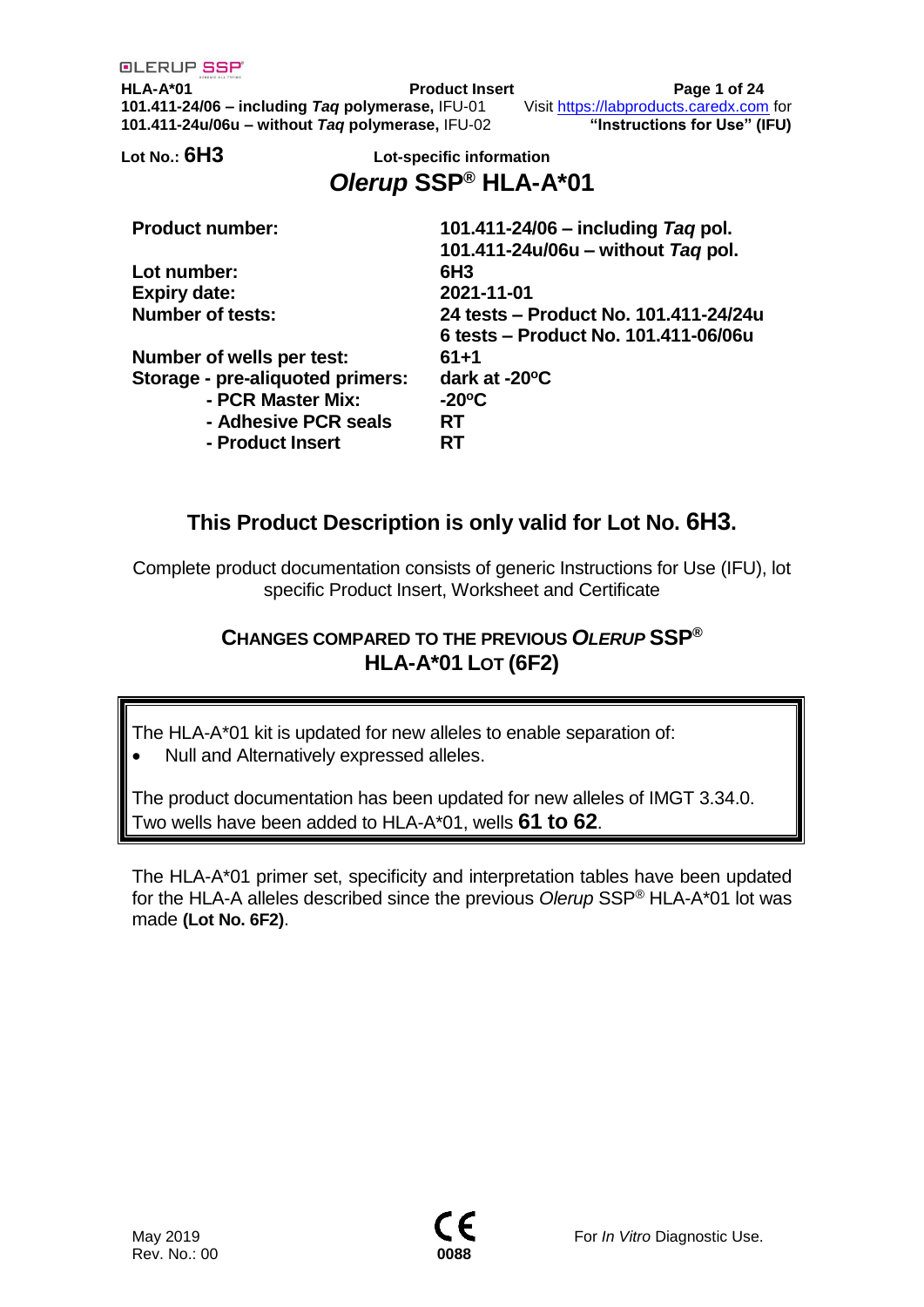### **Lot No.: 6H3 Lot-specific information**

The primers of the wells detailed below have been exchanged, added or modified compared to the previous lot.

| Well | 5'-primer           | 3'-primer             | rationale                                                                                       |
|------|---------------------|-----------------------|-------------------------------------------------------------------------------------------------|
|      |                     | Exchanged,<br>removed | 3'-primer exchanged and redundant 3'-primer<br>removed for improved HLA-specific amplification. |
| 19   | Added               |                       | 5'-primer added for the A*01:269N allele.                                                       |
| 30   | Exchanged,<br>moved | Exchanged,<br>moved   | Primer pair exchanged for the A*01:37 allele and<br>moved to primer mix 60.                     |
| 34   | Added               |                       | 5'-primer added for the A*01:269N allele.                                                       |
| 37   | Added               |                       | 5'-primer added for the A*01:247N allele.                                                       |
| 50   |                     | Added                 | 3'-primer added for the A*01:250N allele.                                                       |
| 53   | Added               |                       | 5'-primer added for the A*01:247N allele.                                                       |
| 55   |                     | Added                 | 3'-primer added for the A*01:258N allele.                                                       |
| 57   | -                   | Added                 | 3'-primer added for the A*01:258N allele.                                                       |
| 59   |                     | Added                 | 3'-primer added for the A*01:250N allele.                                                       |
| 60   | Exchanged           | Exchanged             | Primer pair added from primer mix 30. Negative<br>control was moved to well 62.                 |
| 61   | <b>New</b>          | <b>New</b>            | New primer pair for the A*01:248Q allele.                                                       |
| 62   |                     |                       | Negative control moved from well 60.                                                            |

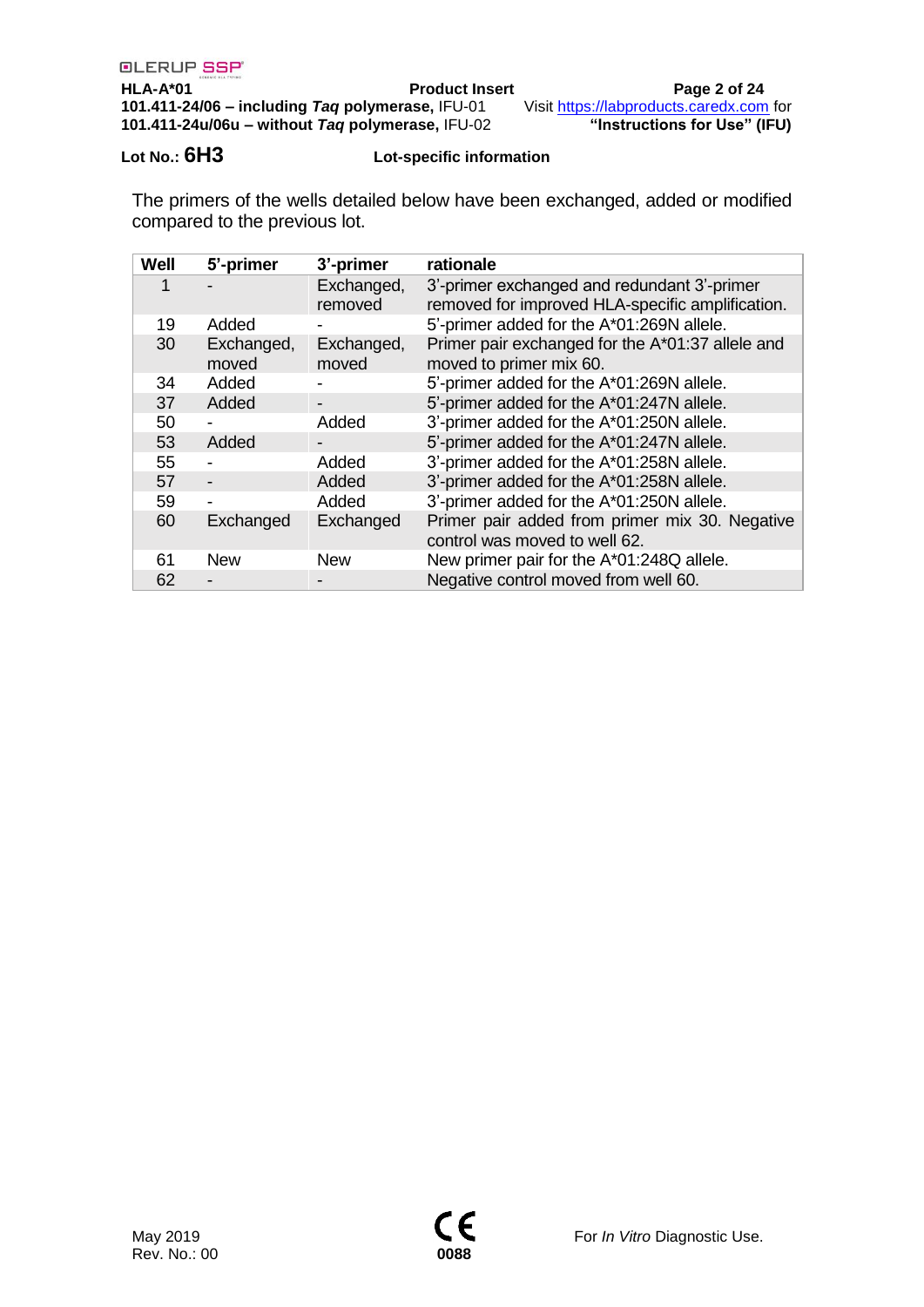**HLA-A\*01 Product Insert Page 3 of 24 101.411-24/06 – including** *Taq* **polymerase,** IFU-01 Visit [https://labproducts.caredx.com](https://labproducts.caredx.com/) for **101.411-24u/06u – without** *Taq* **polymerase,** IFU-02 **"Instructions for Use" (IFU)**

**Lot No.: 6H3 Lot-specific information**

Well **62** contains Negative Control primer pairs, that will amplify more than 95% of the *Olerup* SSP® HLA Class I, DRB, DQB1, DPB1 and DQA1 amplicons as well as all the amplicons generated by the control primer pairs matching the human growth hormone gene.

HLA-specific PCR product sizes range from 75 to 200 base pairs. The PCR product generated by the positive control primer pair is 430 base pairs.

| <b>Length of PCR</b>   | 105 | 200                                                                                                                                                        | 105 | 80 | 75 | 80                     | 85                                                |
|------------------------|-----|------------------------------------------------------------------------------------------------------------------------------------------------------------|-----|----|----|------------------------|---------------------------------------------------|
| product                |     |                                                                                                                                                            |     |    |    |                        |                                                   |
| 5'-primer <sup>1</sup> | 164 | 340                                                                                                                                                        | 440 | 45 | 45 | 43                     | 36                                                |
|                        |     | $5^\circ$ -CAC $3^\circ$ $\mid$ $5^\circ$ -Agg $^3^\circ$ $\mid$ $5^\circ$ -TTA3' $\mid$ $5^\circ$ -Tgg $^3^\circ$ $\mid$ $5^\circ$ -Tgg $^3^\circ$ $\mid$ |     |    |    | $5$ -Tgg <sup>3'</sup> | $5'$ -TAC $3'$                                    |
|                        |     |                                                                                                                                                            |     |    |    |                        | 36                                                |
|                        |     |                                                                                                                                                            |     |    |    |                        | $5'$ -TAT $3'$                                    |
| $3'$ -primer $^2$      | 231 | $\sqrt{2^{nd}}$                                                                                                                                            | 507 | 59 | 58 | 57                     | 47                                                |
|                        |     | $5$ -TgC <sup>3'</sup> $5$ <sup>-</sup> -AAA <sup>3'</sup> $5$ <sup>-</sup> -TTg <sup>3'</sup> $5$ -CTC <sup>3'</sup> $5$ -ggC <sup>3'</sup>               |     |    |    |                        | $5^\circ$ -CTC $3^\circ$ $5^\circ$ -ACA $3^\circ$ |
|                        |     |                                                                                                                                                            |     |    |    |                        | 48                                                |
|                        |     |                                                                                                                                                            |     |    |    |                        | $5 - gCA3$                                        |
|                        |     |                                                                                                                                                            |     |    |    |                        | 48                                                |
|                        |     |                                                                                                                                                            |     |    |    |                        | $5 - 9$ CC $3$                                    |
|                        |     |                                                                                                                                                            |     |    |    |                        | 52                                                |
|                        |     |                                                                                                                                                            |     |    |    |                        | $5$ '-TgT $3$ '                                   |
| $A^*$                  | ٠   | ٠                                                                                                                                                          | ٠   |    |    |                        |                                                   |
| $B^*$                  | ٠   | ٠                                                                                                                                                          | ٠   |    |    |                        |                                                   |
| $\mathsf{C}^\star$     | ٠   | ٠                                                                                                                                                          | ٠   |    |    |                        |                                                   |
| DRB1                   |     |                                                                                                                                                            |     | ٠  | ٠  |                        |                                                   |
| DRB <sub>3</sub>       |     |                                                                                                                                                            |     | ٠  | ٠  |                        |                                                   |
| DRB5                   |     |                                                                                                                                                            |     | ٠  |    |                        |                                                   |
| DQB1                   |     |                                                                                                                                                            |     |    | ٠  |                        |                                                   |
| DPB1                   |     |                                                                                                                                                            |     |    |    | ٠                      |                                                   |
| DQA1                   |     |                                                                                                                                                            |     |    |    |                        | ٠                                                 |

<sup>1</sup>The nucleotide position for HLA class I genes and the codon for HLA class II genes, in the 2<sup>nd</sup> or 3<sup>rd</sup> exon, matching the specificity-determining 3'-end of the primer is given. Nucleotide and codonnumbering as on the [www.ebi.ac.uk/imgt/hla](http://www.ebi.ac.uk/imgt/hla) web site. The sequence of the 3 terminal nucleotides of the primer is given.

<sup>2</sup>The nucleotide position for HLA class I genes and the codon for HLA class II genes, in the  $2<sup>nd</sup>$  or  $3<sup>rd</sup>$  exon or the  $2<sup>nd</sup>$  intron, matching the specificitydetermining 3'-end of the primer is given in the anti-sense direction. Nucleotide and codon numbering as on the [www.ebi.ac.uk/imgt/hla](http://www.ebi.ac.uk/imgt/hla) web site. The sequence of the 3 terminal nucleotides of the primer is given.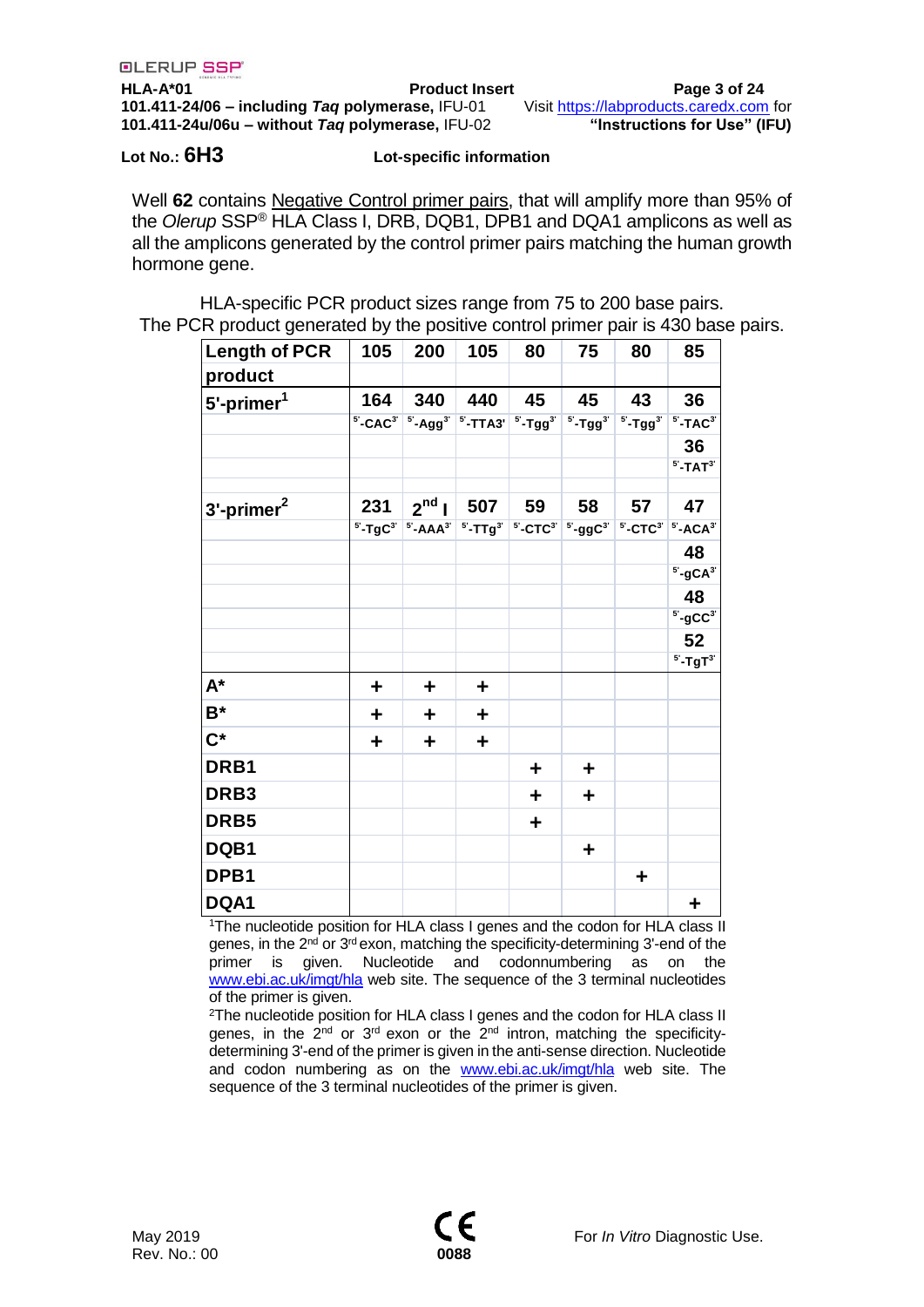**HLA-A\*01 Product Insert Page 4 of 24 101.411-24/06 – including** *Taq* **polymerase,** IFU-01 Visit [https://labproducts.caredx.com](https://labproducts.caredx.com/) for **101.411-24u/06u – without** *Taq* **polymerase,** IFU-02 **"Instructions for Use" (IFU)**

## **Lot No.: 6H3 Lot-specific information PRODUCT DESCRIPTION**

# **HLA-A\*01 SSP subtyping**

## **CONTENT**

The primer set contains 5'- and 3'-primers for identifying the A\*01:01 to A\*01:281 alleles.

## **PLATE LAYOUT**

Each test consists of 62 PCR reactions in a 64 well cut PCR plate. Wells 63 to 64 are empty.

| 1  | $\mathbf{2}$ | 3  | 4  | 5  | 6         |       | 8     |
|----|--------------|----|----|----|-----------|-------|-------|
| 9  | 10           | 11 | 12 | 13 | 14        | 15    | 16    |
| 17 | 18           | 19 | 20 | 21 | 22        | 23    | 24    |
| 25 | 26           | 27 | 28 | 29 | 30        | 31    | 32    |
| 33 | 34           | 35 | 36 | 37 | 38        | 39    | 40    |
| 41 | 42           | 43 | 44 | 45 | 46        | 47    | 48    |
| 49 | 50           | 51 | 52 | 53 | 54        | 55    | 56    |
| 57 | 58           | 59 | 60 | 61 | <b>NC</b> | empty | empty |

The 64 well cut PCR plate is marked with 'HLA-A\*01' in silver/gray ink.

Well No. 1 is marked with the Lot No. '6H3'.

Wells 1 to 61 – HLA-A\*01 high resolution primers.

Well 62 – Negative Control (NC).

A faint row of numbers is seen between wells 1 and 2 or wells 7 and 8 of the PCR trays. These stem from the manufacture of the trays, and should be disregarded. The PCR plates are heat-sealed with a PCR-compatible foil.

## **INTERPRETATION**

Due to the sharing of sequence motifs between HLA-A alleles non-HLA-A\*01 alleles will be amplified by some primer mixes. For further details see Specificity Table.

## **UNIQUELY IDENTIFIED ALLELES**

All the HLA-A\*01 alleles, i.e. **A\*01:01 to A\*01:281**, recognized by the HLA Nomenclature Committee in October 2018<sup>1,2</sup> will be amplified by the primers in the HLA-A\*01 subtyping kit.

The HLA-A\*01 kit enables separation of the confirmed HLA-A\*01 alleles as listed in the IMGT/HLA database 3.24.0. An HLA allele is listed as confirmed by IMGT/HLA if it has been sequenced by more than a single laboratory or from multiple sources. Current allele confirmation status for HLA-A\*01 alleles is listed below.

The HLA-A\*01 kit also enables identification of null and alternatively expressed alleles.

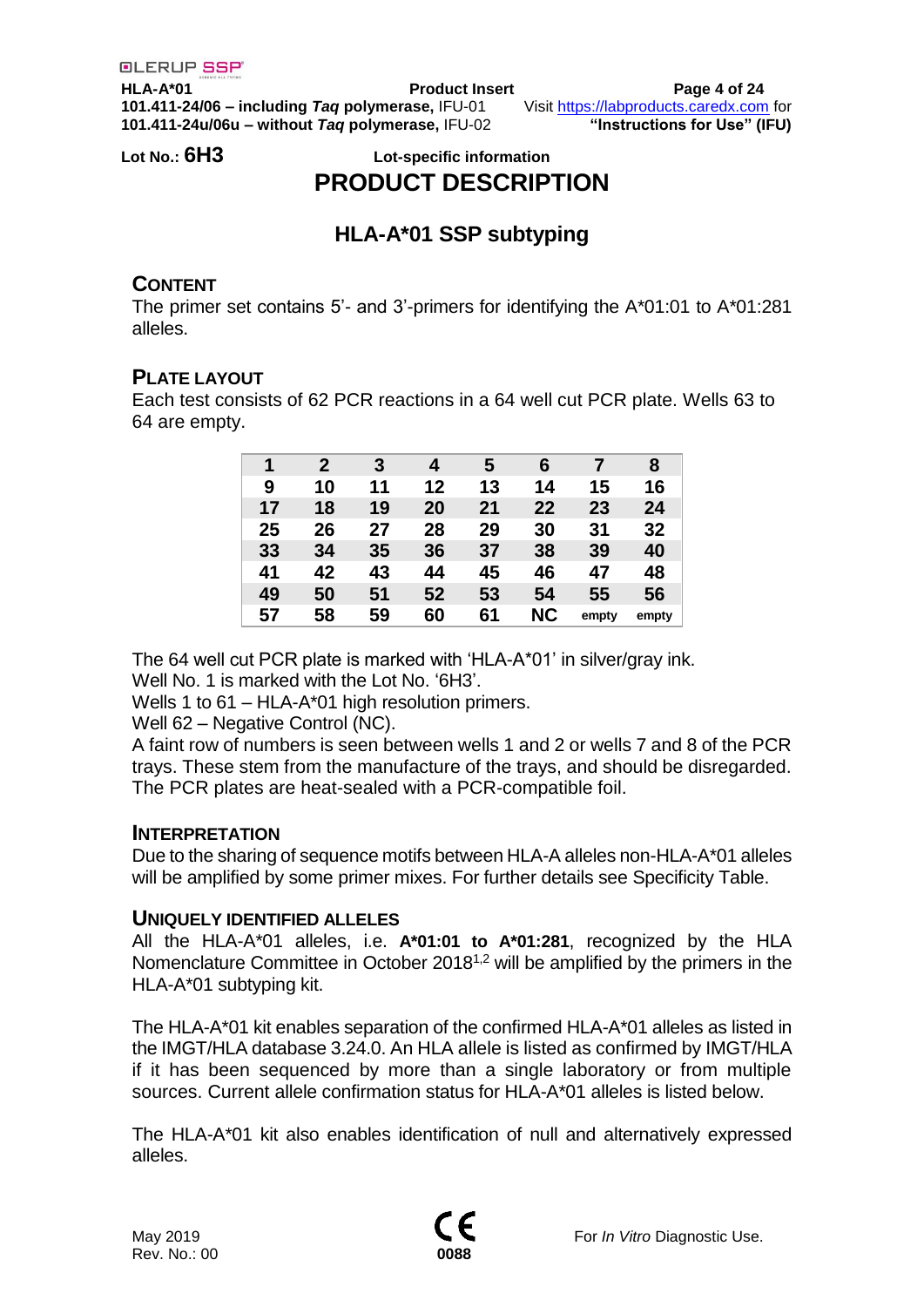**HLA-A\*01 Product Insert Page 5 of 24 101.411-24/06 – including** *Taq* **polymerase,** IFU-01 Visit [https://labproducts.caredx.com](https://labproducts.caredx.com/) for **101.411-24u/06u – without** *Taq* **polymerase,** IFU-02 **"Instructions for Use" (IFU)**

### **Lot No.: 6H3 Lot-specific information**

The following HLA-A\*01 alleles can be distinguished by the different sizes of the HLA-specific PCR product:

| <b>Alleles</b>   | <b>Primer mix</b> | <b>Alleles</b>   | <b>Primer mix</b> |
|------------------|-------------------|------------------|-------------------|
| A*01:31N, 01:173 | 25                | A*01:53N-01:54   | -36               |
| A*01:32, 01:104  | 26                | A*01:65, 01:92   | -37               |
| A*01:47, 01:49   | 35                | A*01:87N, 01:141 | 27.42             |
| A*01:48, 01:123N | 36                | A*01:137, 01:150 | 10.35             |
| A*01:50, 01:62   | 38                |                  |                   |

**<sup>1</sup>**HLA-A alleles listed on the IMGT/HLA web page 2018-October-18, release 3.34.0, [www.ebi.ac.uk/imgt/hla.](http://www.ebi.ac.uk/imgt/hla)

<sup>2</sup>Alleles that have been deleted from or renamed in the official WHO HLA Nomenclature up to and including the last IMGT/HLA database release can be retrieved from web page [http://hla.alleles.org/alleles/deleted.html.](http://hla.alleles.org/alleles/deleted.html)

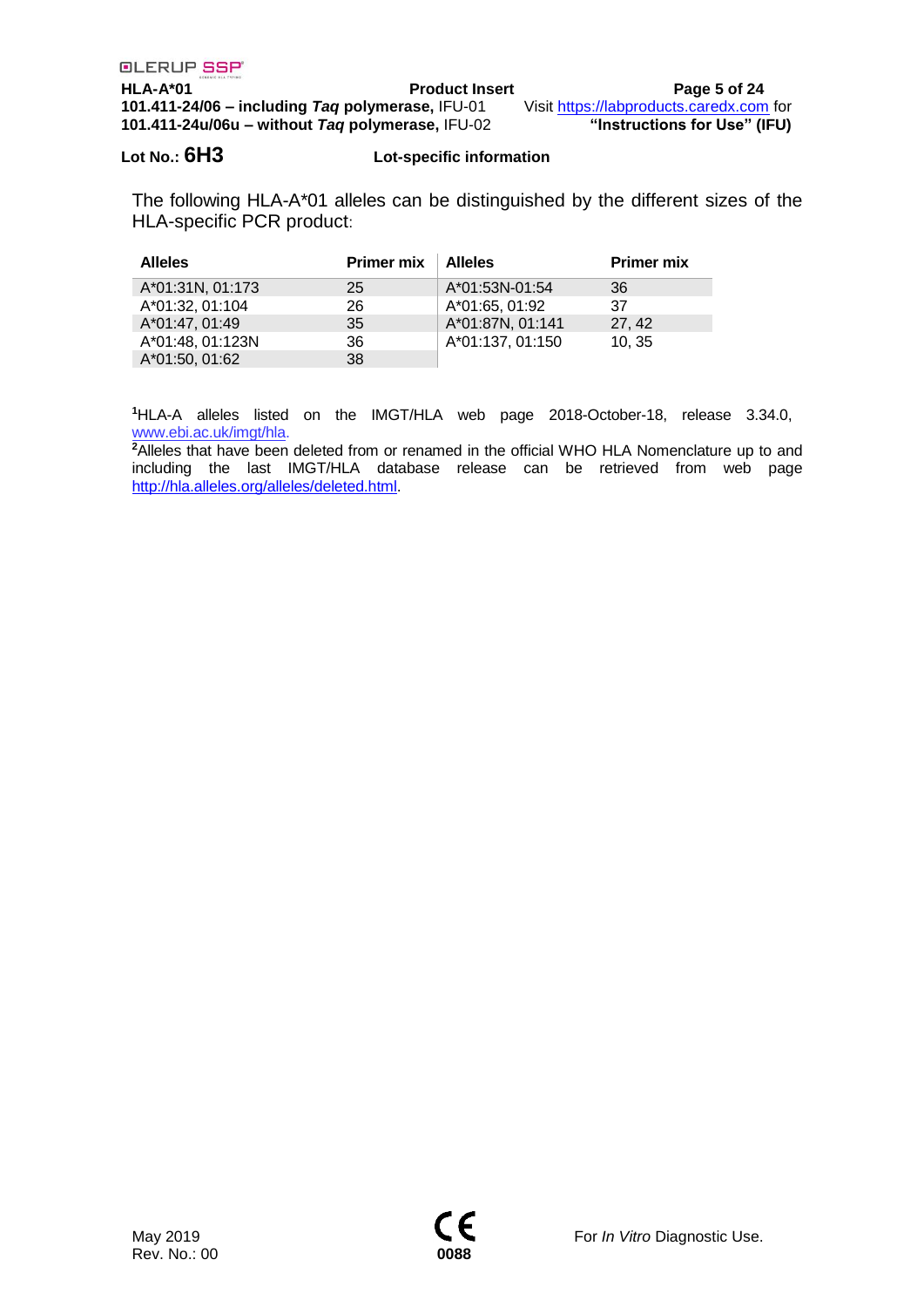**HLA-A\*01 Product Insert Product Insert Page 6 of 24**<br>**101.411-24/06 – including Tag polymerase**, IFU-01 Visit **https://labproducts.caredx.com** for **101.411-24/06 – including** *Taq* **polymerase,** IFU-01 Visit [https://labproducts.caredx.com](https://labproducts.caredx.com/) for **101.411-24u/06u – without** *Taq* **polymerase,** IFU-02 **"Instructions for Use" (IFU)**

# **Lot No.: 6H3 Lot-specific information**

# **ALLELE CONFIRMATION STATUS**

| <b>Allele</b>  | Status <sup>1</sup> | <b>Allele</b> | Status <sup>1</sup> | <b>Allele</b> | Status <sup>1</sup> | <b>Allele</b> | Status <sup>1</sup> |
|----------------|---------------------|---------------|---------------------|---------------|---------------------|---------------|---------------------|
| A*01:01:01:01  | <b>Confirmed</b>    | A*01:01:49    | Unconfirmed         | A*01:26       | <b>Confirmed</b>    | A*01:74       | Unconfirmed         |
| A*01:01:01:02N | Unconfirmed         | A*01:01:50    | Unconfirmed         | A*01:27N      | Unconfirmed         | A*01:75       | Unconfirmed         |
| A*01:01:01:03  | Unconfirmed         | A*01:01:51    | Unconfirmed         | A*01:28       | Unconfirmed         | A*01:76       | Unconfirmed         |
| A*01:01:02     | Unconfirmed         | A*01:01:52    | Unconfirmed         | A*01:29       | <b>Confirmed</b>    | A*01:77       | <b>Confirmed</b>    |
| A*01:01:03     | <b>Confirmed</b>    | A*01:01:53    | Unconfirmed         | $A*01:30$     | Unconfirmed         | A*01:78       | Unconfirmed         |
| A*01:01:04     | Unconfirmed         | A*01:01:54    | Unconfirmed         | A*01:31N      | Unconfirmed         | A*01:79       | Unconfirmed         |
| A*01:01:05     | Unconfirmed         | A*01:01:55    | Unconfirmed         | A*01:32       | Unconfirmed         | A*01:80       | Unconfirmed         |
| A*01:01:06     | <b>Confirmed</b>    | A*01:01:56    | Unconfirmed         | A*01:33       | <b>Confirmed</b>    | A*01:81       | <b>Confirmed</b>    |
| A*01:01:07     | Unconfirmed         | A*01:01:57    | Unconfirmed         | A*01:35       | <b>Confirmed</b>    | A*01:82       | Unconfirmed         |
| A*01:01:08     | Unconfirmed         | A*01:01:58    | Unconfirmed         | A*01:36       | Unconfirmed         | A*01:83:01    | Unconfirmed         |
| A*01:01:09     | <b>Confirmed</b>    | A*01:01:59    | Unconfirmed         | A*01:37       | <b>Confirmed</b>    | A*01:83:02    | Unconfirmed         |
| A*01:01:10     | <b>Confirmed</b>    | A*01:01:60    | Unconfirmed         | A*01:38       | <b>Confirmed</b>    | A*01:84       | Unconfirmed         |
| A*01:01:11     | <b>Confirmed</b>    | A*01:01:61    | Unconfirmed         | A*01:39       | <b>Confirmed</b>    | A*01:85       | Unconfirmed         |
| A*01:01:12     | <b>Confirmed</b>    | A*01:01:62    | <b>Confirmed</b>    | A*01:40       | <b>Confirmed</b>    | A*01:86       | <b>Confirmed</b>    |
| A*01:01:13     | <b>Confirmed</b>    | A*01:01:63    | Unconfirmed         | A*01:41       | <b>Confirmed</b>    | A*01:87N      | Unconfirmed         |
| A*01:01:14     | Unconfirmed         | A*01:01:64    | Unconfirmed         | $A*01:42$     | Unconfirmed         | A*01:88       | Unconfirmed         |
| A*01:01:15     | <b>Confirmed</b>    | A*01:01:65    | <b>Confirmed</b>    | $A*01:43$     | <b>Confirmed</b>    | A*01:89       | Unconfirmed         |
| A*01:01:16     | <b>Confirmed</b>    | A*01:01:66    | Confirmed           | A*01:44       | <b>Confirmed</b>    | A*01:90       | Unconfirmed         |
| A*01:01:17     | <b>Confirmed</b>    | A*01:01:67    | Unconfirmed         | A*01:45       | Unconfirmed         | A*01:91       | Unconfirmed         |
| A*01:01:18     | <b>Confirmed</b>    | A*01:01:68    | Unconfirmed         | $A*01:46$     | Unconfirmed         | A*01:92       | <b>Confirmed</b>    |
| A*01:01:19     | <b>Confirmed</b>    | A*01:01:69    | <b>Confirmed</b>    | A*01:47       | Unconfirmed         | A*01:93       | Unconfirmed         |
| A*01:01:20     | Unconfirmed         | A*01:01:70    | Unconfirmed         | A*01:48       | <b>Confirmed</b>    | A*01:94       | Unconfirmed         |
| A*01:01:21     | Unconfirmed         | A*01:01:71    | <b>Confirmed</b>    | A*01:49       | <b>Confirmed</b>    | A*01:95       | <b>Confirmed</b>    |
| A*01:01:22     | <b>Confirmed</b>    | A*01:01:72    | Unconfirmed         | $A*01:50$     | Unconfirmed         | A*01:96       | Unconfirmed         |
| A*01:01:23     | Unconfirmed         | A*01:01:73    | Unconfirmed         | A*01:51       | <b>Confirmed</b>    | A*01:97       | Unconfirmed         |
| A*01:01:24     | Unconfirmed         | A*01:01:74    | Unconfirmed         | A*01:52:01N   | Unconfirmed         | A*01:98       | <b>Confirmed</b>    |
| A*01:01:25     | Unconfirmed         | A*01:01:75    | Unconfirmed         | A*01:52:02N   | Unconfirmed         | A*01:99       | Unconfirmed         |
| A*01:01:26     | <b>Confirmed</b>    | A*01:02       | Confirmed           | A*01:53N      | Unconfirmed         | A*01:100      | <b>Confirmed</b>    |
| A*01:01:27     | Unconfirmed         | A*01:03       | <b>Confirmed</b>    | A*01:54       | Unconfirmed         | A*01:101      | <b>Confirmed</b>    |
| A*01:01:28     | Unconfirmed         | A*01:04N      | <b>Confirmed</b>    | A*01:55       | Unconfirmed         | A*01:102      | Unconfirmed         |
| A*01:01:29     | <b>Confirmed</b>    | A*01:06       | <b>Confirmed</b>    | A*01:56N      | Unconfirmed         | A*01:103      | Unconfirmed         |
| A*01:01:30     | Unconfirmed         | A*01:07       | Unconfirmed         | A*01:57N      | <b>Confirmed</b>    | A*01:104      | <b>Confirmed</b>    |
| A*01:01:31     | Unconfirmed         | $A*01:08$     | Unconfirmed         | $A*01:58$     | Unconfirmed         | A*01:105      | Unconfirmed         |
| A*01:01:32     | Unconfirmed         | A*01:09       | Unconfirmed         | A*01:59       | Unconfirmed         | A*01:106      | <b>Confirmed</b>    |
| A*01:01:33     | <b>Confirmed</b>    | $A*01:10$     | Unconfirmed         | $A*01:60$     | Unconfirmed         | A*01:107      | Unconfirmed         |
| A*01:01:34     | <b>Confirmed</b>    | $A*01:11N$    | Unconfirmed         | A*01:61       | <b>Confirmed</b>    | A*01:108      | Unconfirmed         |
| A*01:01:35     | Unconfirmed         | A*01:12       | Unconfirmed         | A*01:62       | Unconfirmed         | A*01:109      | Unconfirmed         |
| A*01:01:36     | Unconfirmed         | $A*01:13$     | Unconfirmed         | A*01:63       | Unconfirmed         | A*01:110      | Unconfirmed         |
| A*01:01:37     | Unconfirmed         | $A*01:14$     | Unconfirmed         | A*01:64       | <b>Confirmed</b>    | A*01:111      | Unconfirmed         |
| A*01:01:38L    | <b>Confirmed</b>    | A*01:15N      | <b>Confirmed</b>    | A*01:65       | Confirmed           | A*01:112      | Unconfirmed         |
| A*01:01:39     | Unconfirmed         | A*01:16N      | Unconfirmed         | A*01:66       | <b>Confirmed</b>    | A*01:113      | <b>Confirmed</b>    |
| A*01:01:40     | Unconfirmed         | A*01:17       | <b>Confirmed</b>    | A*01:67:01    | Unconfirmed         | A*01:114      | Unconfirmed         |
| A*01:01:41     | Unconfirmed         | A*01:18N      | Unconfirmed         | A*01:67:02    | Unconfirmed         | A*01:115      | <b>Confirmed</b>    |
| A*01:01:42     | <b>Confirmed</b>    | A*01:19       | <b>Confirmed</b>    | A*01:68       | <b>Confirmed</b>    | A*01:116      | Unconfirmed         |
| A*01:01:43     | Unconfirmed         | A*01:20       | Unconfirmed         | A*01:69:01    | Unconfirmed         | A*01:117      | Unconfirmed         |
| A*01:01:44     | <b>Confirmed</b>    | A*01:21       | <b>Confirmed</b>    | A*01:69:02    | <b>Confirmed</b>    | A*01:118      | Unconfirmed         |
| A*01:01:45     | Unconfirmed         | A*01:22N      | Unconfirmed         | A*01:70       | Unconfirmed         | A*01:119      | Unconfirmed         |
| A*01:01:46     | Unconfirmed         | A*01:23       | <b>Confirmed</b>    | A*01:71       | <b>Confirmed</b>    | A*01:120      | Unconfirmed         |
| A*01:01:47     | <b>Confirmed</b>    | A*01:24       | <b>Confirmed</b>    | A*01:72       | <b>Confirmed</b>    | A*01:121      | Unconfirmed         |
| A*01:01:48     | Unconfirmed         | A*01:25       | <b>Confirmed</b>    | A*01:73       | Unconfirmed         | A*01:122      | Unconfirmed         |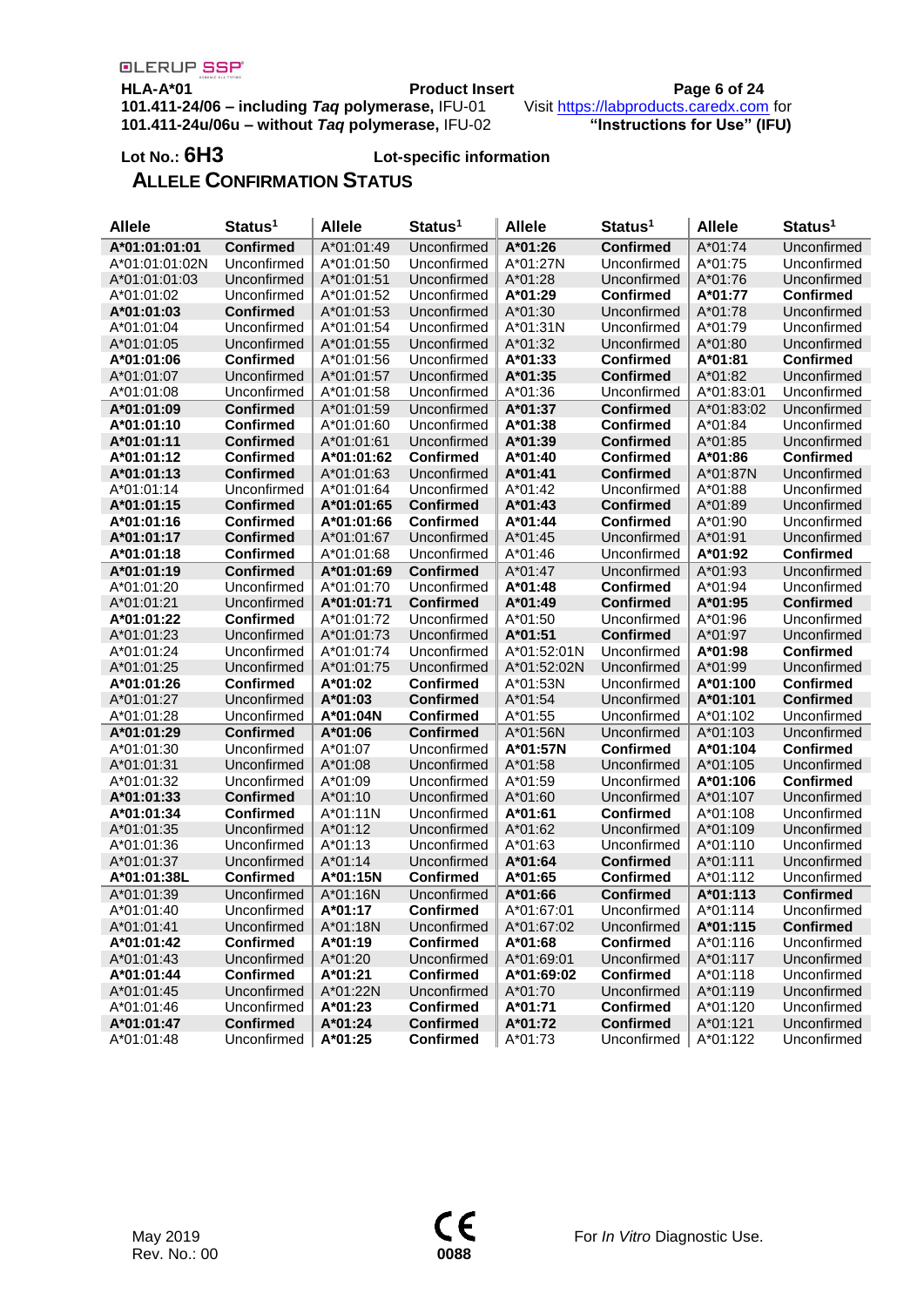**HLA-A\*01 Product Insert Page 7 of 24**

**101.411-24/06 – including** *Taq* **polymerase,** IFU-01 Visit [https://labproducts.caredx.com](https://labproducts.caredx.com/) for **101.411-24u/06u – without** *Taq* **polymerase,** IFU-02 **"Instructions for Use" (IFU)**

### **Lot No.: 6H3 Lot-specific information**

| <b>Allele</b> | Status <sup>1</sup> | <b>Allele</b> | Status <sup>1</sup> | <b>Allele</b> | Status <sup>1</sup> | <b>Allele</b> | Status <sup>1</sup> |
|---------------|---------------------|---------------|---------------------|---------------|---------------------|---------------|---------------------|
| A*01:123N     | Unconfirmed         | A*01:143      | <b>Confirmed</b>    | A*01:163      | Unconfirmed         | A*01:183      | Unconfirmed         |
| $A*01:124$    | Unconfirmed         | A*01:144      | <b>Confirmed</b>    | A*01:164      | <b>Confirmed</b>    | $A*01:184$    | Unconfirmed         |
| $A*01:125$    | Unconfirmed         | $A*01:145$    | Unconfirmed         | $A*01:165$    | Unconfirmed         | $A*01:185$    | Unconfirmed         |
| A*01:126      | Unconfirmed         | $A*01:146$    | Unconfirmed         | A*01:166      | Unconfirmed         | A*01:186N     | Unconfirmed         |
| A*01:127      | Unconfirmed         | A*01:147Q     | Unconfirmed         | A*01:167      | Unconfirmed         | A*01:187      | Unconfirmed         |
| A*01:128      | Unconfirmed         | A*01:148      | Unconfirmed         | A*01:168      | Unconfirmed         | A*01:188      | Unconfirmed         |
| $A*01:129$    | Unconfirmed         | A*01:149      | Unconfirmed         | A*01:169      | Unconfirmed         | A*01:189      | Unconfirmed         |
| A*01:130      | Unconfirmed         | A*01:150      | <b>Confirmed</b>    | A*01:170      | Unconfirmed         | A*01:190      | <b>Confirmed</b>    |
| $A*01:131$    | Unconfirmed         | $A*01:151$    | Unconfirmed         | $A*01:171$    | Unconfirmed         | A*01:191      | Unconfirmed         |
| A*01:132      | <b>Confirmed</b>    | A*01:152      | Unconfirmed         | A*01:172      | Unconfirmed         | A*01:192      | Unconfirmed         |
| $A*01:133$    | Unconfirmed         | $A*01:153$    | Unconfirmed         | $A*01:173$    | Unconfirmed         | A*01:193      | Unconfirmed         |
| A*01:134      | <b>Confirmed</b>    | $A*01:154$    | Unconfirmed         | A*01:174      | Unconfirmed         | $A*01:194$    | Unconfirmed         |
| $A*01:135$    | Unconfirmed         | $A*01:155$    | Unconfirmed         | $A*01:175$    | Unconfirmed         | $A*01:195$    | Unconfirmed         |
| $A*01:136$    | Unconfirmed         | $A*01:156$    | Unconfirmed         | A*01:176      | Unconfirmed         | A*01:196      | Unconfirmed         |
| A*01:137      | <b>Confirmed</b>    | A*01:157      | Unconfirmed         | A*01:177      | Unconfirmed         | A*01:197      | Unconfirmed         |
| $A*01:138$    | Unconfirmed         | $A*01:158$    | Unconfirmed         | A*01:178N     | Unconfirmed         | $A*01:198$    | Unconfirmed         |
| A*01:139      | Unconfirmed         | A*01:159      | Unconfirmed         | A*01:179N     | Unconfirmed         | A*01:199      | Unconfirmed         |
| A*01:140      | Unconfirmed         | $A*01:160N$   | Unconfirmed         | A*01:180      | Unconfirmed         | A*01:200      | Unconfirmed         |
| $A*01:141$    | Unconfirmed         | $A*01:161$    | Unconfirmed         | $A*01:181$    | Unconfirmed         | A*01:201      | Unconfirmed         |
| A*01:142      | Unconfirmed         | A*01:162N     | Unconfirmed         | A*01:182      | Unconfirmed         |               |                     |

<sup>1</sup>Allele status "confirmed" or "unconfirmed" as listed on the IMGT/HLA web page 2016-May-04, release 3.24.0[, www.ebi.ac.uk/imgt/hla.](http://www.ebi.ac.uk/imgt/hla)

### **RESOLUTION IN HOMO- AND HETEROZYGOTES**

Results file with resolution in HLA-A\*01 homo- and heterozygotes is available upon request.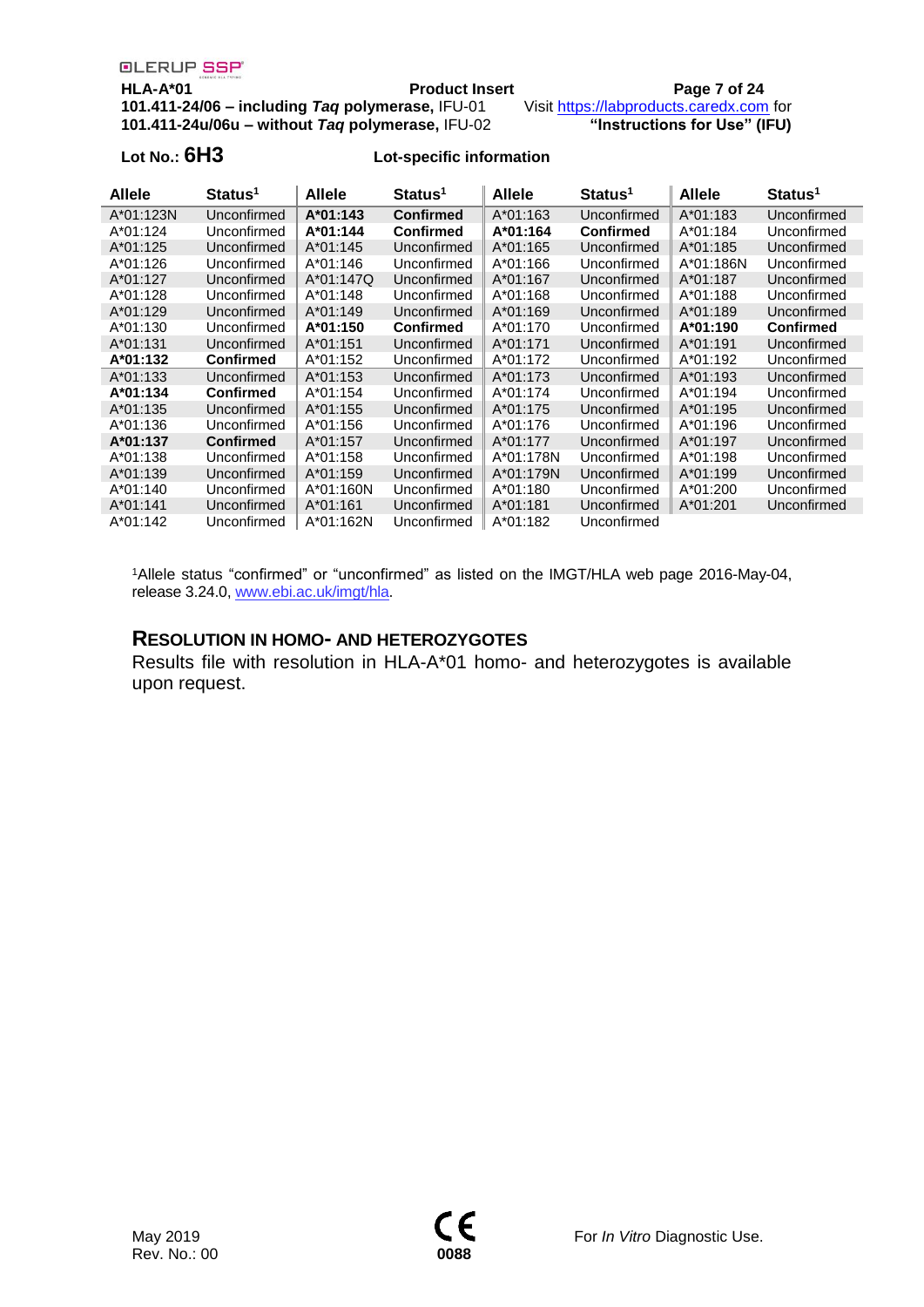**HLA-A\*01 Product Insert Page 8 of 24 101.411-24/06 – including** *Taq* **polymerase,** IFU-01 Visit [https://labproducts.caredx.com](https://labproducts.caredx.com/) for **101.411-24u/06u – without** *Taq* **polymerase,** IFU-02 **"Instructions for Use" (IFU)**

## **Lot No.: 6H3 Lot-specific information SPECIFICITY TABLE**

# **HLA-A\*01 SSP subtyping**

### **Specificities and sizes of the PCR products of the 61+1 primer mixes used for HLA-A\*01 SSP subtyping**

| <b>Primer</b><br>Mix    | Size of spec.<br><b>PCR</b><br>product <sup>1</sup> | Size of<br>control<br>band <sup>2</sup> | Amplified HLA-A*01 alleles <sup>3</sup>                                                                                                                                                                                                                                                                                                                                                                                                                                                                           | <b>Other amplified HLA-A alleles</b>                                                            |
|-------------------------|-----------------------------------------------------|-----------------------------------------|-------------------------------------------------------------------------------------------------------------------------------------------------------------------------------------------------------------------------------------------------------------------------------------------------------------------------------------------------------------------------------------------------------------------------------------------------------------------------------------------------------------------|-------------------------------------------------------------------------------------------------|
| 1                       | 235 bp                                              | 800 bp                                  | *01:01:01:01-01:01:22,<br>01:01:24-01:01:78,<br>01:01:80, 01:01:82-01:02,<br>01:04:01:01N-01:04:01:02N,<br>01:06-01:07, 01:09:01:01-<br>01:11N, 01:13, 01:16N-<br>01:18N, 01:21-01:33, 01:35-<br>01:40, 01:42-01:62, 01:64-<br>01:65, 01:67:01-01:72,<br>01:74-01:88:03, 01:90-<br>01:98, 01:100-01:129,<br>01:131-01:146, 01:148,<br>01:150-01:158, 01:160N-<br>01:177, 01:179N-01:191,<br>01:193-01:199, 01:201-<br>01:204, 01:206-01:207,<br>01:209-01:243, 01:245-<br>01:254, 01:256-01:278,<br>01:280-01:281 | *03:18, 03:105, 03:135, 11:01:44,<br>11:38-11:39, 11:94, 11:236, 11:271                         |
| $\mathbf{2}$            | 145 bp                                              | 1070 bp                                 | *01:01:01:01-01:01:96,<br>01:03:01:01-01:04:01:02N,<br>01:06-01:17, 01:18N <sup>w</sup> ,<br>01:19, 01:21-01:23, 01:24 <sup>w</sup> ,<br>01:25-01:33, 01:35-01:42,<br>01:44-01:68, 01:70-01:142,<br>01:144-01:170, 01:172-<br>01:187, 01:189, 01:191-<br>01:219, 01:221-01:281                                                                                                                                                                                                                                    | *36:01-36:08                                                                                    |
| 3 <sup>4</sup>          | 120 bp                                              | 800 bp                                  | *01:02, 01:20, 01:190                                                                                                                                                                                                                                                                                                                                                                                                                                                                                             |                                                                                                 |
| $\overline{\mathbf{4}}$ | 305 bp                                              | 1070 bp                                 | *01:03:01:01-01:03:01:02,<br>01:192                                                                                                                                                                                                                                                                                                                                                                                                                                                                               | *11:26, 11:118, 26:32, 26:70,<br>29:66, 32:62, 33:13, 36:03, 74:10,<br>74:30, B*57:102, C*06:72 |
| $5^{6,7}$               | 460 bp                                              | 1070 bp                                 | *01:04:01:01N-01:04:01:02N                                                                                                                                                                                                                                                                                                                                                                                                                                                                                        | *03:21N, 11:21N, 23:07N, 24:11N,<br>30:132N                                                     |
| 6 <sup>4</sup>          | 125 bp<br>210 bp                                    | 1070 bp                                 | $*01:60$<br>*01:09:01:01-01:09:02                                                                                                                                                                                                                                                                                                                                                                                                                                                                                 | *26:31, C*06:71, C*07:581<br>$C*07:274$                                                         |
| 7 <sup>4</sup>          | 60bp<br>115 bp                                      | 800 bp                                  | $*01:06$<br>$*01:86$                                                                                                                                                                                                                                                                                                                                                                                                                                                                                              | *02:576, 31:62                                                                                  |
| $8^{4,6}$               | 110 bp<br>180 bp                                    | 1070 bp                                 | *01:07, 01:23, 01:51,<br>01:83:01-01:83:02, 01:191<br>*01:01:01:02N                                                                                                                                                                                                                                                                                                                                                                                                                                               | *24:243, 26:120, 31:35                                                                          |
| 9 <sup>6</sup>          | 235 bp                                              | 800 bp                                  | *01:08, 01:27N                                                                                                                                                                                                                                                                                                                                                                                                                                                                                                    |                                                                                                 |
| $10^{4,5}$              | 120 bp                                              | 800 bp                                  | $*01:150$                                                                                                                                                                                                                                                                                                                                                                                                                                                                                                         |                                                                                                 |
|                         |                                                     |                                         |                                                                                                                                                                                                                                                                                                                                                                                                                                                                                                                   |                                                                                                 |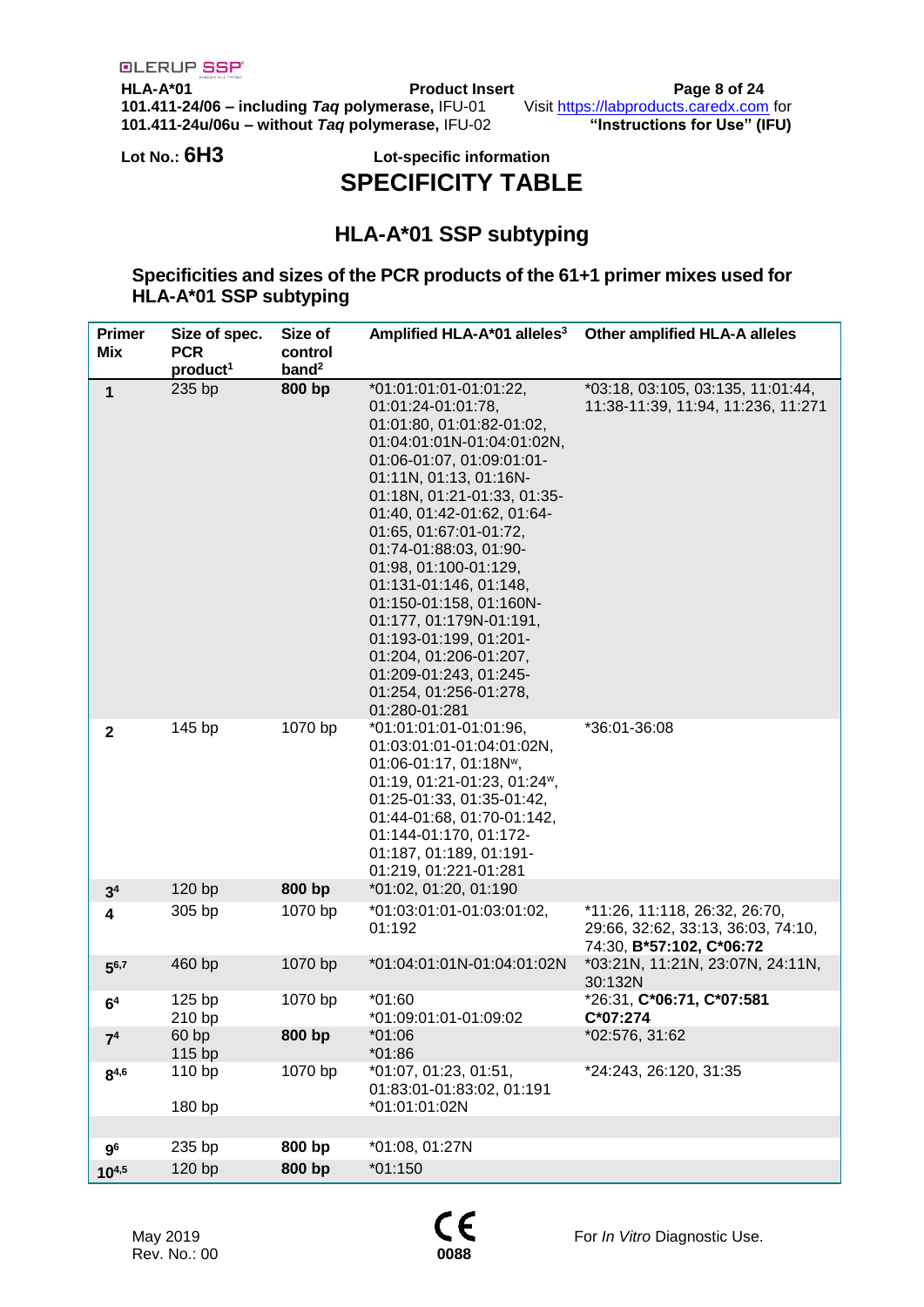**HLA-A\*01 Product Insert Page 9 of 24 101.411-24/06 – including** *Taq* **polymerase,** IFU-01 Visit [https://labproducts.caredx.com](https://labproducts.caredx.com/) for **101.411-24u/06u – without** *Taq* **polymerase,** IFU-02 **"Instructions for Use" (IFU)**

|                 | Lot No.: $6H3$    |         | Lot-specific information                          |                                                                                                                                                                                                                                                                                                                                                                                                                                                                                                                                                                                                                                                                                                                                                                         |
|-----------------|-------------------|---------|---------------------------------------------------|-------------------------------------------------------------------------------------------------------------------------------------------------------------------------------------------------------------------------------------------------------------------------------------------------------------------------------------------------------------------------------------------------------------------------------------------------------------------------------------------------------------------------------------------------------------------------------------------------------------------------------------------------------------------------------------------------------------------------------------------------------------------------|
|                 | 155 bp            |         | $*01:10$                                          | *03:231:01 ~, 03:231:02, 11:14 ~,<br>11:50Q, 11:290, 30:26,<br>80:01:01:01 ~~ 80:04 ~~                                                                                                                                                                                                                                                                                                                                                                                                                                                                                                                                                                                                                                                                                  |
|                 | 240 bp<br>270 bp  |         | $*01:137$<br>$*01:29$                             |                                                                                                                                                                                                                                                                                                                                                                                                                                                                                                                                                                                                                                                                                                                                                                         |
| 11              | 135 bp            | 800 bp  | *01:13, 01:28, 01:176,<br>01:194, 01:229          | *11:282, 31:35                                                                                                                                                                                                                                                                                                                                                                                                                                                                                                                                                                                                                                                                                                                                                          |
|                 | 180 bp<br>275 bp  |         | $*01:106$<br>$*01:11N$                            |                                                                                                                                                                                                                                                                                                                                                                                                                                                                                                                                                                                                                                                                                                                                                                         |
| $12^{4,7}$      | 90 bp<br>$125$ bp | 800 bp  | $*01:86, 01:115$                                  | *02:576, 02:682, 03:187, 11:155,<br>11:226, 31:62, 36:01-36:08, 68:41,<br>B*40:359, B*57:65, C*04:31,<br>C*06:137, C*07:569<br>B*40:359, B*44:289, C*07:569W                                                                                                                                                                                                                                                                                                                                                                                                                                                                                                                                                                                                            |
| 13 <sup>7</sup> | 205 bp            | 1070 bp | *01:12, 01:19, 01:21,<br>01:126, 01:200, 01:244   | *02:156", 02:338", 03:02:01-<br>03:02:04, 03:07:01 <sup>w</sup> , 03:07:02,<br>03:10, 03:31-03:32, 03:42 <sup>w</sup> , 03:73,<br>03:76, 03:82, 03:90, 03:106,<br>03:113, 03:133 <sup>w</sup> , 03:160, 03:171 <sup>w</sup> ,<br>03:198, 03:218, 03:223, 03:236-<br>03:237, 03:242, 03:244, 03:253,<br>03:274-03:275N, 03:281, 03:285,<br>03:309, 03:314, 03:318-03:319,<br>11:31w, 11:35w, 11:60, 11:158w,<br>11:183 <sup>w</sup> , 11:209, 24:92, 30:04:01 <sup>w</sup> -<br>30:04:02*, 30:06*, 30:09*, 30:17*,<br>30:29", 30:46", 30:77", 30:90",<br>30:99, 30:103 <sup>w</sup> , 30:105 <sup>w</sup> , 30:117 <sup>w</sup> ,<br>30:139, 31:03 ~- 31:04 ~, 33:49 ~,<br>33:144", 68:103:01"-68:103:02",<br>74:23                                                      |
| 14 <sup>4</sup> | 75 bp<br>120 bp   | 1070 bp | $*01:59$<br>*01:13, 01:17, 01:176,<br>01:194      | *11:282                                                                                                                                                                                                                                                                                                                                                                                                                                                                                                                                                                                                                                                                                                                                                                 |
| 15              | 235 bp            | 800 bp  | *01:01:48, 01:12, 01:14,<br>01:19, 01:200, 01:244 | *02:156, 02:338, 03:01:01:01-<br>03:01:05, 03:01:07-03:01:29,<br>03:01:31-03:01:48, 03:01:51-<br>03:17:02, 03:19-03:39, 03:41-<br>03:74, 03:76-03:94, 03:96-03:97,<br>03:99-03:104, 03:106-03:134,<br>03:136-03:176, 03:178N-03:193,<br>03:195-03:199, 03:201-03:203,<br>03:205-03:207, 03:209-03:214,<br>03:216-03:248, 03:250-03:259,<br>03:261-03:287, 03:289-03:321,<br>11:04, 11:27, 11:35, 11:130,<br>11:209, 24:92, 30:01:01:01-<br>30:02:08, 30:02:10-30:04:02,<br>30:06-30:13, 30:15-30:20, 30:22-<br>30:27N, 30:29-30:42, 30:44-30:46,<br>30:48-30:51, 30:53-30:71, 30:73N-<br>30:79, 30:81-30:112, 30:114-<br>30:116, 30:118-30:130N, 30:132N-<br>30:142, 31:03-31:04, 32:04, 33:49,<br>33:144, 34:02:01-34:04, 34:07-<br>34:10N, 34:13, 34:15, 36:01-36:02, |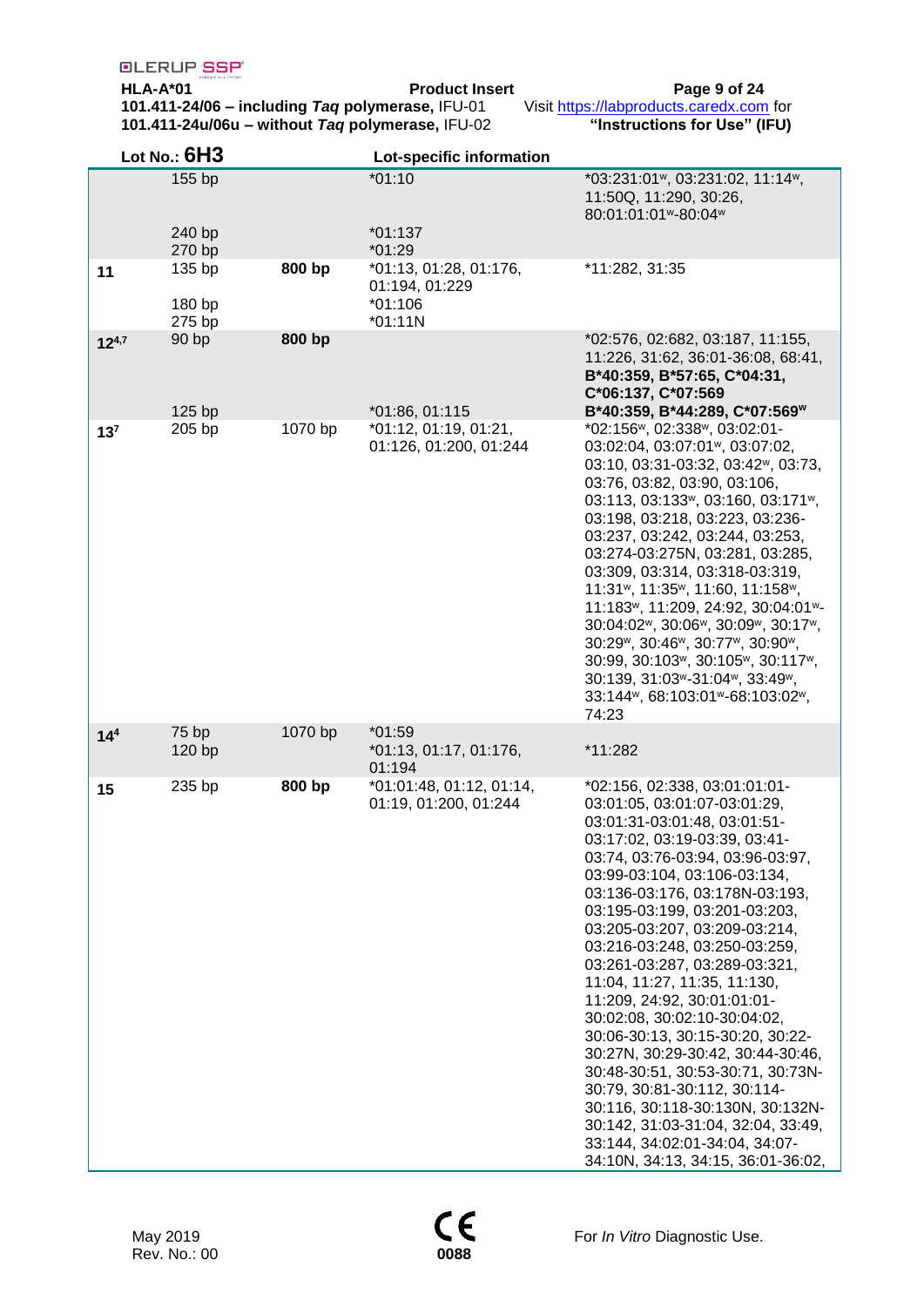**HLA-A\*01 Product Insert Page 10 of 24 101.411-24/06 – including** *Taq* **polymerase,** IFU-01 Visit [https://labproducts.caredx.com](https://labproducts.caredx.com/) for **101.411-24u/06u – without** *Taq* **polymerase,** IFU-02 **"Instructions for Use" (IFU)**

|                 | Lot No.: $6H3$             |         | Lot-specific information                                                                                                                                                                                                                                |                                                                                                                                                                                                                                                                                                                                                                                                                                                                                                                                                                                                                                                                                                                                                                    |
|-----------------|----------------------------|---------|---------------------------------------------------------------------------------------------------------------------------------------------------------------------------------------------------------------------------------------------------------|--------------------------------------------------------------------------------------------------------------------------------------------------------------------------------------------------------------------------------------------------------------------------------------------------------------------------------------------------------------------------------------------------------------------------------------------------------------------------------------------------------------------------------------------------------------------------------------------------------------------------------------------------------------------------------------------------------------------------------------------------------------------|
|                 |                            |         |                                                                                                                                                                                                                                                         | 36:05-36:08, 68:103:01-68:103:02,<br>74:23, 80:03                                                                                                                                                                                                                                                                                                                                                                                                                                                                                                                                                                                                                                                                                                                  |
| 166             | 180 bp<br>235 bp           | 1070 bp | *01:01:01:02N<br>$*01:15N$                                                                                                                                                                                                                              |                                                                                                                                                                                                                                                                                                                                                                                                                                                                                                                                                                                                                                                                                                                                                                    |
|                 |                            |         |                                                                                                                                                                                                                                                         |                                                                                                                                                                                                                                                                                                                                                                                                                                                                                                                                                                                                                                                                                                                                                                    |
| 17              | 180 bp<br>210 bp<br>285 bp | 1070 bp | $*01:106$<br>$*01:16N$<br>$*01:101$                                                                                                                                                                                                                     | *03:87, 11:30, 30:92                                                                                                                                                                                                                                                                                                                                                                                                                                                                                                                                                                                                                                                                                                                                               |
| 18              | 140 bp                     | 1070 bp | *01:01:01:01-01:04:01:02N,<br>01:06, 01:08-01:12, 01:14-<br>01:27N, 01:29-01:33, 01:35-<br>01:68, 01:70-01:94, 01:96-<br>01:133, 01:135-01:175,<br>01:177-01:182, 01:184-<br>01:193, 01:195-01:215,<br>01:217-01:228Q, 01:230-<br>01:255, 01:257-01:281 | *26:120, 36:01-36:08                                                                                                                                                                                                                                                                                                                                                                                                                                                                                                                                                                                                                                                                                                                                               |
| 19              | 150 bp<br>170 bp           | 1070 bp | *01:269N<br>*01:18N, 01:30, 01:145,<br>01:236                                                                                                                                                                                                           | *26:145N<br>*02:262, 02:547, 02:700, 24:22,<br>24:160, 24:299, 26:149                                                                                                                                                                                                                                                                                                                                                                                                                                                                                                                                                                                                                                                                                              |
| 20 <sup>4</sup> | 65 bp                      | 800 bp  | *01:10, 01:21, 01:26, 01:192                                                                                                                                                                                                                            | *03:135, 11:94, 11:112, 11:211,<br>11:290, B*15:90, B*45:05                                                                                                                                                                                                                                                                                                                                                                                                                                                                                                                                                                                                                                                                                                        |
| 21 <sup>4</sup> | 125 bp<br>220 bp<br>255 bp | 1070 bp | $*01:44$<br>$*01:155$<br>*01:20, 01:66, 01:130                                                                                                                                                                                                          | *02:19, 02:36-02:37, 02:54, 02:255,<br>02:417, 02:723, 24:14:01:01-<br>24:14:01:03, 24:93, 24:324                                                                                                                                                                                                                                                                                                                                                                                                                                                                                                                                                                                                                                                                  |
| 22 <sup>6</sup> | 590 bp                     | 1070 bp | *01:22N, 01:107                                                                                                                                                                                                                                         |                                                                                                                                                                                                                                                                                                                                                                                                                                                                                                                                                                                                                                                                                                                                                                    |
| 23              | 165 bp                     | 1070 bp | *01:24, 01:30, 01:145,<br>01:236                                                                                                                                                                                                                        | *02:262, 02:547, 02:700, 24:22,<br>24:160, 24:299, 26:149                                                                                                                                                                                                                                                                                                                                                                                                                                                                                                                                                                                                                                                                                                          |
| 24              | 215 bp                     | 1070 bp | *01:12, 01:19, 01:25,<br>01:127, 01:136                                                                                                                                                                                                                 | *03:02:01-03:02:04, 03:10, 03:31-<br>03:32, 03:65, 03:69N, 03:73, 03:76,<br>03:82, 03:90, 03:106, 03:113,<br>03:160, 03:167, 03:198, 03:218,<br>03:223, 03:236-03:237, 03:242,<br>03:244, 03:253, 03:274-03:275N,<br>03:281, 03:285, 03:309, 03:314,<br>03:318-03:319, 11:01:01:01-<br>11:01:03, 11:01:05-11:01:56,<br>11:01:58-11:01:71, 11:01:73-11:07,<br>11:09-11:22, 11:27, 11:29-11:30,<br>11:32:01-11:34, 11:36-11:43,<br>11:45-11:47, 11:49, 11:51-11:52Q,<br>11:54:01-11:93, 11:95-11:100,<br>11:102-11:117, 11:119:01-11:138,<br>11:140-11:142, 11:144-11:157,<br>11:159-11:182Q, 11:184-11:190,<br>11:192-11:210N, 11:212-11:225,<br>11:227-11:241, 11:243-11:268,<br>11:270, 11:272Q-11:287N, 11:289,<br>11:291-11:298, 11:300-11:306,<br>24:92, 30:99 |
| 25 <sup>4</sup> | 80 bp                      | 1070 bp | *01:31N, 01:51, 01:59                                                                                                                                                                                                                                   | *26:120                                                                                                                                                                                                                                                                                                                                                                                                                                                                                                                                                                                                                                                                                                                                                            |
|                 | 425 bp                     |         | *01:19, 01:173                                                                                                                                                                                                                                          |                                                                                                                                                                                                                                                                                                                                                                                                                                                                                                                                                                                                                                                                                                                                                                    |

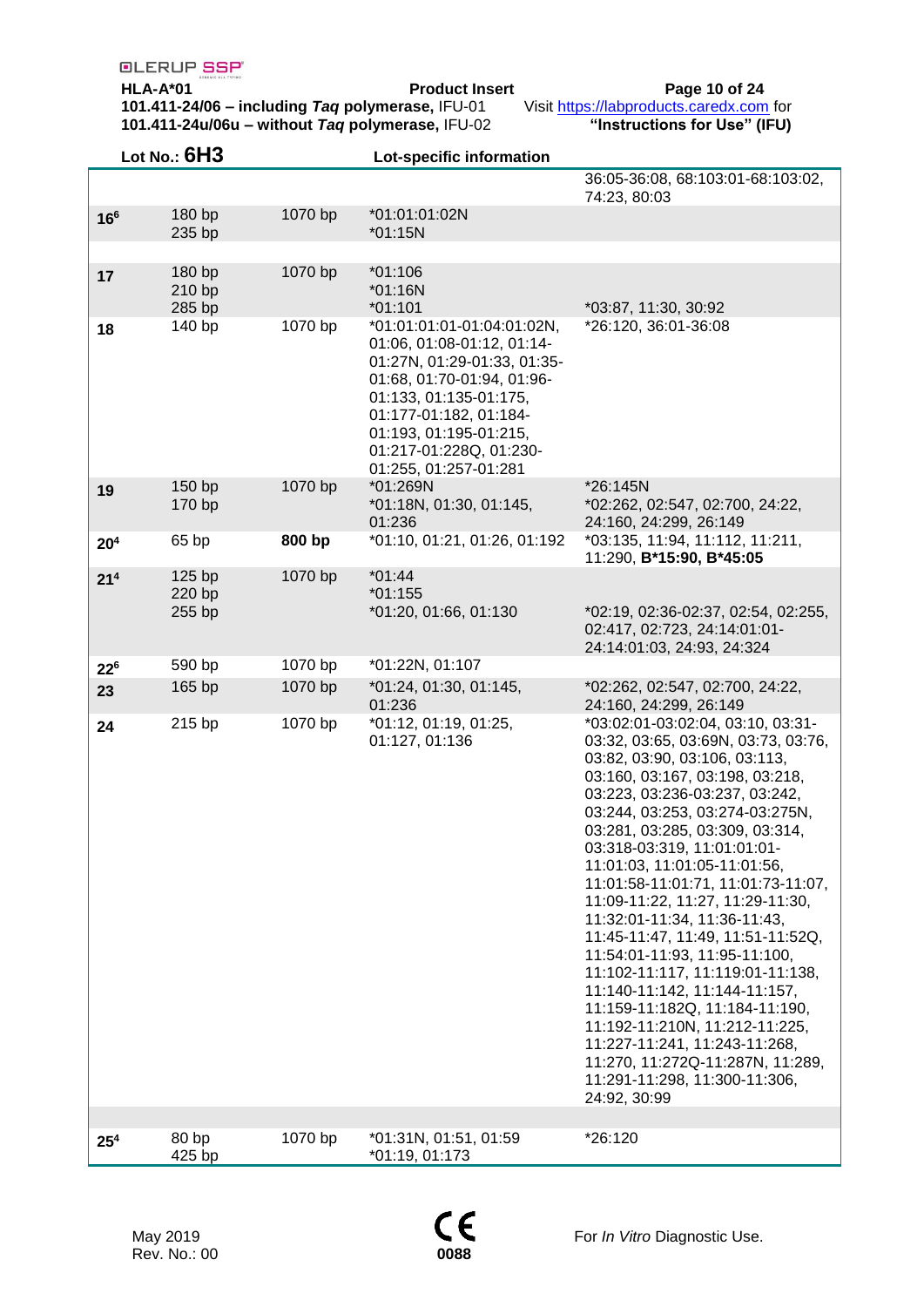**HLA-A\*01 Product Insert Page 11 of 24 101.411-24/06 – including** *Taq* **polymerase,** IFU-01 Visit [https://labproducts.caredx.com](https://labproducts.caredx.com/) for **101.411-24u/06u – without** *Taq* **polymerase,** IFU-02 **"Instructions for Use" (IFU)**

|                 | Lot No.: $6H3$                       |         | Lot-specific information                                                |                                                                                                                               |
|-----------------|--------------------------------------|---------|-------------------------------------------------------------------------|-------------------------------------------------------------------------------------------------------------------------------|
| 26 <sup>4</sup> | 90 bp                                | 1070 bp | *01:104, 01:134, 01:229                                                 | *02:346, 02:427, 11:06, 25:11,<br>26:03:01, 26:06, 26:21, 26:36,<br>26:78, 26:92, 26:111, 26:146,<br>80:01:01:01 <sup>w</sup> |
|                 | 460 bp<br>545 bp                     |         | $*01:32$<br>$*01:45$                                                    | *02:453, 02:557, 02:690, 03:78,<br>11:108, 23:92, 24:271, 33:151,<br>66:17                                                    |
| 27 <sup>4</sup> | 110 bp<br>170 bp<br>195 bp           | 1070 bp | *01:87N<br>*01:33, 01:141<br>*01:109                                    | *02:679, 03:193<br>*03:182, 11:100, 11:175                                                                                    |
| 284,6           | 95 bp<br>135 bp<br>195 bp            | 1070 bp | *01:01:38L<br>$*01:132$<br>$*01:109$                                    | *24:02:03Q<br>*30:142<br>*03:182, 11:100, 11:175                                                                              |
| 29 <sup>4</sup> | 110 bp<br>155 bp<br>230 bp<br>285 bp | 800 bp  | *01:69:01-01:69:02<br>$*01:35$<br>$*01:68$<br>$*01:101$                 | *02:609, 03:107, 11:17, 23:09,<br>24:129, 26:62, 26:72, 32:24<br>*03:77, 11:144<br>*03:87, 11:30, 30:92                       |
| 30              | 135 bp<br>180 bp<br>220 bp<br>280 bp | 1070 bp | $*01:95$<br>*01:07, 01:100, 01:190,<br>01:194<br>$*01:155$<br>$*01:142$ | *24:243<br>*24:243, 31:35<br>*24:150                                                                                          |
| 31 <sup>5</sup> | 240 bp                               | 1070 bp | *01:38, 01:63                                                           |                                                                                                                               |
| $32^{4}$        | 110 bp<br>140 bp                     | 1070 bp | *01:57N<br>$*01:43$                                                     | B*40:118N, B*40:291N,<br>C*06:152N, C*07:191N<br>*11:282, 26:120                                                              |
|                 |                                      |         |                                                                         |                                                                                                                               |
| 33 <sup>4</sup> | 85 bp                                | 1070 bp | $*01:61$                                                                | *26:149, B*15:90, B*45:05                                                                                                     |
| 34              | 130 bp<br>150 bp                     | 800 bp  | *01:60, 01:71, 01:115<br>*01:269N                                       | *26:31, B*40:359, B*44:289,<br>C*06:71, C*07:569", C*07:581<br>*26:145N                                                       |
|                 | 215 bp                               |         | $*01:58$                                                                |                                                                                                                               |
| 35 <sup>4</sup> | 110 bp<br>180 bp<br>240 bp           | 800 bp  | *01:47, 01:150<br>*01:07, 01:49, 01:100,<br>01:190, 01:194<br>$*01:137$ | *11:229, 24:243, 31:35                                                                                                        |
| 36 <sup>4</sup> | 90 bp<br>140 bp<br>175 bp<br>235 bp  | 1070 bp | $*01:54$<br>$*01:48$<br>$*01:53N$<br>*01:123N                           | *03:250                                                                                                                       |
| 37 <sup>4</sup> | 65 bp<br>115 bp<br>150 bp            | 1070 bp | $*01:65$<br>*01:71, 01:247N<br>*01:77, 01:92                            |                                                                                                                               |
| 38 <sup>4</sup> | 100 bp<br>180 bp<br>240 bp           | 1070 bp | $*01:50$<br>$*01:62$<br>*01:68, 01:72                                   | *02:315, 03:85<br>*11:236, 30:45                                                                                              |
| 39 <sup>4</sup> | 125 bp<br>170 bp                     | 800 bp  | $*01:77$<br>$*01:39, 01:113$                                            | B*07:241, C*04:251                                                                                                            |
| 40              | 155 bp                               | 1070 bp | *01:36, 01:113, 01:143                                                  | *31:35                                                                                                                        |
| 41 <sup>4</sup> | 95 bp                                | 1070 bp | *01:55, 01:81                                                           | *03:26, 03:318, 11:77, 11:126                                                                                                 |
| $42^{4}$        | 110 bp                               | 1070 bp | *01:87N                                                                 |                                                                                                                               |
|                 | 185 bp                               |         | *01:64, 01:141                                                          | *03:232                                                                                                                       |

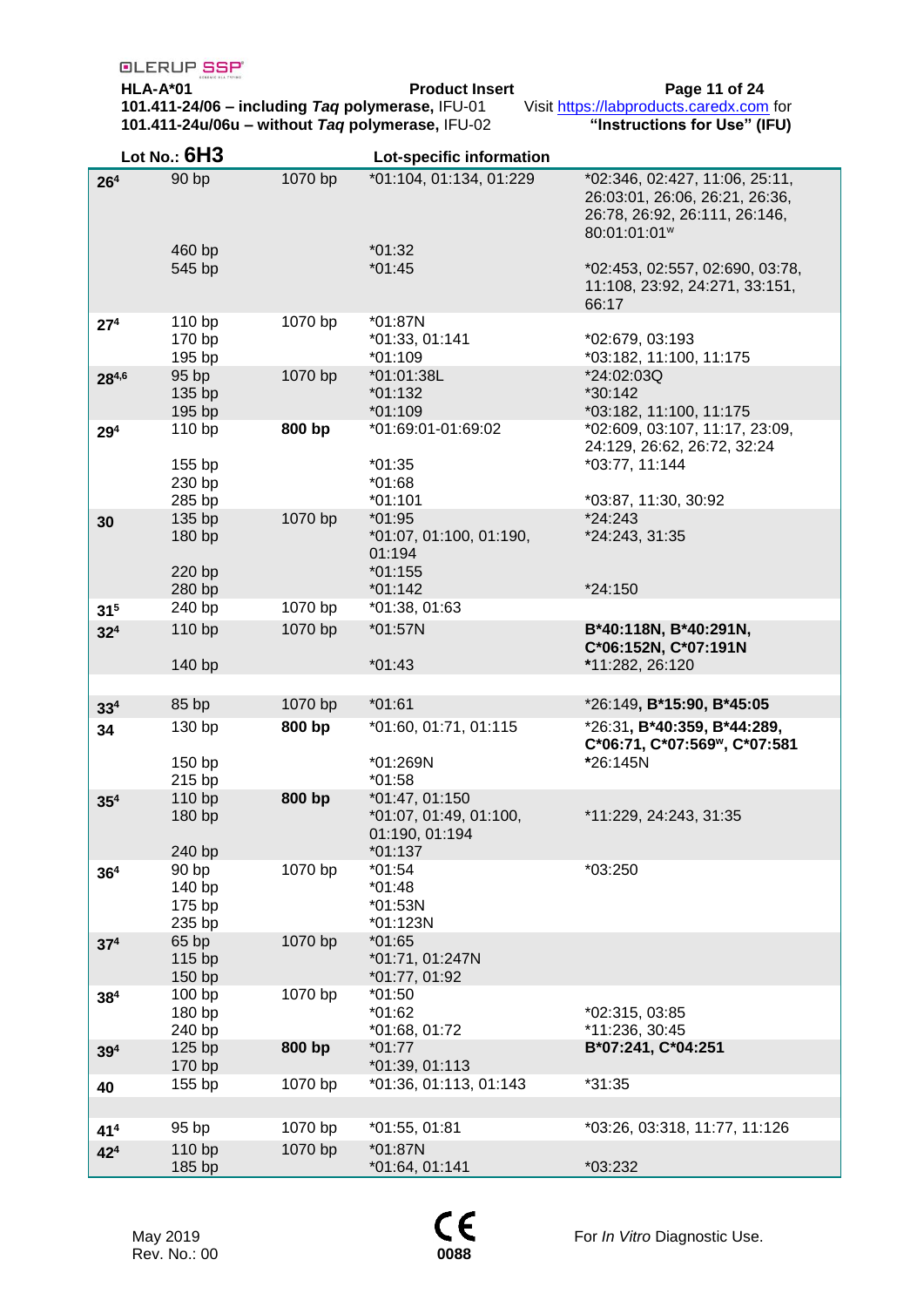**HLA-A\*01 Product Insert Page 12 of 24 101.411-24/06 – including** *Taq* **polymerase,** IFU-01 Visit [https://labproducts.caredx.com](https://labproducts.caredx.com/) for **101.411-24u/06u – without** *Taq* **polymerase,** IFU-02 **"Instructions for Use" (IFU)**

|                 | Lot No.: $6H3$                       |                          | Lot-specific information                     |                                                                                    |
|-----------------|--------------------------------------|--------------------------|----------------------------------------------|------------------------------------------------------------------------------------|
|                 | 255 bp                               |                          | $*01:142$                                    | *24:150                                                                            |
| 43              | 550 bp                               | 1070 bp                  | *01:45, 01:56N                               | *02:453, 02:557, 02:690, 03:78,<br>11:69N, 11:108, 23:92, 24:271,<br>33:151, 66:17 |
|                 | 590 bp                               |                          | $*01:107$                                    |                                                                                    |
| $44^{4}$        | 65 bp<br>245 bp                      | 1070 bp                  | *01:98<br>$*01:46$                           | *24:87, 24:285, B*07:64                                                            |
| 454,6           | 65 bp<br>140 bp                      | 1070 bp                  | $*01:98$<br>*01:52:01N                       | *24:87, 24:285, B*07:64                                                            |
| 46 <sup>4</sup> | 85 bp<br>155 bp<br>245 bp            | 1070 bp                  | $*01:81$<br>$*01:40$<br>*01:72, 01:147Q      | *03:26, 03:318, 11:77, 11:126<br>*11:160<br>*11:236, 30:45                         |
| 476             | 295 bp<br>325 bp<br>450 bp<br>550 bp | 1070 bp                  | $*01:41$<br>$*01:42$<br>$*01:48$<br>*01:123N | $*11:48$                                                                           |
| 48              | 180 bp                               | 1070 bp                  | $*01:144$                                    |                                                                                    |
| 49              | 215 bp                               | 1070 bp                  | *01:160N                                     |                                                                                    |
| 50              | 200 bp<br>230 bp                     | 1070 bp                  | *01:250N<br>*01:162N                         |                                                                                    |
| 51 <sup>5</sup> | 210 bp                               | 1070 bp                  | $*01:164$                                    | *24:193                                                                            |
| 52              | 250 bp                               | 1070 bp                  | *01:178N-01:179N                             |                                                                                    |
| 53 <sup>4</sup> | 110 bp<br>215 bp                     | 1070 bp                  | *01:247N<br>*01:186N                         |                                                                                    |
| 54 <sup>4</sup> | 70 bp<br>155 bp                      | 1070 bp                  | $*01:103$<br>*01:132                         | *30:142                                                                            |
| 55              | 150 bp<br>190 bp                     | 1070 bp                  | *01:52:02N<br>*01:258N                       |                                                                                    |
| 56 <sup>4</sup> | 60bp                                 | 1070 bp                  | *01:25, 01:127                               | *11:155, 24:136, 24:229, 24:367                                                    |
|                 |                                      |                          |                                              |                                                                                    |
| 57              | 190 bp<br>240 bp                     | 1070 bp                  | *01:258N<br>*01:208Q                         |                                                                                    |
| 58              | 330 bp                               | 1070 bp                  | *01:228Q                                     |                                                                                    |
| 59              | 180 bp<br>200 bp                     | 1070 bp                  | *01:240N<br>*01:250N                         |                                                                                    |
| 60              | 285 bp                               | 1070 bp                  | *01:37:01:01-01:37:01:02                     | *11:172                                                                            |
| 61              | 235 bp                               | 1070 bp                  | *01:248Q                                     |                                                                                    |
| 62 <sup>8</sup> | $\blacksquare$                       | $\overline{\phantom{a}}$ | <b>Negative Control</b>                      |                                                                                    |

**<sup>1</sup>**Alleles are assigned by the presence of specific PCR product(s). However, the sizes of the specific PCR products may be helpful in the interpretation of HLA-A\*01 SSP typings.

When the primers in a primer mix can give rise to HLA-specific PCR products of more than one length this is indicated if the size difference is more than 20 base pairs. Size differences of 20 base pairs or less are not given. For high resolution SSP kits, the alleles listed are specified according to amplicon length.

Nonspecific amplifications, i.e. a ladder or a smear of bands, may sometimes be seen. GC-rich primers have a higher tendency of giving rise to nonspecific amplifications than other primers.

PCR fragments longer than the control bands may sometimes be observed. Such bands should be disregarded and do not influence the interpretation of the SSP typings.

PCR fragments migrating faster than the control bands, but slower than a 400 bp fragment may be seen in some gel read-outs. Such bands can be disregarded and do not influence the interpretation of the SSP typings.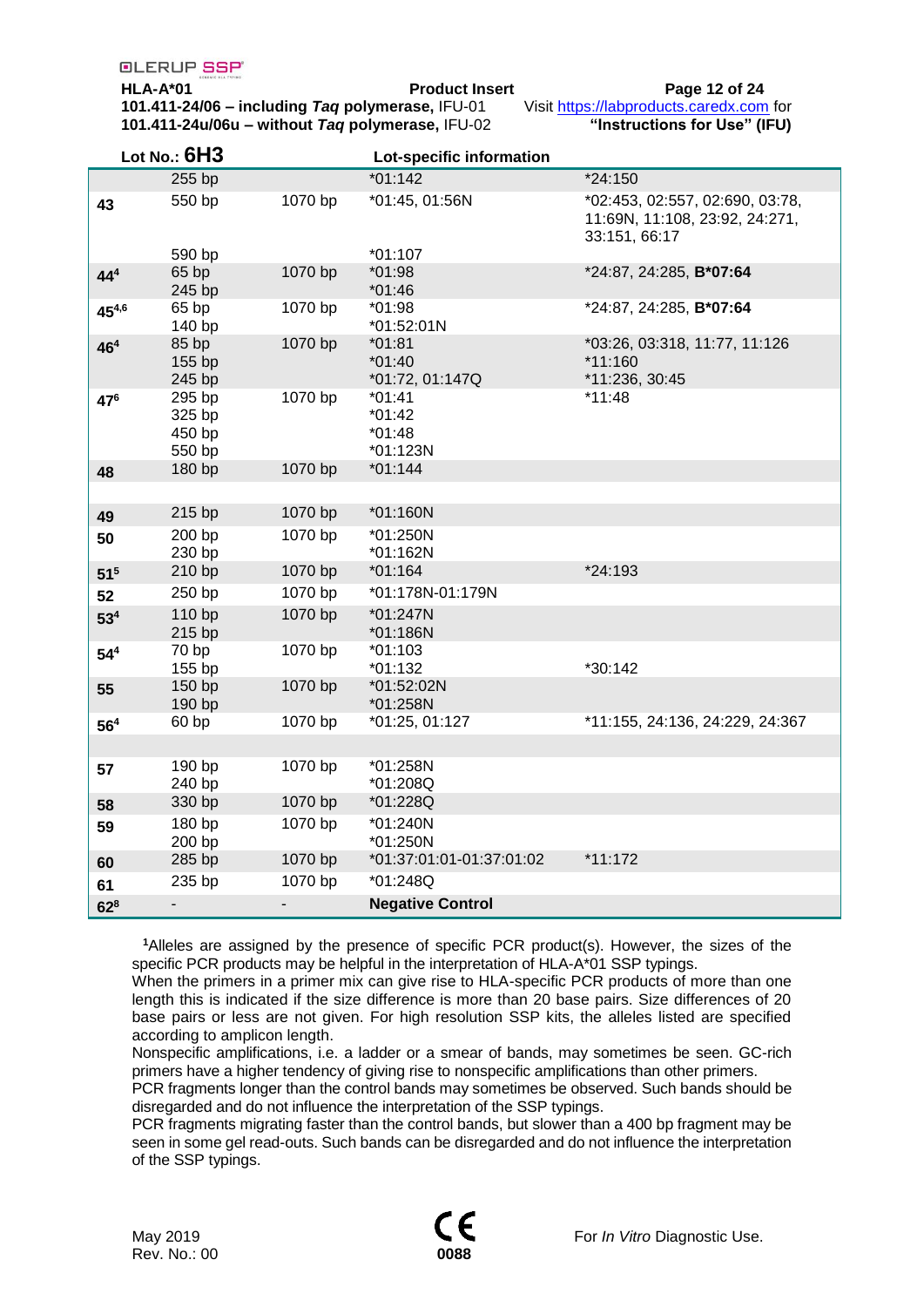### **HLA-A\*01 Product Insert Page 13 of 24**

**101.411-24/06 – including** *Taq* **polymerase,** IFU-01 Visit [https://labproducts.caredx.com](https://labproducts.caredx.com/) for **101.411-24u/06u – without** *Taq* **polymerase,** IFU-02 **"Instructions for Use" (IFU)**

### **Lot No.: 6H3 Lot-specific information**

Some primers may give rise to primer oligomer artifacts. Sometimes this phenomenon is an inherit feature of the primer pair(s) of a primer mix. More often it is due to other factors such as too low amount of DNA in the PCR reactions, taking too long time in setting up the PCR reactions, working at elevated room temperature or using thermal cyclers that are not pre-heated.

**<sup>2</sup>**The internal positive control primer pairs amplify segments of the human growth hormone gene. The internal positive control bands are 1070 or 800 base pairs respectively, well distribution as outlined in the table. Well number 1 contains the shorter, 800 bp, internal positive control band. The well distribution of the internal controls can help in orientation of the kit on gel photo, as well as allow for kit identification. In the presence of a specific amplification the intensity of the control band often decreases.

<sup>3</sup>For several HLA Class I alleles 1<sup>st</sup> and/or 4<sup>th</sup> exon(s) and beyond, as well as intron nucleotide sequences, are not available. In these instances it is not known whether some of the primers of the SSP sets are completely matched with the target sequences or not. Assumption is made that unknown sequences in these regions are conserved within allelic groups.

**<sup>4</sup>**HLA-specific PCR products shorter than 125 base pairs have a lower intensity and are less sharp than longer PCR products.

**<sup>5</sup>**Primer mixes 10, 31 and 51 have a tendency of giving rise to primer oligomer formation.

**<sup>6</sup>**Primer mixes 5, 8, 9, 16, 22, 28, 45 and 47 may have tendencies of unspecific amplifications.

**<sup>7</sup>**Primer mixes 5, 12 and 13 may give rise to a lower yield of HLA-specific PCR product than the other A\*01 primer mixes.

**<sup>8</sup>**Primer mix 62 contains a negative control, which will amplify more than 95% of HLA amplicons as well as the amplicons generated by the control primer pairs matching the human growth hormone gene. HLA-specific PCR product sizes range from 75 to 200 base pairs and the PCR product generated by the HGH positive control primer pair is 430 base pairs.

### Abbreviations

'w', might be weakly amplified.

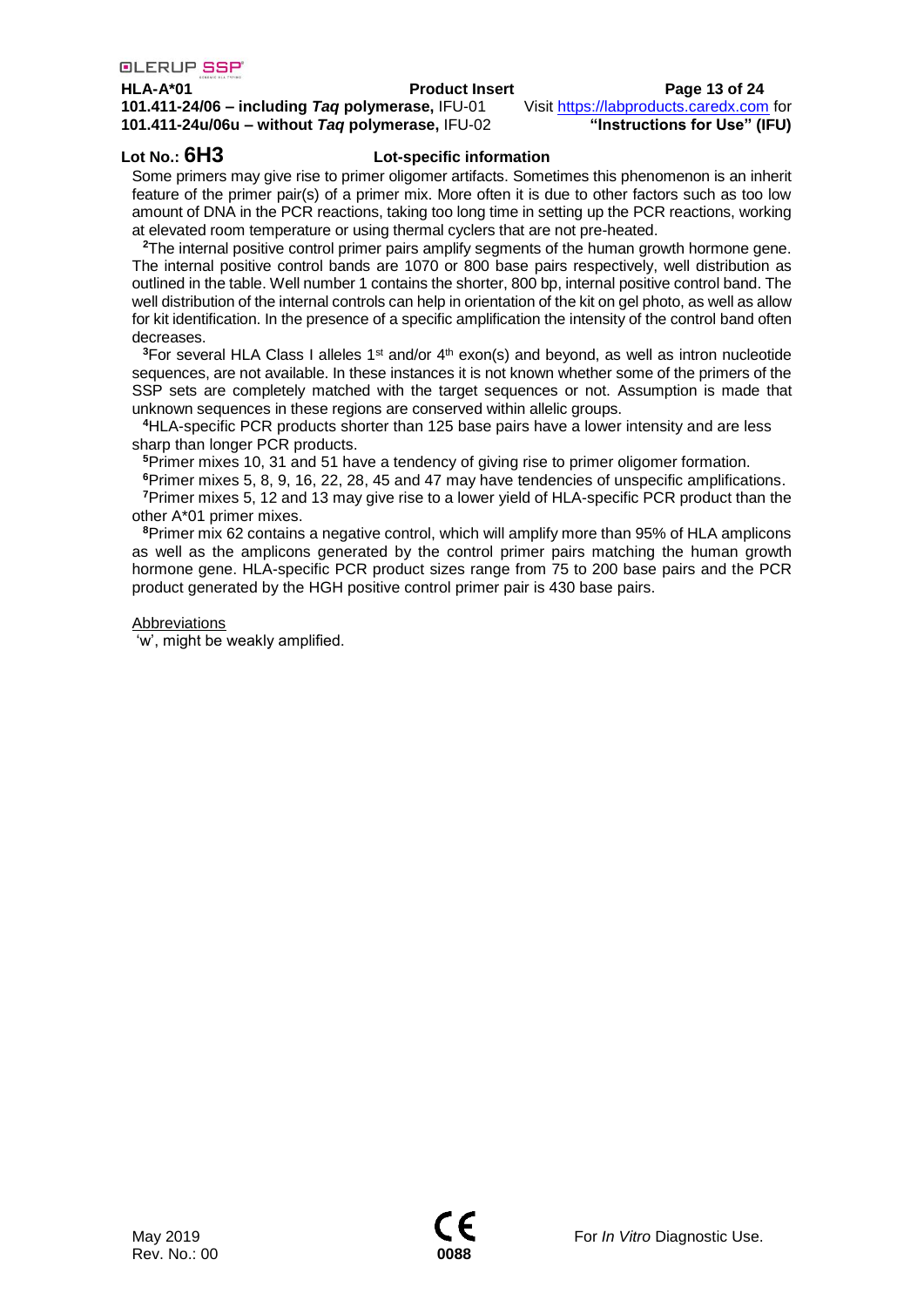**HLA-A\*01 Product Insert Page 14 of 24 101.411-24/06 – including** *Taq* **polymerase,** IFU-01 Visit [https://labproducts.caredx.com](https://labproducts.caredx.com/) for **101.411-24u/06u – without** *Taq* **polymerase,** IFU-02 **"Instructions for Use" (IFU)**

## **Lot No.: 6H3 Lot-specific information PRIMER SPECIFICATION**

| Well No.                  | 1                                                         | $\mathbf{2}$                       | 3                                                                                      | 4                            | 5                                  | 6                                                                                      | 7                            | 8    | 9                                                                                                                                                                                                                                       | 10                           | 11                                                                                                                                                                                                                                                                                                | 12   |
|---------------------------|-----------------------------------------------------------|------------------------------------|----------------------------------------------------------------------------------------|------------------------------|------------------------------------|----------------------------------------------------------------------------------------|------------------------------|------|-----------------------------------------------------------------------------------------------------------------------------------------------------------------------------------------------------------------------------------------|------------------------------|---------------------------------------------------------------------------------------------------------------------------------------------------------------------------------------------------------------------------------------------------------------------------------------------------|------|
| Length of spec.           | 235                                                       | 145                                | 120                                                                                    | 305                          | 460                                | 125                                                                                    | 60                           | 110  | 235                                                                                                                                                                                                                                     | 120                          | 135                                                                                                                                                                                                                                                                                               | 90   |
| <b>PCR</b> product        |                                                           |                                    |                                                                                        |                              |                                    | 210                                                                                    | 115                          | 180  |                                                                                                                                                                                                                                         | 155                          | 180                                                                                                                                                                                                                                                                                               | 125  |
|                           |                                                           |                                    |                                                                                        |                              |                                    |                                                                                        |                              |      |                                                                                                                                                                                                                                         | 240                          | 275                                                                                                                                                                                                                                                                                               |      |
|                           |                                                           |                                    |                                                                                        |                              |                                    |                                                                                        |                              |      |                                                                                                                                                                                                                                         | 270                          |                                                                                                                                                                                                                                                                                                   |      |
|                           |                                                           |                                    |                                                                                        |                              |                                    |                                                                                        |                              |      |                                                                                                                                                                                                                                         |                              |                                                                                                                                                                                                                                                                                                   |      |
| Length of int.            | 800                                                       | 1070                               | 800                                                                                    | 1070                         | 1070                               | 1070                                                                                   | 800                          | 1070 | 800                                                                                                                                                                                                                                     | 800                          | 800                                                                                                                                                                                                                                                                                               | 800  |
| pos. control <sup>1</sup> |                                                           |                                    |                                                                                        |                              |                                    |                                                                                        |                              |      |                                                                                                                                                                                                                                         |                              |                                                                                                                                                                                                                                                                                                   |      |
| 5'-primer(s) $2$          | 363                                                       | 98                                 | 123                                                                                    | 341                          | $3rd$                              | 171                                                                                    | 521                          | 203  | 363                                                                                                                                                                                                                                     | 113                          | 203                                                                                                                                                                                                                                                                                               | 521  |
|                           |                                                           |                                    |                                                                                        |                              |                                    |                                                                                        |                              |      |                                                                                                                                                                                                                                         |                              | 5' -ATA 3' 5' -CTT 3' 5' -AgT 3' 5' -ggA 3' 5' -ATA 3' 5' -TTA 3' 5' -ggT 3' 5' -gAA 3' 5' -ATA 3' 5' -CCC 3' 5' -gAA 3' 5' -ggT 3'                                                                                                                                                               |      |
|                           | 363                                                       | 98                                 |                                                                                        |                              |                                    | 171                                                                                    |                              |      |                                                                                                                                                                                                                                         | 413                          | 363                                                                                                                                                                                                                                                                                               |      |
|                           | $5'$ -ATA $3'$ $5'$ -CTT $3'$                             |                                    |                                                                                        |                              |                                    | $5^{\circ}$ -TTg $3^{\circ}$                                                           |                              |      |                                                                                                                                                                                                                                         |                              | $5^{\circ}$ -CCg $3^{\circ}$ $5^{\circ}$ -ATA $3^{\circ}$                                                                                                                                                                                                                                         |      |
|                           |                                                           |                                    |                                                                                        |                              |                                    | 257                                                                                    |                              |      |                                                                                                                                                                                                                                         |                              |                                                                                                                                                                                                                                                                                                   |      |
|                           |                                                           |                                    |                                                                                        |                              |                                    | $5^{\circ}$ -CCC $3^{\circ}$                                                           |                              |      |                                                                                                                                                                                                                                         |                              |                                                                                                                                                                                                                                                                                                   |      |
|                           |                                                           |                                    |                                                                                        |                              |                                    |                                                                                        |                              |      |                                                                                                                                                                                                                                         |                              |                                                                                                                                                                                                                                                                                                   |      |
| $3'$ -primer(s) $3$       | 558                                                       | 203                                | 203                                                                                    | 362                          | 621                                | 341                                                                                    | 538                          | 271  | 553                                                                                                                                                                                                                                     | 341                          | 299                                                                                                                                                                                                                                                                                               | 570  |
|                           |                                                           |                                    |                                                                                        |                              |                                    |                                                                                        |                              |      |                                                                                                                                                                                                                                         |                              | 5' -Cgg 3' 5' -TCT 3' 5' -TCT 3' 5' -TCA 3' 5' -ggg 3' 5' -CgT 3' 5' -CAA 3' 5' -CAC 3' 5' -CTA 3' 5' -CGT 3' 5' -CCA 3' 5' -CAC 3'                                                                                                                                                               |      |
|                           | 559                                                       | 203                                |                                                                                        |                              |                                    |                                                                                        | 595                          | 341  | 559                                                                                                                                                                                                                                     | 490                          | 500                                                                                                                                                                                                                                                                                               | 595  |
|                           | $5^{\circ}$ -CCT $3^{\circ}$ $5^{\circ}$ -TCT $3^{\circ}$ |                                    |                                                                                        |                              |                                    |                                                                                        |                              |      |                                                                                                                                                                                                                                         |                              | 5' -CCg 3' 5' -CgT 3' 5' -CCA 3' 5' -AgA 3' 5' -TgC 3' 5' -CCg 3'                                                                                                                                                                                                                                 |      |
|                           |                                                           |                                    |                                                                                        |                              |                                    |                                                                                        |                              |      |                                                                                                                                                                                                                                         | 527                          | 597                                                                                                                                                                                                                                                                                               | 616  |
|                           |                                                           |                                    |                                                                                        |                              |                                    |                                                                                        |                              |      |                                                                                                                                                                                                                                         |                              | 5' -CCC 3' 5' -TTA 3' 5' -CgC 3'                                                                                                                                                                                                                                                                  |      |
|                           |                                                           |                                    |                                                                                        |                              |                                    |                                                                                        |                              |      |                                                                                                                                                                                                                                         | 613                          |                                                                                                                                                                                                                                                                                                   |      |
|                           |                                                           |                                    |                                                                                        |                              |                                    |                                                                                        |                              |      |                                                                                                                                                                                                                                         | $5^{\circ}$ -gCC $3^{\circ}$ |                                                                                                                                                                                                                                                                                                   |      |
|                           |                                                           |                                    |                                                                                        |                              |                                    |                                                                                        |                              |      |                                                                                                                                                                                                                                         |                              |                                                                                                                                                                                                                                                                                                   |      |
| Well No.                  | 1                                                         | 2                                  | 3                                                                                      | 4                            | 5                                  | 6                                                                                      | 7                            | 8    | 9                                                                                                                                                                                                                                       | 10                           | 11                                                                                                                                                                                                                                                                                                | 12   |
|                           |                                                           |                                    |                                                                                        |                              |                                    |                                                                                        |                              |      |                                                                                                                                                                                                                                         |                              |                                                                                                                                                                                                                                                                                                   |      |
| Well No.                  | 13                                                        | 14                                 | 15                                                                                     | 16                           | 17                                 | 18                                                                                     | 19                           | 20   | 21                                                                                                                                                                                                                                      | 22                           | 23                                                                                                                                                                                                                                                                                                | 24   |
| Length of spec.           | 205                                                       | 75                                 | 235                                                                                    | 180                          | 180                                | 140                                                                                    | 150                          | 65   | 125                                                                                                                                                                                                                                     | 590                          | 165                                                                                                                                                                                                                                                                                               | 215  |
| <b>PCR</b> product        |                                                           | 120                                |                                                                                        | 235                          | 210                                |                                                                                        | 170                          |      | 220                                                                                                                                                                                                                                     |                              |                                                                                                                                                                                                                                                                                                   |      |
|                           |                                                           |                                    |                                                                                        |                              | 285                                |                                                                                        |                              |      | 255                                                                                                                                                                                                                                     |                              |                                                                                                                                                                                                                                                                                                   |      |
|                           |                                                           |                                    |                                                                                        |                              |                                    |                                                                                        |                              |      |                                                                                                                                                                                                                                         |                              |                                                                                                                                                                                                                                                                                                   |      |
| Length of int.            | 1070                                                      | 1070                               | 800                                                                                    | 1070                         | 1070                               | 1070                                                                                   | 1070                         | 800  | 1070                                                                                                                                                                                                                                    | 1070                         | 1070                                                                                                                                                                                                                                                                                              | 1070 |
| pos. control <sup>1</sup> |                                                           |                                    |                                                                                        |                              |                                    |                                                                                        |                              |      |                                                                                                                                                                                                                                         |                              |                                                                                                                                                                                                                                                                                                   |      |
| 5'-primer(s) $2$          | 363                                                       | 203                                | 363                                                                                    | 203                          | 363                                | 203                                                                                    | 215                          | 521  | 355                                                                                                                                                                                                                                     | $3^{\rm rd}$                 | 89                                                                                                                                                                                                                                                                                                | 363  |
|                           |                                                           |                                    |                                                                                        |                              |                                    |                                                                                        |                              |      |                                                                                                                                                                                                                                         |                              | $5^{\circ}$ -ATA $3^{\circ}$ $5^{\circ}$ -gAA $3^{\circ}$ $5^{\circ}$ -ATA $3^{\circ}$ $5^{\circ}$ -ATA $3^{\circ}$ $5^{\circ}$ -gAA $3^{\circ}$ $5^{\circ}$ -gCC $3^{\circ}$ $5^{\circ}$ -CCg $3^{\circ}$ $5^{\circ}$ -ATA $3^{\circ}$ $5^{\circ}$ -ATA $3^{\circ}$ $5^{\circ}$ -ATA $3^{\circ}$ |      |
|                           |                                                           |                                    |                                                                                        | 363                          |                                    |                                                                                        | 232                          |      | 484                                                                                                                                                                                                                                     |                              | 413                                                                                                                                                                                                                                                                                               |      |
|                           |                                                           |                                    |                                                                                        | $5^{\circ}$ -ATA $3^{\circ}$ |                                    |                                                                                        | $5^{\circ}$ -AgT $3^{\circ}$ |      | $5^{\circ}$ -ACT $3^{\circ}$                                                                                                                                                                                                            |                              | $5^{\circ}$ -CCA $3^{\circ}$                                                                                                                                                                                                                                                                      |      |
|                           |                                                           |                                    |                                                                                        |                              |                                    |                                                                                        | 413                          |      | 627                                                                                                                                                                                                                                     |                              |                                                                                                                                                                                                                                                                                                   |      |
|                           |                                                           |                                    |                                                                                        |                              |                                    |                                                                                        | $5^{\circ}$ -CCA $3^{\circ}$ |      | $5^{\circ}$ -CCC $3^{\circ}$                                                                                                                                                                                                            |                              |                                                                                                                                                                                                                                                                                                   |      |
|                           |                                                           |                                    |                                                                                        |                              |                                    |                                                                                        |                              |      |                                                                                                                                                                                                                                         |                              |                                                                                                                                                                                                                                                                                                   |      |
| $3$ -primer(s) $3$        | 527                                                       | 237                                | 559                                                                                    | 341                          | 500                                | 299                                                                                    | 341                          | 545  | 570                                                                                                                                                                                                                                     | 750                          | 203                                                                                                                                                                                                                                                                                               | 539  |
|                           |                                                           |                                    |                                                                                        |                              |                                    |                                                                                        |                              |      | $5^{\circ}$ -CCA $3^{\circ}$ $5^{\circ}$ -CCg $3^{\circ}$ $5^{\circ}$ -CgT $3^{\circ}$ $5^{\circ}$ -TgC $3^{\circ}$ $5^{\circ}$ -TCg $3^{\circ}$ $5^{\circ}$ -CgT $3^{\circ}$ $5^{\circ}$ -AgA $3^{\circ}$ $5^{\circ}$ -CCg $3^{\circ}$ |                              | $5^{\circ}$ -T.g $3^{\circ}$ $5^{\circ}$ -TCT $3^{\circ}$ $5^{\circ}$ -TCT $3^{\circ}$                                                                                                                                                                                                            |      |
|                           |                                                           | 282                                | 559                                                                                    | 557                          | 531                                | 300                                                                                    | 545                          |      | 805                                                                                                                                                                                                                                     | 750                          | 545                                                                                                                                                                                                                                                                                               |      |
|                           |                                                           |                                    | $5^{\circ}$ -gAC $3^{\circ}$ $5^{\circ}$ -CgT $3^{\circ}$ $5^{\circ}$ -.gC $3^{\circ}$ |                              |                                    | $5^{\circ}$ -TCC $3^{\circ}$ $5^{\circ}$ -TTT $3^{\circ}$ $5^{\circ}$ -AgA $3^{\circ}$ |                              |      |                                                                                                                                                                                                                                         |                              | 5' -CgT 3' 5' -TCg 3' 5' -AgA 3'                                                                                                                                                                                                                                                                  |      |
|                           |                                                           | 282                                |                                                                                        |                              | 605                                |                                                                                        | 545                          |      |                                                                                                                                                                                                                                         |                              | 545                                                                                                                                                                                                                                                                                               |      |
| Well No.                  | 13                                                        | $5^{\circ}$ -gAC $3^{\circ}$<br>14 | 15                                                                                     | 16                           | $5^{\circ}$ -gCA $3^{\circ}$<br>17 | 18                                                                                     | $5'$ -AgA $3'$<br>19         | 20   | 21                                                                                                                                                                                                                                      | 22                           | $5$ ' -AgA $3$ '<br>23                                                                                                                                                                                                                                                                            | 24   |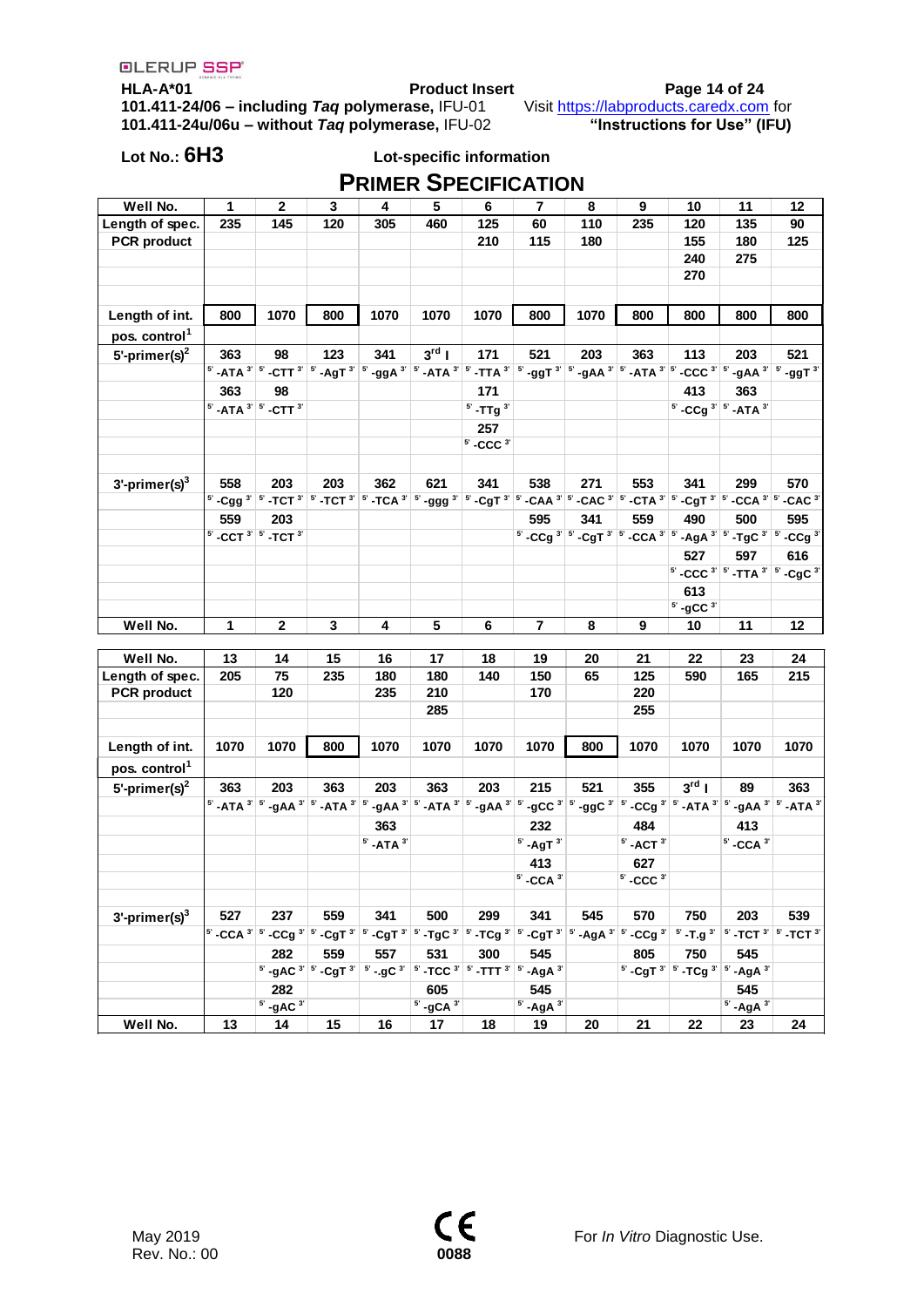**HLA-A\*01 Product Insert Page 15 of 24 101.411-24/06 – including** *Taq* **polymerase,** IFU-01 Visit [https://labproducts.caredx.com](https://labproducts.caredx.com/) for **101.411-24u/06u – without** *Taq* **polymerase,** IFU-02 **"Instructions for Use" (IFU)**

| Lot No.: <b>6H3</b>       |                              |                                                                                                                                                                            |                              |                       | Lot-specific information |                               |                                             |                                                                                         |      |                                                                                        |                                                                                                                                                                                                                    |                     |
|---------------------------|------------------------------|----------------------------------------------------------------------------------------------------------------------------------------------------------------------------|------------------------------|-----------------------|--------------------------|-------------------------------|---------------------------------------------|-----------------------------------------------------------------------------------------|------|----------------------------------------------------------------------------------------|--------------------------------------------------------------------------------------------------------------------------------------------------------------------------------------------------------------------|---------------------|
| Well No.                  | 25                           | 26                                                                                                                                                                         | 27                           | 28                    | 29                       | 30                            | 31                                          | 32                                                                                      | 33   | 34                                                                                     | 35                                                                                                                                                                                                                 | 36                  |
| Length of spec.           | 80                           | 90                                                                                                                                                                         | 110                          | 95                    | 110                      | 135                           | 240                                         | 110                                                                                     | 85   | 130                                                                                    | 110                                                                                                                                                                                                                | 90                  |
| <b>PCR</b> product        | 425                          | 460                                                                                                                                                                        | 170                          | 135                   | 155                      | 180                           |                                             | 140                                                                                     |      | 150                                                                                    | 180                                                                                                                                                                                                                | 140                 |
|                           |                              | 545                                                                                                                                                                        | 195                          | 195                   | 230                      | 220                           |                                             |                                                                                         |      | 215                                                                                    | 240                                                                                                                                                                                                                | 175                 |
|                           |                              |                                                                                                                                                                            |                              |                       | 285                      | 280                           |                                             |                                                                                         |      |                                                                                        |                                                                                                                                                                                                                    | 235                 |
| Length of int.            | 1070                         | 1070                                                                                                                                                                       | 1070                         | 1070                  | 800                      | 1070                          | 1070                                        | 1070                                                                                    | 1070 | 800                                                                                    | 800                                                                                                                                                                                                                | 1070                |
| pos. control <sup>1</sup> |                              |                                                                                                                                                                            |                              |                       |                          |                               |                                             |                                                                                         |      |                                                                                        |                                                                                                                                                                                                                    |                     |
|                           | 203                          | 292                                                                                                                                                                        | 98                           | 650                   | 203                      | 203                           | 360                                         | 102                                                                                     | 502  | 168                                                                                    | 203                                                                                                                                                                                                                | 413                 |
| 5'-primer(s) $2$          |                              |                                                                                                                                                                            |                              |                       |                          |                               |                                             |                                                                                         |      |                                                                                        |                                                                                                                                                                                                                    |                     |
|                           |                              |                                                                                                                                                                            |                              |                       |                          |                               |                                             |                                                                                         |      |                                                                                        | 5° -gAA $^3$ $^ $ 5° -CTC $^3$ $^ $ 5′ -CTT $^3$ $^ $ 5′ -CCC $^3$ $^ $ 5′ -gAg $^3$ $^ $ 5′ -gAA $^3$ $^ $ 5′ -CAC $^3$ $^ $ 5′ -ACC $^3$ $^ $ 5′ -CCC $^3$ $^ $ 5′ -CAT $^3$ $^ $ 5′ -CAT $^3$ $^ $ 5′ -CCg $^3$ |                     |
|                           |                              | 3 <sup>rd</sup> 1                                                                                                                                                          | 650                          |                       | 363                      | 627                           | 383                                         | 385                                                                                     |      | 232                                                                                    | 413                                                                                                                                                                                                                |                     |
|                           |                              |                                                                                                                                                                            | $5$ -ATA $3'$ $5'$ -CCC $3'$ |                       |                          |                               |                                             | 5' -ATA <sup>3'</sup> 5' -CCC <sup>3'</sup> 5' -ggA <sup>3'</sup> 5' -ggC <sup>3'</sup> |      |                                                                                        | $5^{\circ}$ -AgT $3^{\circ}$ $5^{\circ}$ -CCg $3^{\circ}$                                                                                                                                                          |                     |
|                           |                              |                                                                                                                                                                            |                              |                       |                          |                               |                                             |                                                                                         |      | 257                                                                                    |                                                                                                                                                                                                                    |                     |
|                           |                              |                                                                                                                                                                            |                              |                       |                          |                               |                                             |                                                                                         |      | $5^{\circ}$ -CCC $3^{\circ}$                                                           |                                                                                                                                                                                                                    |                     |
|                           |                              |                                                                                                                                                                            |                              |                       |                          |                               |                                             |                                                                                         |      | 261                                                                                    |                                                                                                                                                                                                                    |                     |
|                           |                              |                                                                                                                                                                            |                              |                       |                          |                               |                                             |                                                                                         |      | $5^{\circ}$ -gAC $3^{\circ}$                                                           |                                                                                                                                                                                                                    |                     |
|                           |                              |                                                                                                                                                                            |                              |                       |                          |                               |                                             |                                                                                         |      | 521                                                                                    |                                                                                                                                                                                                                    |                     |
|                           |                              |                                                                                                                                                                            |                              |                       |                          |                               |                                             |                                                                                         |      | $5^{\circ}$ -ggT $3^{\circ}$                                                           |                                                                                                                                                                                                                    |                     |
|                           |                              |                                                                                                                                                                            |                              |                       |                          |                               |                                             |                                                                                         |      |                                                                                        |                                                                                                                                                                                                                    |                     |
| $3'$ -primer(s) $3'$      | 237                          | 341                                                                                                                                                                        | 218                          | 705                   | 271                      | 299                           | 570                                         | 203                                                                                     | 545  | 341                                                                                    | 265                                                                                                                                                                                                                | 461                 |
|                           |                              |                                                                                                                                                                            |                              |                       |                          |                               |                                             |                                                                                         |      |                                                                                        | 5' -CCg 3' 5' -CgT 3' 5' -gCT 3' 5' -TCT 3' 5' -CAT 3' 5' -TCT 3' 5' -CCg 3' 5' -TCT 3' 5' -AgA 3' 5' -CgT 3' 5' -CCA 3' 5' -gCC 3'                                                                                |                     |
|                           | 251                          | 622                                                                                                                                                                        | 721                          | 742                   | 476                      | 341                           |                                             | 454                                                                                     |      | 616                                                                                    | 341                                                                                                                                                                                                                | 510                 |
|                           |                              | 5' -CCT 3' 5' -ggT 3' 5' -.CA 3' 5' -CTT 3' 5' -CCA 3' 5' -Cgg 3'                                                                                                          |                              |                       |                          |                               |                                             | $5^{\circ}$ -CTA $3^{\circ}$                                                            |      |                                                                                        | 5' -CgC 3' 5' -Cgg 3' 5' -CAg 3'                                                                                                                                                                                   |                     |
|                           | 259                          | 704                                                                                                                                                                        | 791                          | 806                   | 554                      | 805                           |                                             |                                                                                         |      |                                                                                        | 490                                                                                                                                                                                                                | 549                 |
|                           |                              | 5' -gTT 3' 5' -CCA 3' 5' -AgT 3' 5' -CCA 3' 5' -CCg 3' 5' -CgT 3'                                                                                                          |                              |                       |                          |                               |                                             |                                                                                         |      |                                                                                        | $5^{\circ}$ -AgA $3^{\circ}$ $5^{\circ}$ -AgT $3^{\circ}$                                                                                                                                                          |                     |
|                           | 346                          |                                                                                                                                                                            | 806                          |                       | 605                      | 866                           |                                             |                                                                                         |      |                                                                                        | 556                                                                                                                                                                                                                | 608                 |
|                           | $5^{\circ}$ -AgC $3^{\circ}$ |                                                                                                                                                                            | $5^{\circ}$ -CCA $3^{\circ}$ |                       |                          | $5'$ -gCA $3'$ $5'$ -gAA $3'$ |                                             |                                                                                         |      |                                                                                        | $5'$ -gCT $3'$ $5'$ -.CA $3'$                                                                                                                                                                                      |                     |
|                           |                              |                                                                                                                                                                            |                              |                       |                          |                               |                                             |                                                                                         |      |                                                                                        |                                                                                                                                                                                                                    |                     |
|                           |                              |                                                                                                                                                                            |                              |                       |                          |                               |                                             |                                                                                         |      |                                                                                        | 613<br>$5^{\circ}$ -gCC $3^{\circ}$                                                                                                                                                                                |                     |
|                           |                              |                                                                                                                                                                            |                              |                       |                          |                               |                                             |                                                                                         |      |                                                                                        |                                                                                                                                                                                                                    |                     |
| Well No.                  | 25                           | 26                                                                                                                                                                         | 27                           | 28                    | 29                       | 30                            | 31                                          | 32                                                                                      | 33   | 34                                                                                     | 35                                                                                                                                                                                                                 | 36                  |
|                           |                              |                                                                                                                                                                            |                              |                       |                          |                               |                                             |                                                                                         |      |                                                                                        |                                                                                                                                                                                                                    |                     |
| Well No.                  | 37                           | 38                                                                                                                                                                         | 39                           | 40                    | 41                       | 42                            | 43                                          | 44                                                                                      | 45   | 46                                                                                     | 47                                                                                                                                                                                                                 | 48                  |
| Length of spec.           | 65                           | 100                                                                                                                                                                        | 125                          | 155                   | 95                       | 110                           | 550                                         | 65                                                                                      | 65   | 85                                                                                     | 295                                                                                                                                                                                                                | 180                 |
| <b>PCR</b> product        | 115                          | 180                                                                                                                                                                        | 170                          |                       |                          | 185                           | 590                                         | 245                                                                                     | 140  | 155                                                                                    | 325                                                                                                                                                                                                                |                     |
|                           | 150                          | 240                                                                                                                                                                        |                              |                       |                          | 255                           |                                             |                                                                                         |      | 245                                                                                    | 450                                                                                                                                                                                                                |                     |
|                           |                              |                                                                                                                                                                            |                              |                       |                          |                               |                                             |                                                                                         |      |                                                                                        | 550                                                                                                                                                                                                                |                     |
| Length of int.            | 1070                         | 1070                                                                                                                                                                       | 800                          | 1070                  | 1070                     | 1070                          | 1070                                        | 1070                                                                                    | 1070 | 1070                                                                                   | 1070                                                                                                                                                                                                               | 1070                |
| pos. control <sup>1</sup> |                              |                                                                                                                                                                            |                              |                       |                          |                               |                                             |                                                                                         |      |                                                                                        |                                                                                                                                                                                                                    |                     |
| 5'-primer(s) $2$          | 230                          | 102                                                                                                                                                                        | 82                           | 82                    | 349                      | 102                           | $3^{\rm rd}$                                | 364                                                                                     | 470  | 363                                                                                    | 341                                                                                                                                                                                                                | 203                 |
|                           |                              |                                                                                                                                                                            |                              |                       |                          |                               |                                             |                                                                                         |      |                                                                                        | 5' -Agg 3' 5' -ACA 3' 5' -ACC 3' 5' -ACC 3' 5' -CTg 3' 5' -ACA 3' 5' -ATA 3' 5' -TAg 3' 5' -TTA 3' 5' -ATA 3' 5' -ggA 3' 5' -gAA 3'                                                                                |                     |
|                           | 261                          | 363                                                                                                                                                                        | 404                          | 97                    | 831                      | 650                           |                                             | 545                                                                                     | 545  | 831                                                                                    |                                                                                                                                                                                                                    |                     |
|                           |                              |                                                                                                                                                                            |                              |                       |                          |                               |                                             |                                                                                         |      |                                                                                        |                                                                                                                                                                                                                    |                     |
|                           |                              | 5' -gAC 3' 5' -ATA 3' 5' -CCA 3' 5' -TCA 3' 5' -gAg 3' 5' -CCC 3'                                                                                                          |                              |                       |                          |                               |                                             |                                                                                         |      | $5^{\circ}$ -AgC $3^{\circ}$ $5^{\circ}$ -AgC $3^{\circ}$ $5^{\circ}$ -gAg $3^{\circ}$ |                                                                                                                                                                                                                    |                     |
|                           | 270                          |                                                                                                                                                                            | 454                          | 428                   |                          |                               |                                             |                                                                                         |      |                                                                                        |                                                                                                                                                                                                                    |                     |
|                           | $5'$ -AAT $3'$               |                                                                                                                                                                            |                              | 5' -ACA 3' 5' -Cgg 3' |                          |                               |                                             |                                                                                         |      |                                                                                        |                                                                                                                                                                                                                    |                     |
|                           | 454                          |                                                                                                                                                                            |                              |                       |                          |                               |                                             |                                                                                         |      |                                                                                        |                                                                                                                                                                                                                    |                     |
|                           | $5'$ -ACA $3'$               |                                                                                                                                                                            |                              |                       |                          |                               |                                             |                                                                                         |      |                                                                                        |                                                                                                                                                                                                                    |                     |
|                           | 548                          |                                                                                                                                                                            |                              |                       |                          |                               |                                             |                                                                                         |      |                                                                                        |                                                                                                                                                                                                                    |                     |
|                           | $5^{\circ}$ -CTg $3^{\circ}$ |                                                                                                                                                                            |                              |                       |                          |                               |                                             |                                                                                         |      |                                                                                        |                                                                                                                                                                                                                    |                     |
|                           |                              |                                                                                                                                                                            |                              |                       |                          |                               |                                             |                                                                                         |      |                                                                                        |                                                                                                                                                                                                                    |                     |
| $3'$ -primer(s) $3$       | 341                          | 241                                                                                                                                                                        | 203                          | 203                   | 413                      | 250                           | 704                                         | 570                                                                                     | 570  | 479                                                                                    | 353                                                                                                                                                                                                                | 343<br>$5'$ -T $3'$ |
|                           |                              | 5' -CgT 3' 5' -CgA 3' 5' -TCT 3' 5' -TCT 3' 5' -gCC 3' 5' -CCg 3' 5' -CCA 3' 5' -CCg 3' 5' -CCg 3' 5' -CCA 3' 5' -TgA 3'                                                   |                              |                       |                          |                               |                                             |                                                                                         |      |                                                                                        |                                                                                                                                                                                                                    |                     |
|                           | 570                          | 420                                                                                                                                                                        | 538                          | 545                   | 874                      | 721                           | 723                                         |                                                                                         |      | 564                                                                                    | 382                                                                                                                                                                                                                |                     |
|                           |                              | 5' -CCg <sup>3'</sup> $5$ ' -gCT <sup>3'</sup> $5$ ' -CCg <sup>3'</sup> $5$ ' -AgA <sup>3'</sup> $5$ ' -CTC <sup>3'</sup> $5$ ' -CA <sup>3'</sup> $5$ ' -TgT <sup>3'</sup> |                              |                       |                          |                               |                                             |                                                                                         |      |                                                                                        | $5^{\circ}$ -ACC $3^{\circ}$ $5^{\circ}$ -CCA $3^{\circ}$                                                                                                                                                          |                     |
|                           |                              | 554                                                                                                                                                                        |                              |                       |                          | 791                           | 750                                         |                                                                                         |      | 570                                                                                    | 510                                                                                                                                                                                                                |                     |
|                           |                              | $5^{\circ}$ -CCg $3^{\circ}$                                                                                                                                               |                              |                       |                          |                               | 5' -AgT <sup>3'</sup> 5' -TCg <sup>3'</sup> |                                                                                         |      |                                                                                        | 5' -CAg <sup>3'</sup> 5' -CAg <sup>3'</sup>                                                                                                                                                                        |                     |
|                           |                              | 570                                                                                                                                                                        |                              |                       |                          | 866                           |                                             |                                                                                         |      | 874                                                                                    | 608                                                                                                                                                                                                                |                     |
|                           |                              | $5^{\circ}$ -CAg <sup>3'</sup>                                                                                                                                             |                              |                       |                          | $5^{\circ}$ -gAA $3^{\circ}$  |                                             |                                                                                         |      |                                                                                        | $5^{\circ}$ -CTC $3^{\circ}$ $5^{\circ}$ -.CA $3^{\circ}$                                                                                                                                                          |                     |
| Well No.                  | 37                           | 38                                                                                                                                                                         | 39                           | 40                    | 41                       | 42                            | 43                                          | 44                                                                                      | 45   | 46                                                                                     | 47                                                                                                                                                                                                                 | 48                  |

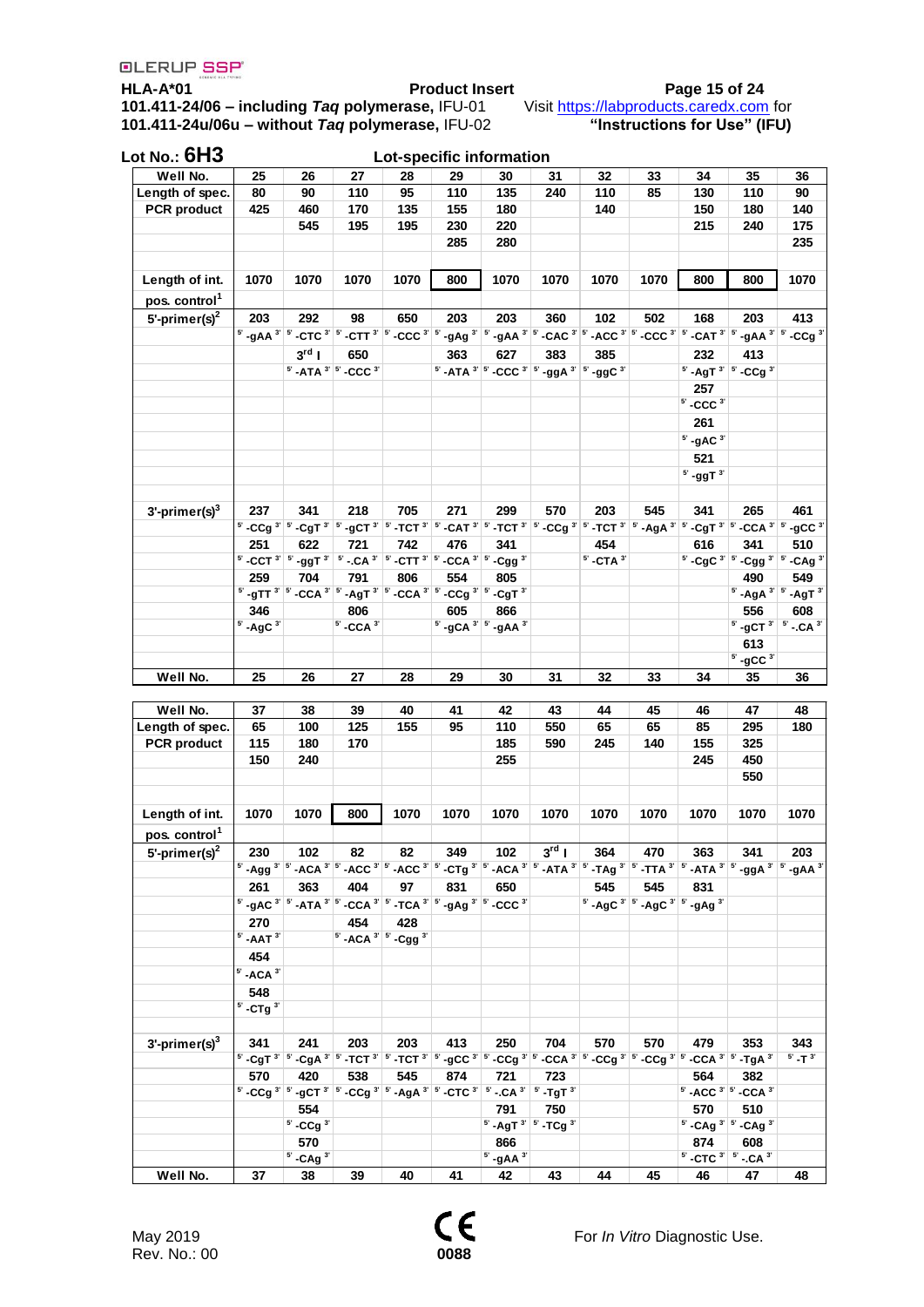**HLA-A\*01 Product Insert Page 16 of 24 101.411-24/06 – including** *Taq* **polymerase,** IFU-01 Visit [https://labproducts.caredx.com](https://labproducts.caredx.com/) for **101.411-24u/06u – without** *Taq* **polymerase,** IFU-02 **"Instructions for Use" (IFU)**

### **Lot No.: 6H3 Lot-specific information**

| Well No.                  | 49                                       | 50                         | 51                   | 52                           | 53                           | 54                                                        | 55                               | 56                           | 57                           | 58                         | 59                             | 60       |
|---------------------------|------------------------------------------|----------------------------|----------------------|------------------------------|------------------------------|-----------------------------------------------------------|----------------------------------|------------------------------|------------------------------|----------------------------|--------------------------------|----------|
| Length of spec.           | 215                                      | 200                        | 210                  | 250                          | 110                          | 70                                                        | 150                              | 60                           | 190                          | 330                        | 180                            | 285      |
| <b>PCR</b> product        |                                          | 230                        |                      |                              | 215                          | 155                                                       | 190                              |                              | 240                          |                            | 200                            |          |
|                           |                                          |                            |                      |                              |                              |                                                           |                                  |                              |                              |                            |                                |          |
| Length of int.            | 1070                                     | 1070                       | 1070                 | 1070                         | 1070                         | 1070                                                      | 1070                             | 1070                         | 1070                         | 1070                       | 1070                           | 1070     |
| pos. control <sup>1</sup> |                                          |                            |                      |                              |                              |                                                           |                                  |                              |                              |                            |                                |          |
| 5'-primer(s) $2$          | 363                                      | 98                         | 401                  | 363                          | 166                          | 627                                                       | 363                              | 521                          | 363                          | 341                        | 98                             | 755      |
|                           | -ATA $3^{\prime}$ $\boxed{5^{\prime}}$ . | $\int$ -CTT $^3$ $ ^{5}$ . | $\mathsf{CCC}^{3^o}$ | $5$ -ATA $3$                 | $CgT^{3'}$ $5$ .             | $\mathsf{CCC}^{3^{\prime}}$ $5^{\prime}$                  | $\mathsf{L}$ -ATA $^3\mathsf{L}$ | $-$ ggT $^3$ $5$ .           | $^3$ -ATA $^3$               | $\cdot$ ggA $^{3'}$        | $\mathsf{CTT}^{3'}$ $5'$       | $-CAT^3$ |
|                           |                                          |                            |                      |                              | 270                          |                                                           |                                  |                              |                              |                            |                                |          |
|                           |                                          |                            |                      |                              | $5^{\circ}$ -AAT $3^{\circ}$ |                                                           |                                  |                              |                              |                            |                                |          |
|                           |                                          |                            |                      |                              |                              |                                                           |                                  |                              |                              |                            |                                |          |
| $3'$ -primer(s) $3'$      | 535                                      | 258                        | 570                  | 564                          | 341                          | 658                                                       | 471                              | 539                          | 513                          | 387                        | 235                            | 899      |
|                           | 5'<br>-CTA $3^{\prime}$ $5^{\prime}$     | $-TCC3'$ $5'$              | $-cCg3$              | $5$ -ACT $3$                 | $-CgT^3$                     | $-gTg^{3'}$                                               | $5$ -gTT $3$                     | $5^{\circ}$ -TCT $3^{\circ}$ | $5^{\circ}$ -TCT $3^{\circ}$ | $5^{\circ}$ -g $3^{\circ}$ | -CTA $3^{\prime}$ $5^{\prime}$ | $-ACA^3$ |
|                           |                                          | 286                        |                      | 580                          |                              | 742                                                       | 513                              |                              | 563                          |                            | 258                            |          |
|                           |                                          | $5$ -CTA $3$               |                      | $5^{\circ}$ -TCA $3^{\circ}$ |                              | $5^{\circ}$ -CTT $3^{\circ}$ $5^{\circ}$ -TCT $3^{\circ}$ |                                  |                              | $5^{\circ}$ -CgT $3^{\circ}$ |                            | $5^{\circ}$ -TCC $3^{\circ}$   |          |
| Well No.                  | 49                                       | 50                         | 51                   | 52                           | 53                           | 54                                                        | 55                               | 56                           | 57                           | 58                         | 59                             | 60       |

| Well No.                  | 61             |
|---------------------------|----------------|
| Length of spec.           | 235            |
| <b>PCR</b> product        |                |
|                           |                |
| Length of int.            | 1070           |
| pos. control <sup>1</sup> |                |
| 5'-primer(s) $2$          | 1036           |
|                           | $5'$ -ACA $3'$ |
|                           |                |
| $3'$ -primer(s) $3$       | 1087           |
|                           | $5' - C3$      |
|                           |                |
|                           |                |
| Well No.                  | 61             |

**<sup>1</sup>**The internal positive control primer pairs amplify segments of the human growth hormone gene. The internal positive control bands are 1070 or 800 base pairs respectively, well distribution as outlined in the table. Well number 1 contains the shorter, 800 bp, internal positive control band. The well distribution of the internal controls can help in orientation of the kit on gel photo, as well as allow for kit identification. In the presence of a specific amplification the intensity of the control band often decreases.

**<sup>2</sup>**The nucleotide position matching the specificity-determining 3'-end of the primer is given. Nucleotide numbering as on the [www.ebi.ac.uk/imgt/hla](https://mail.allenex.se/owa/redir.aspx?C=c1adb548e5dd401393c1b651e5c96b4e&URL=http%3a%2f%2fwww.ebi.ac.uk%2fimgt%2fhla) web site. The sequence of the 3 terminal nucleotides of the primer is given.

**<sup>3</sup>**The nucleotide position matching the specificity-determining 3'-end of the primer is given in the anti-sense direction. Nucleotide numbering as on the [www.ebi.ac.uk/imgt/hla](https://mail.allenex.se/owa/redir.aspx?C=c1adb548e5dd401393c1b651e5c96b4e&URL=http%3a%2f%2fwww.ebi.ac.uk%2fimgt%2fhla) web site. The sequence of the 3 terminal nucleotides of the primer is given.

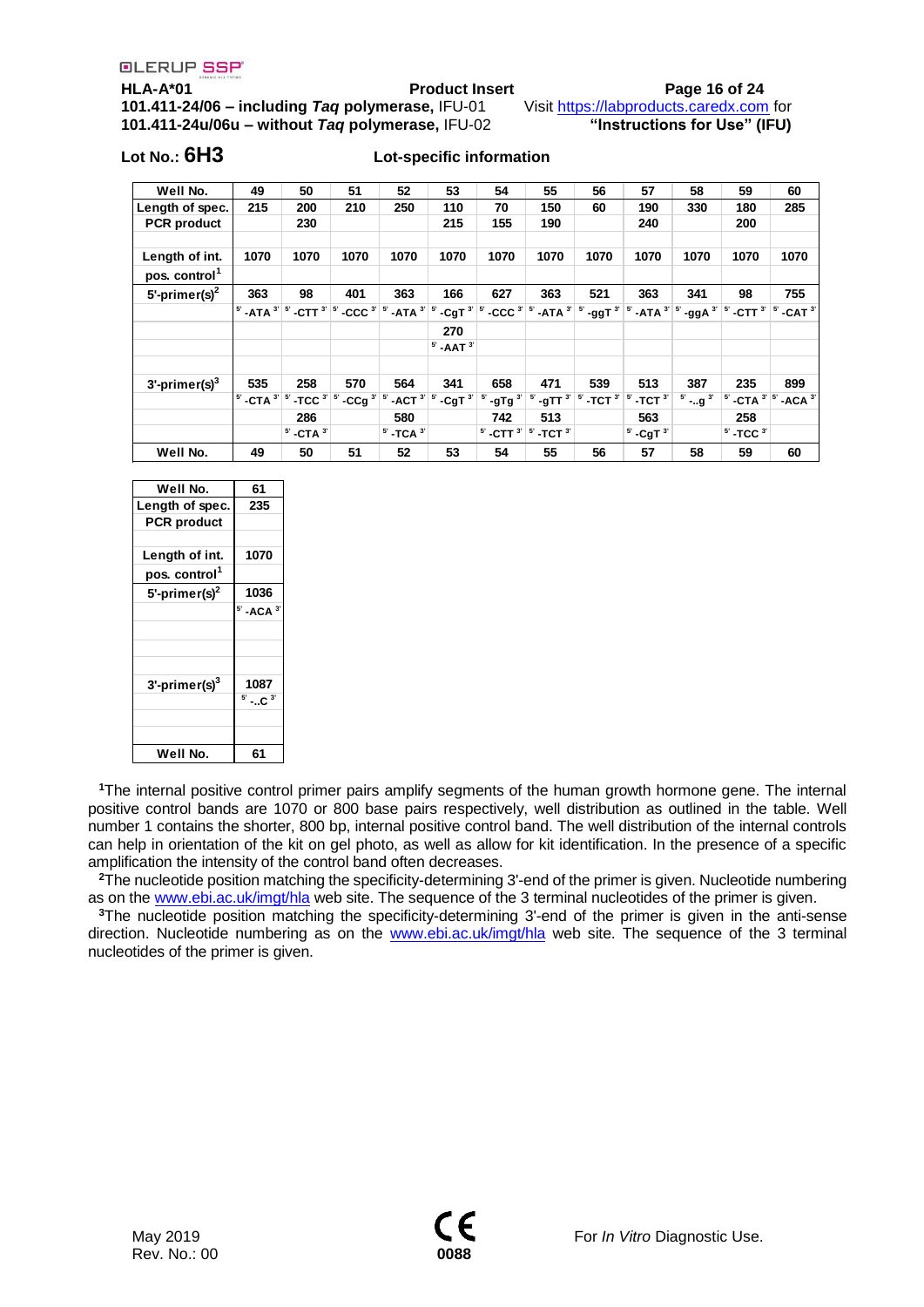**HLA-A\*01 Product Insert Page 17 of 24 101.411-24/06 – including** *Taq* **polymerase,** IFU-01 Visit [https://labproducts.caredx.com](https://labproducts.caredx.com/) for **101.411-24u/06u – without** *Taq* **polymerase,** IFU-02 **"Instructions for Use" (IFU)**

|          | <b>CELL LINE VALIDATION SHEET</b> |                             |                  |                                         |                |                                  |                     |                                  |                     |                          |                |                                  |                                  |                |                     |                     |                          |                     |                                                |                                  |
|----------|-----------------------------------|-----------------------------|------------------|-----------------------------------------|----------------|----------------------------------|---------------------|----------------------------------|---------------------|--------------------------|----------------|----------------------------------|----------------------------------|----------------|---------------------|---------------------|--------------------------|---------------------|------------------------------------------------|----------------------------------|
|          |                                   |                             |                  | HLA-A*01 SSP subtyping kit <sup>2</sup> |                |                                  |                     |                                  |                     |                          |                |                                  |                                  |                |                     |                     |                          |                     |                                                |                                  |
|          |                                   |                             |                  |                                         |                |                                  |                     |                                  |                     |                          |                |                                  | Well                             |                |                     |                     |                          |                     |                                                |                                  |
|          |                                   |                             |                  |                                         | 1              | $\overline{2}$                   | 3                   | 4                                | 5                   | 6                        | 7              | 8                                | 9                                | 10             | 11                  |                     | 12 13                    | 14 15               |                                                | 16                               |
|          |                                   |                             |                  |                                         |                |                                  |                     |                                  |                     |                          |                |                                  |                                  |                |                     |                     |                          |                     | Ю                                              |                                  |
|          |                                   |                             |                  | Prod. No.:                              | 201904501      | 201442002                        | 201442003           | 201442004                        | 201670105           | 201784306                | 201442007      | 201442008                        | 201668909                        | 201668910      | 201442011           | 201442012           | 201442013                | 201442014           | 20144201                                       | 201442016                        |
|          |                                   |                             |                  |                                         |                |                                  |                     |                                  |                     |                          |                |                                  |                                  |                |                     |                     |                          |                     |                                                |                                  |
|          |                                   |                             |                  |                                         |                |                                  |                     |                                  |                     |                          |                |                                  |                                  |                |                     |                     |                          |                     |                                                |                                  |
|          |                                   |                             |                  |                                         |                |                                  |                     |                                  |                     |                          |                |                                  |                                  |                |                     |                     |                          |                     |                                                |                                  |
|          |                                   | IHWC cell line <sup>1</sup> |                  | $A^*$                                   |                |                                  |                     |                                  |                     |                          |                |                                  |                                  |                |                     |                     |                          |                     |                                                |                                  |
| 1<br>2   | 9001 SA                           | 9280 LK707                  | *24:02<br>*02:01 |                                         | ٠<br>٠         | $\blacksquare$<br>$\blacksquare$ | $\blacksquare$<br>۰ | $\blacksquare$<br>$\blacksquare$ | $\blacksquare$<br>- | ۰<br>-                   | ۰<br>۰         | $\blacksquare$<br>$\blacksquare$ | $\blacksquare$<br>$\blacksquare$ | ٠<br>۰         | $\blacksquare$<br>۰ | $\blacksquare$<br>۰ | ۰<br>-                   | $\blacksquare$<br>۰ | $\blacksquare$<br>$\qquad \qquad \blacksquare$ | $\blacksquare$<br>$\blacksquare$ |
| 3        |                                   | 9011 E4181324               | $*01:01$         |                                         | +              | ٠                                |                     | ۰                                |                     | ۰                        |                | ٠                                |                                  | ۰              | ۰                   | -                   |                          | ٠                   |                                                |                                  |
| 4        |                                   | 9275 GU373                  | *30:01           |                                         |                | $\blacksquare$                   |                     | ٠                                | -                   | ٠                        | ۰              | $\blacksquare$                   |                                  | ٠              | ٠                   | ۰                   | ٠                        | ٠                   | ٠                                              | ٠                                |
| 5        |                                   | 9009 KAS011                 | $*01:01$         |                                         | ٠              | ٠                                | ۰                   | ٠                                | -                   | $\blacksquare$           | ۰              | $\blacksquare$                   | ٠                                | ۰              | ٠                   | ۰                   | ۰                        | ۰                   | ٠                                              | $\blacksquare$                   |
| 6        | 9353 SM                           |                             | *02:01           | $*26:03$                                | ٠              | $\blacksquare$                   | ۰                   | $\blacksquare$                   | -                   | ۰                        | -              | $\blacksquare$                   | $\blacksquare$                   | -              | $\blacksquare$      | ۰                   | ۰                        | ٠                   | $\blacksquare$                                 |                                  |
| 7        | 9020 QBL                          |                             | *26:01           |                                         |                | ۰                                |                     | ۰                                |                     | ۰                        | -              | ٠                                | ٠                                | ٠              | ۰                   | ۰                   | ٠                        | ٠                   | ٠                                              |                                  |
| 8        | 9025 DEU                          |                             | *31:01           |                                         | ٠              | $\blacksquare$                   | $\blacksquare$      | $\blacksquare$                   | ٠                   | $\overline{\phantom{0}}$ | ۰              | $\blacksquare$                   | $\blacksquare$                   | ٠              | $\blacksquare$      | $\blacksquare$      | $\overline{\phantom{0}}$ | ۰                   | $\blacksquare$                                 | ٠                                |
| 9        |                                   | 9026 YAR                    | *26:01           |                                         |                | $\blacksquare$                   | ٠                   | $\blacksquare$                   | ٠                   | ۰                        | -              | ٠                                |                                  | ٠              | $\blacksquare$      | $\blacksquare$      | ۰                        | ٠                   | ٠                                              | ٠                                |
| 10       |                                   | 9107 LKT3                   | *24:02           |                                         | ٠              | $\blacksquare$                   | $\blacksquare$      | $\blacksquare$                   | ۰                   | $\overline{\phantom{a}}$ | $\blacksquare$ | $\blacksquare$                   | $\blacksquare$                   | $\blacksquare$ | $\blacksquare$      | $\blacksquare$      | $\overline{\phantom{a}}$ | $\blacksquare$      | $\blacksquare$                                 | $\blacksquare$                   |
| 11       |                                   | 9051 PITOUT                 | *29:02           |                                         | ٠              | $\blacksquare$                   | ٠                   | $\blacksquare$                   | ٠                   | ٠                        | ٠              | ٠                                | ٠                                | ٠              | $\blacksquare$      | ٠                   | ٠                        | ٠                   | $\blacksquare$                                 | ٠                                |
| 12       | 9052 DBB                          |                             | $*02:01$         |                                         |                | ۰                                | ۰                   | $\blacksquare$                   |                     | ۰                        | -              | $\blacksquare$                   |                                  | ۰              | $\blacksquare$      | ۰                   |                          | ۰                   | ٠                                              | ٠                                |
| 13       |                                   | 9004 JESTHOM                | *02:01           |                                         |                | ٠                                |                     | ٠                                |                     | ۰                        |                |                                  |                                  |                |                     |                     |                          |                     | ٠                                              | ٠                                |
| 14       |                                   | 9071 OLGA                   | *31:01           |                                         | ٠              | $\blacksquare$                   | ٠                   | $\blacksquare$                   | ۰                   | ۰                        |                | $\blacksquare$                   | $\blacksquare$                   | ۰              | ۰                   | -                   |                          | ٠                   |                                                |                                  |
| 15       | 9075 DKB                          |                             | *24:02           |                                         | ٠              | $\blacksquare$                   | ٠                   | ٠                                |                     | -                        | ۰              | $\blacksquare$                   | $\blacksquare$                   | ۰              | $\blacksquare$      | ٠                   | -                        | ۰                   | $\blacksquare$                                 | ٠                                |
| 16       |                                   | 9037 SWEIG007               | *29:02           |                                         |                | $\blacksquare$                   |                     | $\blacksquare$                   |                     |                          | -              | $\blacksquare$                   |                                  |                | $\blacksquare$      | -                   | ۰                        | ۰                   | ٠                                              |                                  |
| 17       |                                   | 9282 CTM3953540             | $*03:01$         | *80:01                                  |                | $\blacksquare$                   | ٠                   | $\blacksquare$                   |                     | -                        | ۰              | $\blacksquare$                   |                                  | w              | ٠                   | ٠                   | -                        | ۰                   | ٠                                              | ٠                                |
| 18       |                                   | 9257 32367                  | *33:03           | $*74:01$                                | ٠              | $\blacksquare$                   | ٠                   | ۰                                | ۰                   | ۰                        | -              | $\blacksquare$                   |                                  |                | ۰                   | ٠                   | ۰                        | ۰                   | ٠                                              | ٠                                |
| 19       |                                   | 9038 BM16                   | *02:01           |                                         | ٠              | $\blacksquare$                   | ۰                   | $\blacksquare$                   | -                   | ۰                        | ۰              | $\blacksquare$                   | $\blacksquare$                   | ٠              | $\blacksquare$      | ٠                   | ۰                        | -                   | ٠                                              | $\blacksquare$                   |
| 20       |                                   | 9059 SLE005                 | *02:01           |                                         |                | ٠                                |                     | ٠                                |                     | -                        | -              | ٠                                | ٠                                | ۰              | ٠                   | -                   | ۰                        | ٠                   | ٠                                              | ۰                                |
| 21       |                                   | 9064 AMALA                  | $*02:17$         |                                         | ٠              | $\blacksquare$                   | ٠                   | $\blacksquare$                   | ٠                   | $\overline{\phantom{a}}$ | ۰              | $\blacksquare$                   | $\blacksquare$                   | ٠              | ٠                   | ٠                   | ٠                        | ٠                   | $\blacksquare$                                 | $\blacksquare$                   |
| 22       |                                   | 9056 KOSE                   | *02:01           |                                         |                | $\blacksquare$                   | $\blacksquare$      | ٠                                | ٠                   | ٠                        | -              | ٠                                |                                  | ٠              | ٠                   | ٠                   | $\blacksquare$           | ٠                   | ٠                                              | ٠                                |
| 23       | 9124 IHL                          |                             | *02:01           | $*34:01$                                | ٠              | $\blacksquare$                   | ٠                   | $\blacksquare$                   | $\blacksquare$      | ٠                        | $\blacksquare$ | $\blacksquare$                   | $\blacksquare$                   | ٠              | $\blacksquare$      | ٠                   | $\overline{\phantom{a}}$ | $\blacksquare$      | $\blacksquare$                                 | $\blacksquare$                   |
| 24       |                                   | 9035 JBUSH                  | *32:01           |                                         |                | ٠                                | ۰                   | ٠                                | ۰                   | ٠                        | ٠              | ٠                                | ٠                                | ٠              | ٠                   | ٠                   | ٠                        | ٠                   | ٠                                              | ٠                                |
| 25       |                                   | 9049 IBW9                   | *33:01           |                                         | ٠              | $\blacksquare$                   | $\blacksquare$      | $\blacksquare$                   | ۰                   | ٠                        | ٠              | $\blacksquare$                   | $\blacksquare$                   | ٠              | $\blacksquare$      | $\blacksquare$      | ٠                        | ۰                   | $\blacksquare$                                 | $\blacksquare$                   |
| 26       |                                   | 9285 WT49                   | *02:05           |                                         |                | ۰                                |                     | $\blacksquare$                   |                     | ۰                        |                | ٠                                |                                  | ۰              | ۰                   |                     |                          |                     | ٠                                              | -                                |
| 27       |                                   | 9191 CH1007                 | *24:10           | *29:01                                  | ٠              | $\blacksquare$                   | ۰                   | $\blacksquare$                   | -                   | ۰                        | ۰              | $\blacksquare$                   | $\blacksquare$                   | ۰              | ۰                   | -                   | -                        | ٠                   |                                                | $\blacksquare$                   |
| 28       |                                   | 9320 BEL5GB                 | *02:01           | *29:02                                  |                |                                  |                     |                                  |                     |                          |                |                                  |                                  |                | -                   |                     |                          |                     | $\blacksquare$                                 |                                  |
| 29       |                                   | 9050 MOU                    | *29:02           |                                         |                | ۰                                |                     | $\blacksquare$                   |                     | ۰                        | ۰              | ٠                                |                                  | ۰              | ۰                   |                     | ۰                        |                     |                                                |                                  |
| 30       | 9021 RSH                          |                             | *30:01           | *68:02                                  | -              | -                                | ٠                   | -                                | -                   | -                        | -              | $\blacksquare$                   |                                  | ٠              | -                   | -                   | -                        | ۰                   | ٠<br>÷                                         |                                  |
| 31<br>32 |                                   | 9019 DUCAF                  | $*30:02$         |                                         | Ξ.             | $\blacksquare$                   | ۰                   | $\blacksquare$                   | ٠                   | $\blacksquare$           | ۰.             | $\blacksquare$                   | ۰                                | ۰              | $\blacksquare$      | $\blacksquare$      | $\blacksquare$           | $\blacksquare$      |                                                | $\blacksquare$                   |
|          |                                   | 9297 HAG<br>9098 MT14B      | *02:01<br>*31:01 |                                         | $\blacksquare$ | ۰                                | ۰                   | $\blacksquare$                   | $\blacksquare$      | $\blacksquare$           | $\blacksquare$ | $\blacksquare$                   | $\blacksquare$                   | $\blacksquare$ | $\blacksquare$      | $\blacksquare$      | $\blacksquare$           | ٠                   | $\blacksquare$                                 | $\blacksquare$                   |
| 33<br>34 | 9104 DHIF                         |                             | *31:01           |                                         | ٠              | $\blacksquare$<br>٠              |                     | ٠<br>$\blacksquare$              | ۰                   | ٠<br>٠                   | -              | ٠<br>٠                           |                                  | -<br>۰         | ۰<br>٠              | ۰<br>۰              | ٠<br>٠                   |                     | ٠<br>٠                                         |                                  |
| 35       |                                   | 9302 SSTO                   | *32:01           |                                         | ٠              | $\blacksquare$                   | ۰                   | $\blacksquare$                   | $\blacksquare$      | $\blacksquare$           | ۰              | $\blacksquare$                   | $\blacksquare$                   | ۰              | ٠                   | ٠                   | ٠                        | ٠                   | $\blacksquare$                                 | ٠                                |
| 36       |                                   | 9024 KT17                   | *02:06           | $*11:01$                                | ٠              | $\blacksquare$                   | -                   | $\blacksquare$                   | ۰                   | ٠                        | $\blacksquare$ | $\blacksquare$                   | ۰                                | -              | $\blacksquare$      | $\blacksquare$      | $\blacksquare$           | -                   | $\blacksquare$                                 | $\blacksquare$                   |
| 37       |                                   | 9065 HHKB                   | *03:01           |                                         | ٠              | $\blacksquare$                   | -                   | $\blacksquare$                   | ٠                   | ۰                        | ٠              | ٠                                | ٠                                | ۰              | $\blacksquare$      | $\blacksquare$      | $\blacksquare$           | ٠                   | ٠                                              |                                  |
| 38       | 9099 LZL                          |                             | $*02:17$         |                                         | $\blacksquare$ | $\blacksquare$                   | $\blacksquare$      | $\blacksquare$                   | $\blacksquare$      | $\overline{\phantom{a}}$ | $\blacksquare$ | $\blacksquare$                   | $\blacksquare$                   | ٠              | $\blacksquare$      | ٠                   | $\overline{\phantom{a}}$ | ۰                   | $\blacksquare$                                 |                                  |
| 39       | 9315 CML                          |                             | *01:01           | $*03:01$                                | ٠              | ٠                                | ٠                   | $\blacksquare$                   | $\blacksquare$      | $\blacksquare$           | ۰              | ٠                                | ٠                                | ٠              | $\blacksquare$      | $\blacksquare$      | $\blacksquare$           | $\blacksquare$      | ٠                                              | $\blacksquare$                   |
| 40       |                                   | 9134 WHONP199               | *02:07           | $*30:01$                                | $\blacksquare$ | $\blacksquare$                   | $\blacksquare$      | $\blacksquare$                   | $\blacksquare$      | $\blacksquare$           | $\blacksquare$ | $\blacksquare$                   | $\blacksquare$                   | $\blacksquare$ | $\blacksquare$      | ٠                   | $\blacksquare$           | $\blacksquare$      | ٠                                              |                                  |
| 41       |                                   | 9055 H0301                  | $*03:01$         |                                         |                | $\blacksquare$                   | ۰                   | $\blacksquare$                   | $\blacksquare$      | $\blacksquare$           | -              | $\blacksquare$                   | $\qquad \qquad \blacksquare$     | ٠              | $\blacksquare$      | $\blacksquare$      | $\blacksquare$           | ٠                   | ٠                                              |                                  |
| 42       |                                   | 9066 TAB089                 | $*02:07$         |                                         |                | ٠                                |                     | ٠                                |                     | ٠                        | ۰              | $\blacksquare$                   |                                  | ۰              | $\blacksquare$      | ۰                   |                          |                     | ٠                                              |                                  |
| 43       |                                   | 9076 T7526                  | *02:06           | $*02:07$                                | ٠              | -                                |                     | $\blacksquare$                   |                     | ٠                        |                |                                  |                                  |                | -                   |                     |                          |                     | $\blacksquare$                                 |                                  |
| 44       | 9057 TEM                          |                             | *66:01           |                                         | $\blacksquare$ | ۰                                | -                   | ۰                                | ۰                   | $\blacksquare$           | ۰              | $\blacksquare$                   | $\blacksquare$                   | ۰              | ۰                   | -                   | $\blacksquare$           |                     | $\blacksquare$                                 | $\blacksquare$                   |
| 45       |                                   | 9239 SHJO                   | *23:01           | *24:02                                  | $\blacksquare$ | $\blacksquare$                   | ۰                   | $\blacksquare$                   | ۰                   | $\blacksquare$           | $\blacksquare$ | $\blacksquare$                   | ۰                                | -              | $\blacksquare$      | -                   | $\blacksquare$           | -                   | $\blacksquare$                                 |                                  |
| 46       |                                   | 9013 SCHU                   | $*03:01$         |                                         | ٠              | $\blacksquare$                   | ۰                   | $\blacksquare$                   |                     | -                        | $\blacksquare$ | $\blacksquare$                   |                                  | ۰              | $\blacksquare$      | ۰                   | -                        | ۰                   | ٠                                              |                                  |
| 47       |                                   | 9045 TUBO                   | $*02:16$         | *03:01                                  | $\blacksquare$ | $\blacksquare$                   | ۰                   | $\blacksquare$                   | ۰                   | -                        | ۰              |                                  |                                  | ٠              | ۰                   | -                   | -                        |                     | ۰                                              | ٠                                |
| 48       |                                   | 9303 TER-ND                 | $*02:01$         | $*11:01$                                | ٠              | ۰                                | ۰                   | ۰                                | -                   | $\blacksquare$           | ۰              | $\blacksquare$                   | ۰                                | ۰              | ۰                   | -                   | $\blacksquare$           | -                   | $\blacksquare$                                 | $\blacksquare$                   |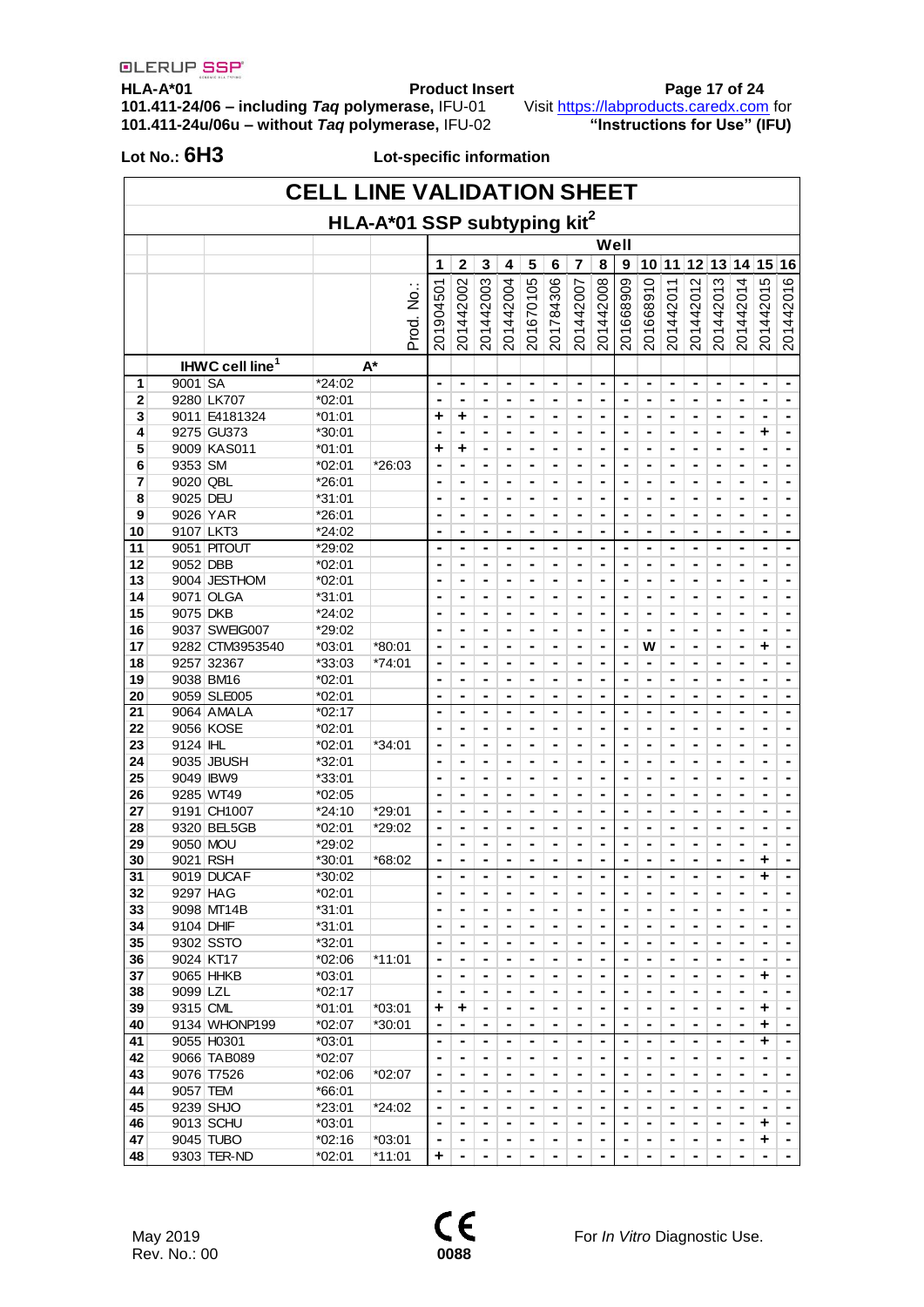**HLA-A\*01 Product Insert Page 18 of 24 101.411-24/06 – including** *Taq* **polymerase,** IFU-01 Visit [https://labproducts.caredx.com](https://labproducts.caredx.com/) for **101.411-24u/06u – without** *Taq* **polymerase,** IFU-02 **"Instructions for Use" (IFU)**

| <b>CELL LINE VALIDATION SHEET</b> |                                         |                             |                    |           |                |                |                              |                              |           |                |                |                |           |                |                              |                     |                |                |                |                |
|-----------------------------------|-----------------------------------------|-----------------------------|--------------------|-----------|----------------|----------------|------------------------------|------------------------------|-----------|----------------|----------------|----------------|-----------|----------------|------------------------------|---------------------|----------------|----------------|----------------|----------------|
|                                   | HLA-A*01 SSP subtyping kit <sup>2</sup> |                             |                    |           |                |                |                              |                              |           |                |                |                |           |                |                              |                     |                |                |                |                |
|                                   |                                         |                             |                    |           |                |                |                              |                              |           |                |                |                | Well      |                |                              |                     |                |                |                |                |
|                                   |                                         |                             |                    |           | 17             | 18             | 19                           | 20 <sup>1</sup>              | 21        | 22             | 23             |                | 24 25     | 26 27          |                              |                     | 28 29          | 30 31          |                | 32             |
|                                   |                                         |                             |                    |           |                |                | တ                            |                              |           |                |                |                |           |                |                              |                     |                |                |                |                |
|                                   |                                         |                             |                    |           | 20144201       | 201442018      | 20190451                     | 201442020                    | 201442021 | 201442022      | 201442023      | 201442024      | 201442025 | 201442026      | 201442027                    | 201556828           | 201442029      | 201904530      | 201442031      | 201442032      |
|                                   |                                         |                             |                    |           |                |                |                              |                              |           |                |                |                |           |                |                              |                     |                |                |                |                |
|                                   |                                         |                             |                    | Prod. No. |                |                |                              |                              |           |                |                |                |           |                |                              |                     |                |                |                |                |
|                                   |                                         |                             |                    |           |                |                |                              |                              |           |                |                |                |           |                |                              |                     |                |                |                |                |
|                                   |                                         | IHWC cell line <sup>1</sup> |                    | A*        |                |                |                              |                              |           |                |                |                |           |                |                              |                     |                |                |                |                |
| 1                                 | 9001 SA                                 |                             | *24:02             |           | ٠              | ٠              | $\blacksquare$               | ۰                            | ۰         | ۰              | $\blacksquare$ | $\blacksquare$ | ۰         | ۰              |                              | $\blacksquare$      | $\blacksquare$ | $\blacksquare$ | ۰              | $\blacksquare$ |
| $\overline{2}$                    |                                         | 9280 LK707                  | *02:01             |           |                |                |                              | -                            |           |                |                | ٠              |           |                | -                            |                     |                |                |                |                |
| 3                                 |                                         | 9011 E4181324               | $*01:01$           |           |                | ٠              | -                            | -                            | ۰         | ۰              | ۰              | ۰              | -         | ۰              | -                            | ٠                   | ٠              |                | ٠              | ٠              |
| 4                                 |                                         | 9275 GU373                  | *30:01             |           |                |                |                              | -                            |           | ۰              |                | ٠              |           |                | -                            |                     | ۰              |                | ۰              | ۰              |
| 5                                 |                                         | 9009 KAS011                 | $*01:01$           |           | ۰              | ٠              |                              | ۰                            | ۰         |                | ۰              | ٠              | ۰         | -              |                              | $\blacksquare$      | $\blacksquare$ | ٠              | ۰              | ٠              |
| 6                                 | 9353 SM                                 |                             | *02:01             | $*26:03$  |                |                |                              | -                            |           |                |                | ٠              |           | ٠              | -                            |                     |                |                |                |                |
| 7                                 | 9020 QBL                                |                             | *26:01             |           |                | ٠              | -                            | -                            | ۰         | ۰              | ۰              | ٠              |           |                | ۰                            | ٠                   | ٠              |                | ۰              | ۰              |
| 8                                 | 9025 DEU                                |                             | $*31:01$           |           |                | -              |                              | -                            |           | ۰              | -              | ٠              |           |                | -                            |                     | ۰              |                | ٠              | ۰              |
| 9                                 | 9026 YAR                                |                             | *26:01             |           |                | ۰              |                              | ۰                            | ۰         |                | ۰              | ۰              | ۰         | -              |                              | $\blacksquare$      | $\blacksquare$ | ٠              | ٠              | ٠              |
| 10                                | 9107 LKT3                               |                             | *24:02             |           |                |                |                              |                              |           |                |                |                |           |                | -                            |                     |                |                |                |                |
| 11                                |                                         | 9051 PITOUT                 | *29:02             |           |                | ۰              | ٠                            | ٠                            | ۰         | ۰              | ۰              | ٠              | ۰         | -              | -                            | ٠                   | $\blacksquare$ | ٠              | ٠              | ٠              |
| 12                                | 9052 DBB                                |                             | *02:01             |           |                |                |                              | -                            |           | ٠              |                | ٠              |           |                | ۰                            |                     | ۰              |                | ٠              | ۰              |
| 13                                |                                         | 9004 JESTHOM                | *02:01             |           | $\blacksquare$ | ٠              | $\blacksquare$               | $\blacksquare$               | ۰         | $\blacksquare$ | $\blacksquare$ | $\blacksquare$ | ٠         | ٠              | $\qquad \qquad \blacksquare$ | $\blacksquare$      | ٠              | $\blacksquare$ | ٠              | ٠              |
| 14                                |                                         | 9071 OLGA                   | *31:01             |           |                | ٠              | ٠                            | ٠                            | ٠         | ٠              | ٠              | ٠              | ٠         | ٠              | ٠                            | ٠                   | ٠              |                | ٠              | ۰              |
| 15                                | 9075 DKB                                |                             | *24:02             |           |                | ٠              | ٠                            | ٠                            | ۰         | ۰              | ٠              | $\blacksquare$ | ٠         | ٠              | ٠                            | $\blacksquare$      | ٠              | ٠              | ٠              | ٠              |
| 16                                |                                         | 9037 SWEIG007               | *29:02             |           |                | ٠              | ٠                            | ٠                            | ٠         | ٠              | ٠              | $\blacksquare$ | ۰         | ٠              | ۰                            | ٠                   | ٠              | ٠              | ٠              | ٠              |
| 17                                |                                         | 9282 CTM3953540             | $*03:01$           | *80:01    | ٠              | ٠              | $\blacksquare$               | $\blacksquare$               | ۰         | $\blacksquare$ | $\blacksquare$ | $\blacksquare$ | ٠         | w              | $\qquad \qquad \blacksquare$ | $\blacksquare$      | ۰              | $\blacksquare$ | ٠              | ٠              |
| 18                                |                                         | 9257 32367                  | *33:03             | *74:01    | ٠              | ٠              | ٠                            | ٠                            | ٠         | ٠              | ٠              | ٠              | ٠         |                | ۰                            | ٠                   | ٠              | ٠              | ٠              | ۰              |
| 19                                |                                         | 9038 BM16                   | *02:01             |           |                | ٠              | ٠                            | ٠                            | ۰         | ۰              | $\blacksquare$ | ٠              | ٠         | ٠              | ٠                            | $\blacksquare$      | ۰              | ٠              | ٠              | ٠              |
| 20                                |                                         | 9059 SLE005                 | *02:01             |           |                | ٠              |                              | ٠                            | ٠         | ٠              | ٠              | ٠              | ٠         | ۰              | ۰                            | ٠                   | ٠              | ٠              | ٠              | ٠              |
| 21                                |                                         | 9064 AMALA                  | $*02:17$           |           | $\blacksquare$ | $\blacksquare$ | $\blacksquare$               | $\blacksquare$               | ۰         | -              | $\blacksquare$ | $\blacksquare$ | ٠         | ٠              | ۰                            | $\blacksquare$      | ۰              | $\blacksquare$ | ٠              | ٠              |
| 22                                |                                         | 9056 KOSE                   | *02:01             |           |                | ٠              | ٠                            | ٠                            | ٠         | ٠              | ٠              | ٠              | ٠         | ٠              |                              | ٠                   | ٠              | ٠              | ٠              | ۰              |
| 23                                | 9124 IHL                                |                             | *02:01             | *34:01    |                | ٠              | ٠                            | ٠                            | ۰         | ۰              | $\blacksquare$ | $\blacksquare$ | ٠         | ٠              | ٠                            | $\blacksquare$      | ۰              | ٠              | ٠              | ٠              |
| 24                                |                                         | 9035 JBUSH                  | *32:01             |           |                | ٠              | ٠                            | ٠                            | ٠         | ۰              | $\blacksquare$ | $\blacksquare$ | ٠         | ٠              | -                            | ٠                   | ۰              | ٠              | ٠              | ٠              |
| 25                                |                                         | 9049 IBW9                   | *33:01             |           | ٠              | ٠              | $\blacksquare$               | $\blacksquare$               | ۰         | $\blacksquare$ | $\blacksquare$ | $\blacksquare$ | ٠         | ٠              | ۰                            | $\blacksquare$      | ۰              | $\blacksquare$ | ٠              | ٠              |
| 26                                |                                         | 9285 WT49                   | *02:05             |           | ٠              | ٠              | ٠                            | ٠                            | ٠         | ٠              | ٠              | ٠              | ٠         | ٠              | -                            | ٠                   | ۰              | ٠              | ٠              | ۰              |
| 27                                |                                         | 9191 CH1007                 | *24:10             | *29:01    | $\blacksquare$ | ٠              | $\blacksquare$               | $\blacksquare$               | ٠         | ٠              | $\blacksquare$ | ٠              | ٠         | ٠              | ٠                            | $\blacksquare$      | $\blacksquare$ | ٠              | ٠              | ٠              |
| 28                                |                                         | 9320 BEL5GB                 | *02:01             | *29:02    | ٠              | ٠              | $\blacksquare$               | ٠                            | ۰         | ۰              | $\blacksquare$ | $\blacksquare$ | ٠         | ٠              | -                            | $\blacksquare$      | ۰              | ٠              | ٠              | ٠              |
| 29                                | 9050 MOU                                |                             | *29:02             |           | $\blacksquare$ | $\blacksquare$ | ٠                            | ٠                            | ۰         | ٠              | ٠              | ٠              | ٠         | ۰              | ٠                            | ٠                   | ٠              | ٠              | ٠              | ٠              |
| 30                                | 9021 RSH                                |                             | *30:01             | *68:02    | ٠              |                |                              | ٠                            | ۰         | ۰              | ۰              |                | ٠         | ٠              | -                            | ٠                   | ٠              | ٠              | ٠              | -              |
| $\overline{31}$                   |                                         | 9019 DUCAF                  | $*30:02$           |           |                |                |                              |                              |           |                |                |                |           |                |                              |                     |                |                |                |                |
| 32                                | 9297 HAG                                |                             | $*02:01$           |           | ٠              | ٠              | ٠                            | ٠                            | ٠         | ٠              | ٠              | $\blacksquare$ | ٠         | ٠              | -                            | $\blacksquare$      | $\blacksquare$ | ٠              | ٠              | ٠              |
| 33                                |                                         | 9098 MT14B                  | *31:01             |           | $\blacksquare$ | $\blacksquare$ | $\qquad \qquad \blacksquare$ | ٠                            | -         | -              | $\blacksquare$ | Ξ              | ٠         | $\blacksquare$ | $\qquad \qquad \blacksquare$ | $\blacksquare$      | ٠              | ۰              | ٠              | ٠              |
| 34                                | 9104 DHIF                               |                             | *31:01             |           | ٠              | ٠              | ٠                            | ٠                            | ٠         | ٠              | ٠              | ٠              | ٠         |                | ٠                            | ٠                   | ٠              |                | ٠              | ٠              |
| 35                                |                                         | 9302 SSTO                   | *32:01             |           | ٠              | ٠              | ٠                            | ٠                            | ۰         | ۰              | $\blacksquare$ | ٠              | ٠         | ٠              | ٠                            | $\blacksquare$      | ۰              | ٠              | ٠              | ٠              |
| 36                                |                                         | 9024 KT17                   | $*02:06$           | $*11:01$  |                | $\blacksquare$ |                              | ٠                            | ٠         | ٠              | ۰              | ٠              | ٠         |                | -                            | $\blacksquare$      | ۰              |                | ٠              | ٠              |
| 37                                |                                         | 9065 HHKB                   | *03:01             |           | ٠<br>٠         | $\blacksquare$ | ٠<br>$\blacksquare$          | $\blacksquare$               | -         | ۰              | $\blacksquare$ | $\blacksquare$ | ٠         | ٠<br>٠         | $\qquad \qquad \blacksquare$ | $\blacksquare$      | ٠              | $\blacksquare$ | ٠              | ٠              |
| 38                                | 9099 LZL                                |                             | $*02:17$           |           | ٠              |                |                              | ٠                            | ٠         | ٠              |                |                |           |                | -                            |                     | ۰              |                | ٠              | -              |
| 39                                | 9315 CML                                |                             |                    |           | ٠              | ٠              | ٠<br>٠                       | $\blacksquare$               | ۰         | ۰              | ٠<br>۰         | ٠<br>٠         | ٠<br>٠    | ٠<br>۰         | ۰                            | ٠<br>$\blacksquare$ | ۰              | ٠              | ٠              | ٠              |
| 40                                |                                         | 9134 WHONP199               | *01:01<br>$*02:07$ | $*03:01$  | ۰              | ٠<br>٠         | -                            |                              |           | ۰              | ۰              | ٠              | ٠         | ۰              |                              |                     | ۰              |                |                |                |
| 41                                |                                         | 9055 H0301                  | $*03:01$           | *30:01    | ۰              |                |                              | $\blacksquare$               | ٠<br>۰    |                | ٠              |                | -         |                |                              | $\blacksquare$      | ٠              |                | -              | -              |
|                                   |                                         | 9066 TAB089                 | $*02:07$           |           | ۰              | ٠<br>۰         | ٠                            | ٠                            |           | ٠              |                | ٠              |           |                | ٠                            | ٠                   |                | ٠              | ٠              | ٠              |
| 42                                |                                         |                             |                    |           |                |                |                              | ٠                            | ٠         | ٠              | ٠              | ٠              | ٠         | ٠              |                              | ٠                   | ٠              |                | ۰              | ۰              |
| 43                                |                                         | 9076 T7526                  | *02:06             | *02:07    | ۰              | ۰              |                              | ۰                            | ۰         | ۰              | ٠              | ٠              | ٠         | ٠              |                              | ٠                   | ۰              | ٠              | ۰              | ۰              |
| 44                                | 9057 TEM                                |                             | *66:01             |           | ۰              | ۰              | ٠                            | $\qquad \qquad \blacksquare$ | ۰         | ۰              | ۰              | ٠              | ٠         | ٠              | -                            | ٠                   | ۰              | ٠              | ٠              | ۰              |
| 45                                |                                         | 9239 SHJO                   | *23:01             | $*24:02$  | ٠              | ۰              | $\qquad \qquad \blacksquare$ | $\qquad \qquad \blacksquare$ | -         | -              | ۰              | ٠              | -         | $\blacksquare$ | $\qquad \qquad \blacksquare$ | ٠                   | ۰              | ٠              | ٠              | ٠              |
| 46                                |                                         | 9013 SCHU                   | *03:01             |           | ٠              | ۰              |                              | ٠                            | ٠         | ۰              | ۰              | ٠              | ٠         | ٠              |                              | ٠                   | ۰              |                | ٠              | ۰              |
| 47                                |                                         | 9045 TUBO                   | $*02:16$           | $*03:01$  | ۰              | ٠              | ۰                            | ٠                            | ۰         | ٠              | ۰              | ٠              | -         | ٠              | -                            | ٠                   | ٠              | ٠              | ٠              | ۰              |
| 48                                |                                         | 9303 TER-ND                 | *02:01             | $*11:01$  | ۰              | ۰              | -                            | ۰                            | ۰         | ۰              |                | ٠              | -         | -              |                              | $\blacksquare$      | $\blacksquare$ | ٠              | $\blacksquare$ | ۰              |

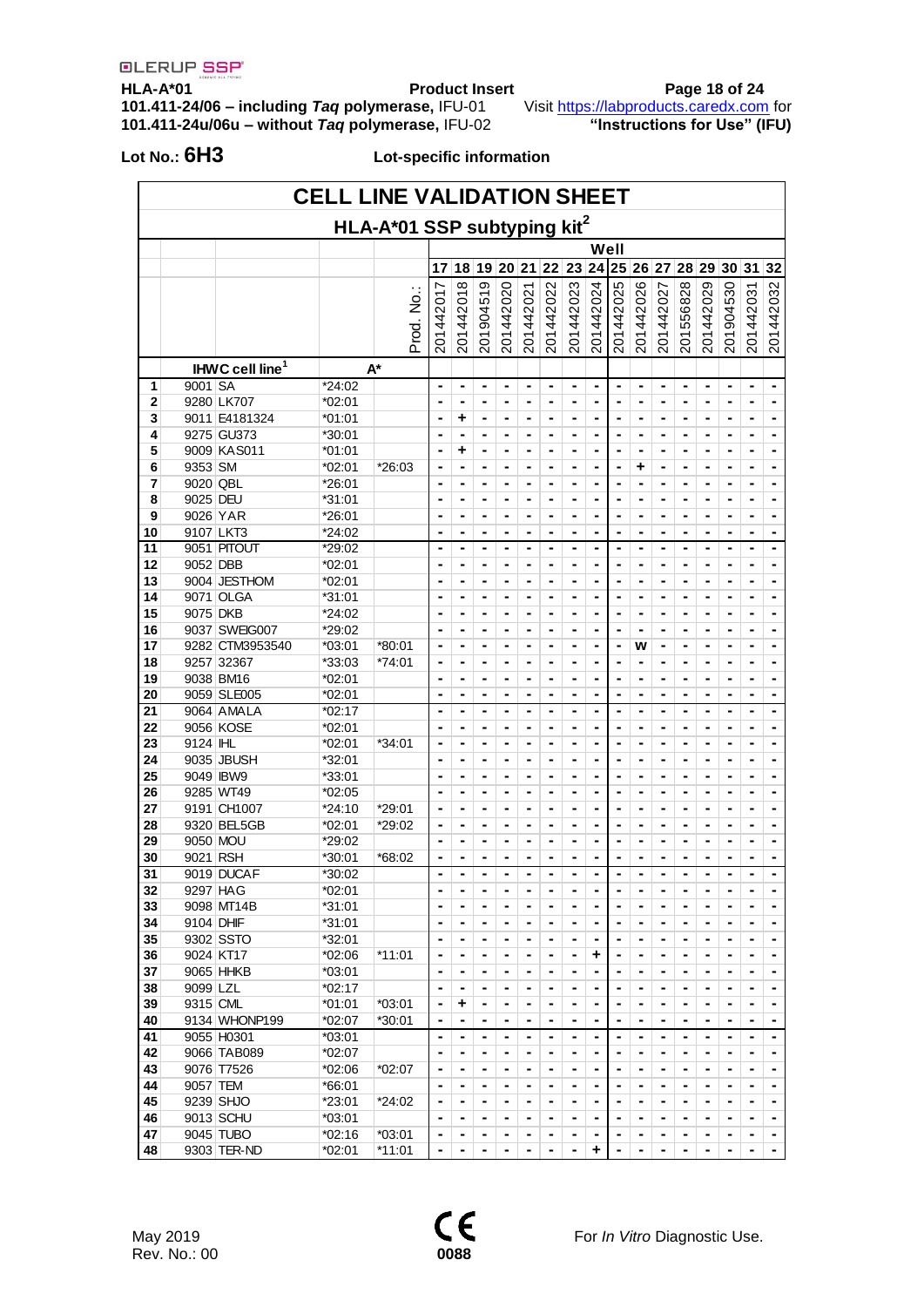$\overline{\mathbf{1}}$ 

**HLA-A\*01 Product Insert Page 19 of 24 101.411-24/06 – including** *Taq* **polymerase,** IFU-01 Visit [https://labproducts.caredx.com](https://labproducts.caredx.com/) for **101.411-24u/06u – without** *Taq* **polymerase,** IFU-02 **"Instructions for Use" (IFU)**

 $\mathsf{r}$ 

**Lot No.: 6H3 Lot-specific information**

| <b>CELL LINE VALIDATION SHEET</b> |                                         |                             |                    |           |                     |                     |                                  |                                  |                                            |                                            |                              |                                  |                     |                              |                                  |                                  |                              |                |                                   |                |
|-----------------------------------|-----------------------------------------|-----------------------------|--------------------|-----------|---------------------|---------------------|----------------------------------|----------------------------------|--------------------------------------------|--------------------------------------------|------------------------------|----------------------------------|---------------------|------------------------------|----------------------------------|----------------------------------|------------------------------|----------------|-----------------------------------|----------------|
|                                   | HLA-A*01 SSP subtyping kit <sup>2</sup> |                             |                    |           |                     |                     |                                  |                                  |                                            |                                            |                              |                                  |                     |                              |                                  |                                  |                              |                |                                   |                |
|                                   |                                         |                             |                    |           |                     |                     |                                  |                                  |                                            |                                            |                              |                                  | Well                |                              |                                  |                                  |                              |                |                                   |                |
|                                   |                                         |                             |                    |           | 33                  | 34                  | 35                               | 36                               | 37                                         | 38                                         | 39                           | 40                               | 141                 | 42                           | 43                               | 44                               | 45                           | 46 47          |                                   | 48             |
|                                   |                                         |                             |                    |           |                     |                     |                                  |                                  |                                            |                                            |                              |                                  |                     |                              |                                  |                                  |                              |                |                                   |                |
|                                   |                                         |                             |                    | Prod. No. | 201442033           | 201904534           | 201442035                        | 201442036                        | 201904537                                  | 201442038                                  | 201784339                    | 201442040                        | 201442041           | 201670142                    | 201442043                        | 201442044                        | 201442045                    | 201442046      | 201442047                         | 201556848      |
|                                   |                                         |                             |                    |           |                     |                     |                                  |                                  |                                            |                                            |                              |                                  |                     |                              |                                  |                                  |                              |                |                                   |                |
|                                   |                                         |                             |                    |           |                     |                     |                                  |                                  |                                            |                                            |                              |                                  |                     |                              |                                  |                                  |                              |                |                                   |                |
|                                   |                                         |                             |                    |           |                     |                     |                                  |                                  |                                            |                                            |                              |                                  |                     |                              |                                  |                                  |                              |                |                                   |                |
|                                   |                                         | IHWC cell line <sup>1</sup> |                    | $A^*$     |                     |                     |                                  |                                  |                                            |                                            |                              |                                  |                     |                              |                                  |                                  |                              |                |                                   |                |
| 1                                 | 9001 SA                                 |                             | *24:02             |           | ٠                   | $\blacksquare$      | $\blacksquare$                   | $\blacksquare$                   |                                            | $\blacksquare$                             | ٠                            | $\blacksquare$                   |                     | $\blacksquare$               | $\blacksquare$                   | $\blacksquare$                   | $\blacksquare$               | ۰              | $\blacksquare$                    | $\blacksquare$ |
| $\overline{2}$                    |                                         | 9280 LK707                  | *02:01             |           |                     | ٠                   | ٠                                | $\blacksquare$                   | $\blacksquare$                             | ۰                                          | -                            | $\blacksquare$                   |                     | $\blacksquare$               | ٠                                | $\blacksquare$                   | $\blacksquare$               | ٠              | $\blacksquare$                    | $\blacksquare$ |
| 3                                 |                                         | 9011 E4181324               | $*01:01$           |           |                     | ٠                   | $\blacksquare$                   | $\blacksquare$                   | $\blacksquare$                             | $\blacksquare$                             | ٠                            | $\blacksquare$                   | $\blacksquare$      | $\blacksquare$               | ٠                                | $\blacksquare$                   | $\blacksquare$               | ٠              | $\blacksquare$                    |                |
| 4                                 |                                         | 9275 GU373                  | *30:01             |           | ٠                   | ۰                   | ۰                                | ٠                                | ٠                                          | ۰                                          |                              | ٠                                | ۰                   | ۰                            | ۰                                | ۰                                | ۰                            | ٠              | ٠                                 | $\blacksquare$ |
| 5                                 |                                         | 9009 KAS011                 | *01:01             |           |                     | -                   |                                  | ٠                                | -                                          | -                                          |                              | ٠                                | ٠                   |                              |                                  | ٠                                |                              | ٠              | ٠                                 | ۰              |
| 6                                 | 9353 SM                                 |                             | *02:01             | *26:03    | ٠                   | ۰                   | -                                | ۰                                | $\blacksquare$                             | ۰                                          |                              | $\blacksquare$                   |                     | ۰                            | ٠                                | ٠                                | ۰                            | ٠              | ٠                                 | ٠              |
| 7                                 | 9020 QBL                                |                             | *26:01             |           |                     | ۰                   | ۰                                | ٠                                | ٠                                          | ۰                                          |                              | $\blacksquare$                   | ۰                   | $\blacksquare$               | ٠                                | ٠                                | ۰                            | ٠              | ٠                                 | $\blacksquare$ |
| 8                                 | 9025 DEU                                |                             | *31:01             |           | ٠                   | ٠                   | ٠                                | $\overline{\phantom{a}}$         | $\overline{\phantom{a}}$                   | $\blacksquare$                             | $\blacksquare$               | $\blacksquare$                   | $\blacksquare$      | $\blacksquare$               | $\blacksquare$                   | $\blacksquare$                   | $\blacksquare$               | ٠              | $\blacksquare$                    | $\blacksquare$ |
| 9                                 |                                         | 9026 YAR                    | *26:01             |           | ۰                   | $\blacksquare$      |                                  | ٠                                | $\blacksquare$                             | ٠                                          | ٠                            | ٠                                | ٠                   | ٠                            | ٠                                | ٠                                | ٠                            | ٠              | ٠                                 | ۰              |
| 10                                |                                         | 9107 LKT3<br>9051 PITOUT    | *24:02             |           | ٠                   | $\blacksquare$      | $\blacksquare$                   | $\overline{\phantom{a}}$         | $\blacksquare$                             | $\blacksquare$                             | ٠                            | $\blacksquare$                   | $\blacksquare$      | $\blacksquare$               | $\blacksquare$                   | $\blacksquare$                   | $\blacksquare$               | ٠              | $\blacksquare$                    | ٠              |
| 11<br>12                          | 9052 DBB                                |                             | *29:02<br>$*02:01$ |           | ٠<br>٠              | $\blacksquare$<br>۰ | $\blacksquare$<br>$\blacksquare$ | $\blacksquare$                   | $\overline{\phantom{a}}$<br>$\blacksquare$ | $\overline{\phantom{a}}$<br>$\blacksquare$ | ٠                            | $\blacksquare$                   | ٠<br>$\blacksquare$ | $\blacksquare$               | $\blacksquare$<br>٠              | $\blacksquare$                   | $\blacksquare$               | $\blacksquare$ | $\blacksquare$                    | $\blacksquare$ |
| 13                                |                                         | 9004 JESTHOM                | *02:01             |           |                     |                     |                                  | $\blacksquare$<br>۰              |                                            |                                            |                              | $\blacksquare$                   |                     |                              |                                  | $\qquad \qquad \blacksquare$     | -                            | ٠              | -<br>-                            | ۰              |
| 14                                |                                         | 9071 OLGA                   | *31:01             |           |                     |                     |                                  | $\blacksquare$                   |                                            | ۰                                          | -                            | ٠                                |                     | $\blacksquare$               | ٠                                | ٠                                |                              |                | -                                 | ۰              |
| 15                                | 9075 DKB                                |                             | $*24:02$           |           |                     |                     |                                  | $\blacksquare$                   |                                            | ۰                                          |                              | $\blacksquare$                   |                     |                              |                                  |                                  |                              |                | -                                 | ۰              |
| 16                                |                                         | 9037 SWEIG007               | *29:02             |           | ٠                   | ۰                   | $\blacksquare$                   | $\blacksquare$                   | $\blacksquare$                             | $\blacksquare$                             | $\blacksquare$               | $\blacksquare$                   | $\blacksquare$      | $\blacksquare$               | $\blacksquare$                   | $\blacksquare$                   | $\blacksquare$               | $\blacksquare$ | $\blacksquare$                    | $\blacksquare$ |
| 17                                |                                         | 9282 CTM3953540             | $*03:01$           | $*80:01$  | ٠                   | $\blacksquare$      | ۰                                | $\blacksquare$                   | ٠                                          | ۰                                          | $\blacksquare$               | $\blacksquare$                   | $\blacksquare$      | $\blacksquare$               | $\blacksquare$                   | $\blacksquare$                   | $\blacksquare$               | ٠              | $\qquad \qquad \blacksquare$      | ٠              |
| 18                                |                                         | 9257 32367                  | *33:03             | $*74:01$  | ٠                   | $\blacksquare$      |                                  | $\blacksquare$                   |                                            | ٠                                          | -                            | $\blacksquare$                   |                     | -                            | ٠                                | -                                | -                            | ٠              | ٠                                 | ۰              |
| 19                                |                                         | 9038 BM16                   | *02:01             |           | ٠                   | ۰                   | ۰                                | ٠                                | $\blacksquare$                             | ۰                                          |                              | $\blacksquare$                   |                     | $\blacksquare$               | $\blacksquare$                   | ٠                                | $\blacksquare$               | ٠              | $\blacksquare$                    | ٠              |
| 20                                |                                         | 9059 SLE005                 | *02:01             |           |                     | ٠                   | ٠                                | $\blacksquare$                   | ٠                                          | ٠                                          | -                            | ٠                                | $\blacksquare$      | $\blacksquare$               | ٠                                | $\blacksquare$                   | ٠                            | ٠              | $\blacksquare$                    | $\blacksquare$ |
| 21                                |                                         | 9064 AMALA                  | *02:17             |           | ٠                   | ۰                   | ۰                                | ٠                                | ٠                                          | ٠                                          | ٠                            | ٠                                | $\blacksquare$      | ٠                            | ٠                                | ٠                                | ٠                            | ٠              | $\blacksquare$                    | $\blacksquare$ |
| 22                                |                                         | 9056 KOSE                   | *02:01             |           |                     | -                   |                                  | ٠                                | -                                          | -                                          |                              | ٠                                | ٠                   | ٠                            | ٠                                | ٠                                | ٠                            | ٠              | ٠                                 |                |
| 23                                | 9124 IHL                                |                             | *02:01             | $*34:01$  | ٠                   | ۰                   | ۰                                | ۰                                | ٠                                          | ٠                                          | ٠                            | ٠                                | ٠                   | ٠                            | ٠                                | ٠                                | ٠                            | ٠              | ٠                                 | ٠              |
| 24                                |                                         | 9035 JBUSH                  | *32:01             |           |                     | $\blacksquare$      | $\blacksquare$                   | $\overline{\phantom{a}}$         | $\blacksquare$                             | $\blacksquare$                             | ٠                            | $\blacksquare$                   |                     | $\blacksquare$               | $\blacksquare$                   | $\blacksquare$                   | $\blacksquare$               | ٠              | $\blacksquare$                    | $\blacksquare$ |
| 25                                |                                         | 9049 IBW9                   | $*33:01$           |           | ٠                   | ٠                   | ٠                                | $\overline{\phantom{a}}$         | $\overline{\phantom{a}}$                   | $\blacksquare$                             | $\blacksquare$               | $\blacksquare$                   | $\blacksquare$      | $\blacksquare$               | $\blacksquare$                   | $\blacksquare$                   | $\blacksquare$               | $\blacksquare$ | $\blacksquare$                    | $\blacksquare$ |
| 26                                |                                         | 9285 WT49                   | $*02:05$           |           | ۰                   | ٠                   | -                                | ٠                                | ٠                                          | ٠                                          | ٠                            | ٠                                | ٠                   | ٠                            | ٠                                | ٠                                | ٠                            | ٠              | ٠                                 | ٠              |
| 27                                |                                         | 9191 CH1007                 | *24:10             | *29:01    | ٠                   | ٠                   | ۰                                | $\overline{\phantom{a}}$         | $\blacksquare$                             | $\blacksquare$                             | ٠                            | $\blacksquare$                   | $\blacksquare$      | $\blacksquare$               | $\blacksquare$                   | $\blacksquare$                   | $\blacksquare$               | ٠              | $\blacksquare$                    | $\blacksquare$ |
| 28                                |                                         | 9320 BEL5GB                 | *02:01             | *29:02    |                     | ۰                   |                                  | $\blacksquare$                   |                                            | ۰                                          |                              | $\blacksquare$                   |                     | $\blacksquare$               | $\blacksquare$                   |                                  |                              |                | -                                 | ٠              |
| 29                                |                                         | 9050 MOU                    | *29:02             |           | ٠                   | ٠                   |                                  | ۰                                |                                            | -                                          | -                            | ٠                                |                     | -                            | -                                | -                                | -                            | ۰              | -                                 | -              |
| 30                                | 9021 RSH                                |                             | *30:01             | *68:02    | ٠                   |                     |                                  |                                  |                                            |                                            |                              |                                  |                     |                              | -                                |                                  | -                            |                | -                                 |                |
| 31                                |                                         | 9019 DUCAF                  | 30:02              |           |                     |                     |                                  |                                  |                                            |                                            |                              |                                  |                     |                              |                                  |                                  |                              |                |                                   |                |
| 32                                |                                         | 9297 HAG                    | *02:01             |           | ٠                   | ۰                   |                                  | $\blacksquare$                   |                                            | ۰                                          |                              | $\blacksquare$                   |                     | -                            |                                  | $\blacksquare$                   |                              |                | $\blacksquare$                    | ٠              |
| 33                                |                                         | 9098 MT14B                  | *31:01             |           | $\blacksquare$      | $\blacksquare$      | ۰                                | $\blacksquare$                   | $\blacksquare$                             | ۰                                          | $\blacksquare$               | $\blacksquare$                   | $\blacksquare$      |                              |                                  | $\blacksquare$                   | $\blacksquare$               | $\blacksquare$ |                                   |                |
| 34                                | 9104 DHIF                               |                             | *31:01             |           | $\blacksquare$      | $\blacksquare$      | ٠                                | $\blacksquare$                   | $\blacksquare$                             | -                                          |                              | $\blacksquare$                   | ۰                   | $\qquad \qquad \blacksquare$ | $\qquad \qquad \blacksquare$     | $\qquad \qquad \blacksquare$     | ۰                            | ٠              | ٠                                 | ٠              |
| 35                                |                                         | 9302 SSTO                   | *32:01             |           | ٠                   | ۰                   |                                  | ۰                                | $\blacksquare$                             | ۰                                          |                              | $\blacksquare$                   |                     | $\blacksquare$               | ٠                                | $\blacksquare$                   | $\blacksquare$               | ٠              | ٠                                 |                |
| 36                                |                                         | 9024 KT17                   | *02:06             | $*11:01$  | ٠                   | ۰                   | ۰                                | ۰                                | ۰                                          | ۰                                          | ٠                            | $\blacksquare$                   |                     | ٠                            | $\blacksquare$                   | $\blacksquare$                   | $\blacksquare$               | ٠              | ٠                                 | ٠              |
| 37                                |                                         | 9065 HHKB                   | *03:01             |           | ٠                   | ۰                   | ۰                                | ۰                                | ۰                                          | $\blacksquare$                             | $\blacksquare$               | $\blacksquare$                   | $\blacksquare$      | $\blacksquare$               | $\blacksquare$                   | $\blacksquare$                   | $\blacksquare$               | $\blacksquare$ | $\blacksquare$                    | ٠              |
| 38                                | 9099 LZL                                |                             | *02:17             |           | $\blacksquare$      | $\blacksquare$      | ٠                                | $\blacksquare$                   | ٠                                          | $\blacksquare$                             | $\qquad \qquad \blacksquare$ | $\blacksquare$                   | ۰                   | $\qquad \qquad \blacksquare$ | $\blacksquare$                   | ٠                                | $\qquad \qquad \blacksquare$ | ٠              | ۰                                 | ٠              |
| 39                                | 9315 CML                                |                             | *01:01             | *03:01    | ٠                   | ٠                   | ۰                                | ٠                                | ٠                                          | $\blacksquare$                             |                              | ٠                                | ٠                   | $\blacksquare$               | ٠                                | ٠                                | ٠                            | ٠              | ٠                                 |                |
| 40                                |                                         | 9134 WHONP199               | *02:07             | *30:01    | $\blacksquare$      | ٠                   | ۰                                | ٠                                | ۰                                          | ٠                                          | ۰                            | ٠                                | ۰                   | $\blacksquare$               | $\blacksquare$                   | ٠                                | $\blacksquare$               | ٠              | $\blacksquare$                    | ٠              |
| 41                                |                                         | 9055 H0301                  | *03:01             |           | $\blacksquare$      | ٠                   | $\blacksquare$                   | $\blacksquare$                   | $\blacksquare$                             | $\blacksquare$                             | $\qquad \qquad \blacksquare$ | $\blacksquare$                   | $\blacksquare$      | $\blacksquare$               | $\blacksquare$                   | $\blacksquare$                   | $\blacksquare$               | $\blacksquare$ | $\blacksquare$                    | $\blacksquare$ |
| 42                                |                                         | 9066 TAB089<br>9076 T7526   | *02:07<br>$*02:06$ |           | $\blacksquare$      | $\blacksquare$      | $\blacksquare$                   | $\blacksquare$                   | $\blacksquare$                             | $\blacksquare$                             | $\qquad \qquad \blacksquare$ | $\blacksquare$                   | $\blacksquare$      | $\blacksquare$               | $\blacksquare$                   | $\blacksquare$                   | $\blacksquare$               | $\blacksquare$ | $\blacksquare$                    | $\blacksquare$ |
| 43<br>44                          | 9057 TEM                                |                             | *66:01             | *02:07    | $\blacksquare$<br>٠ | $\blacksquare$<br>٠ | ٠<br>۰                           | $\blacksquare$                   | $\overline{\phantom{a}}$                   | ٠<br>٠                                     | ٠                            | ٠<br>$\blacksquare$              | ٠<br>٠              | ٠<br>$\blacksquare$          | ٠<br>$\blacksquare$              | $\blacksquare$<br>$\blacksquare$ | ٠<br>$\blacksquare$          | ٠              | ٠<br>$\blacksquare$               | ٠              |
| 45                                |                                         | 9239 SHJO                   | *23:01             |           | ٠                   |                     |                                  |                                  |                                            |                                            | ٠                            |                                  |                     |                              |                                  |                                  |                              |                |                                   | ٠              |
| 46                                |                                         | 9013 SCHU                   | *03:01             | *24:02    | $\blacksquare$      | -<br>$\blacksquare$ | $\blacksquare$                   | $\blacksquare$<br>$\blacksquare$ | $\blacksquare$                             | -<br>$\blacksquare$                        | ۰                            | $\blacksquare$<br>$\blacksquare$ |                     | $\blacksquare$               | $\blacksquare$<br>$\blacksquare$ | $\qquad \qquad \blacksquare$     | -                            | $\blacksquare$ | -<br>$\qquad \qquad \blacksquare$ | $\blacksquare$ |
| 47                                |                                         | 9045 TUBO                   | $*02:16$           | *03:01    | $\blacksquare$      | -                   |                                  |                                  |                                            | -                                          |                              |                                  |                     | -                            | -                                |                                  | -                            |                | -                                 |                |
| 48                                |                                         | 9303 TER-ND                 | *02:01             | *11:01    | ۰                   | $\blacksquare$      | -                                | $\blacksquare$                   | $\blacksquare$                             | -                                          |                              |                                  |                     |                              | ٠                                |                                  |                              |                | -                                 | -              |
|                                   |                                         |                             |                    |           |                     |                     |                                  |                                  |                                            |                                            |                              |                                  |                     |                              |                                  |                                  |                              |                |                                   |                |



May 2019<br>
Rev. No.: 00<br> **CODES**<br> **CODES**<br> **CODES**<br> **CODES**<br>
For *In Vitro* Diagnostic Use.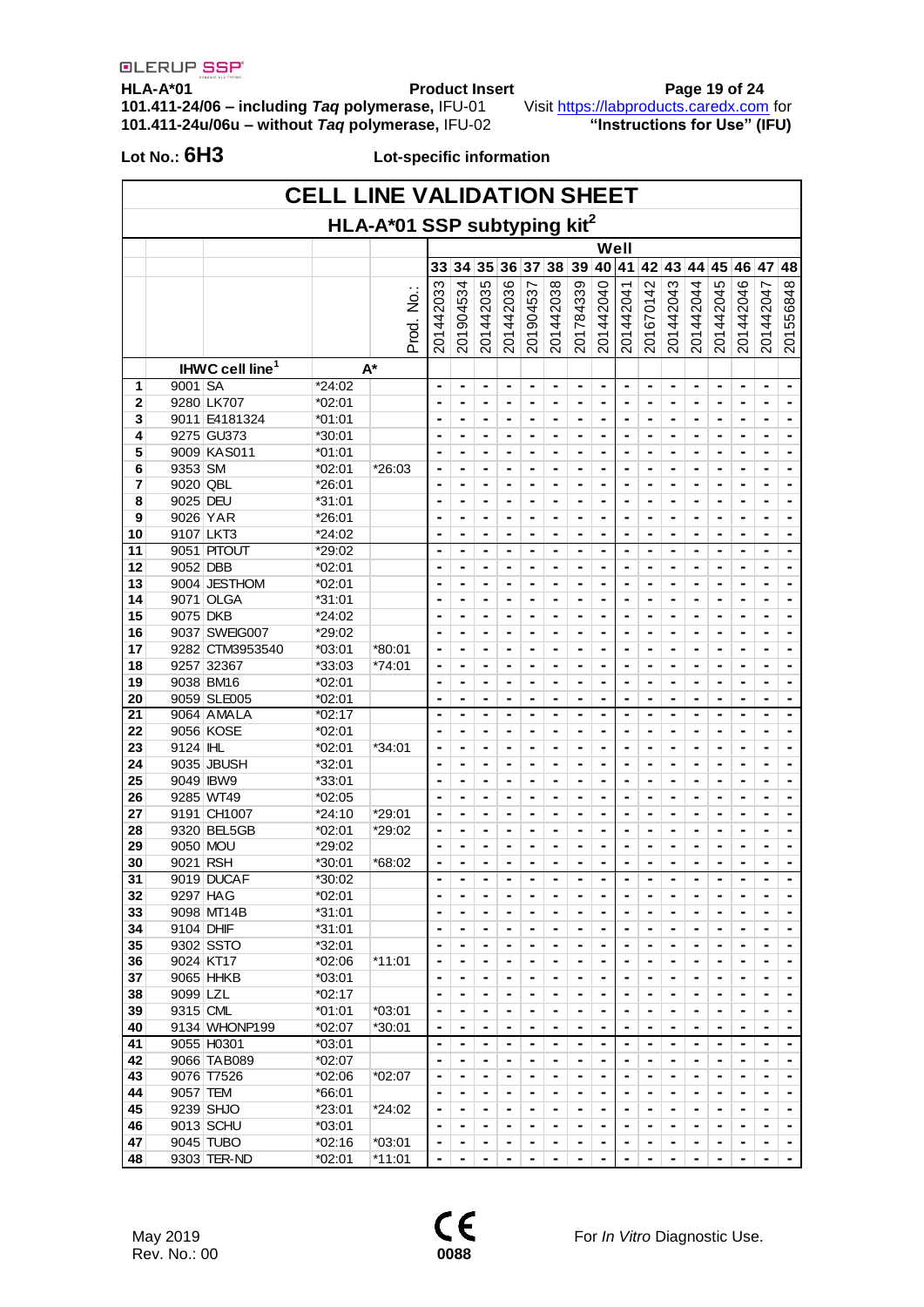**HLA-A\*01 Product Insert Page 20 of 24 101.411-24/06 – including** *Taq* **polymerase,** IFU-01 Visit [https://labproducts.caredx.com](https://labproducts.caredx.com/) for **101.411-24u/06u – without** *Taq* **polymerase,** IFU-02 **"Instructions for Use" (IFU)**

| <b>CELL LINE VALIDATION SHEET</b>       |           |                             |          |           |                |                |                |           |                |                |           |                |                |                |           |           |                |
|-----------------------------------------|-----------|-----------------------------|----------|-----------|----------------|----------------|----------------|-----------|----------------|----------------|-----------|----------------|----------------|----------------|-----------|-----------|----------------|
| HLA-A*01 SSP subtyping kit <sup>2</sup> |           |                             |          |           |                |                |                |           |                |                |           |                |                |                |           |           |                |
|                                         |           |                             |          |           |                |                |                |           |                |                | Well      |                |                |                |           |           |                |
|                                         |           |                             |          |           | 49             | 50             | 51             |           | 52 53          | 54             | 55        | 56 57          |                | 58             | 59        | 60        | 61             |
|                                         |           |                             |          | Prod. No. | 201556849      | 201904550      | 201556851      | 201556852 | 201904553      | 201668954      | 201904555 | 201784356      | 201904557      | 201784358      | 201904559 | 201904560 | 201904561      |
|                                         |           |                             |          |           |                |                |                |           |                |                |           |                |                |                |           |           |                |
|                                         |           | IHWC cell line <sup>1</sup> |          | $A^*$     |                |                |                |           |                |                |           |                |                |                |           |           |                |
| 1                                       | 9001 SA   |                             | *24:02   |           |                | ٠              | $\blacksquare$ | -         | ۰              | $\blacksquare$ |           | -              | -              | $\blacksquare$ |           |           | $\blacksquare$ |
| 2                                       |           | 9280 LK707                  | *02:01   |           |                | ۰              | $\blacksquare$ | -         | ۰              | $\blacksquare$ | ٠         |                | $\blacksquare$ | $\blacksquare$ | -         |           | $\blacksquare$ |
| 3                                       |           | 9011 E4181324               | $*01:01$ |           |                |                | -              | -         |                | $\blacksquare$ |           | ۰              | -              | -              |           |           | -              |
| 4                                       |           | 9275 GU373                  | *30:01   |           |                |                |                |           |                |                |           |                |                |                |           |           |                |
| 5                                       | 9353 SM   | 9009 KAS011                 | $*01:01$ |           |                |                | -              |           |                |                |           | -              |                | -              |           |           | $\blacksquare$ |
| 6                                       |           |                             | *02:01   | *26:03    |                | ۰              | -              | -         | $\blacksquare$ | ٠              |           | ۰              | -              | -              |           |           | -              |
| 7                                       | 9020 QBL  |                             | *26:01   |           | $\blacksquare$ |                |                | -         | ۰              | $\blacksquare$ | ٠         | -              | $\blacksquare$ | $\blacksquare$ | ۰         | ۰         | $\blacksquare$ |
| 8                                       | 9025 DEU  |                             | $*31:01$ |           |                | ۰              | ٠              | ۰         |                | ٠              |           | ٠              |                | $\blacksquare$ | -         |           | -              |
| 9                                       | 9026 YAR  |                             | *26:01   |           |                |                | -              |           | -              |                |           | ۰              |                | -              |           |           | $\blacksquare$ |
| 10                                      |           | 9107 LKT3                   | *24:02   |           |                |                |                |           |                |                |           |                |                |                |           |           | -              |
| 11                                      |           | 9051 PITOUT                 | *29:02   |           |                | -              | $\blacksquare$ | -         | -              | $\blacksquare$ | ۰         | ۰              | -              | -              |           | ۰         | -              |
| 12                                      | 9052 DBB  |                             | *02:01   |           |                | ۰              |                | -         | ۰              | $\blacksquare$ | ٠         | -              | -              | -              | -         | -         | -              |
| 13                                      |           | 9004 JESTHOM                | *02:01   |           |                |                |                |           |                |                |           | -              |                | -              |           |           | -              |
| 14                                      |           | 9071 OLGA                   | *31:01   |           |                | ۰              | -              | -         | -              | $\blacksquare$ |           | -              |                |                |           |           | $\blacksquare$ |
| 15                                      | 9075 DKB  |                             | *24:02   |           |                | ٠              |                | -         |                | ٠              |           | ۰              | $\blacksquare$ | $\blacksquare$ |           |           | -              |
| 16                                      |           | 9037 SWEIG007               | *29:02   |           | $\blacksquare$ |                | $\blacksquare$ | -         | ۰              | $\blacksquare$ | ۰         | $\blacksquare$ | -              | $\blacksquare$ | ۰         | ۰         | $\blacksquare$ |
| 17                                      |           | 9282 CTM3953540             | $*03:01$ | $*80:01$  |                |                | ۰              |           |                |                |           | -              |                | -              |           |           | -              |
| 18                                      |           | 9257 32367                  | *33:03   | *74:01    |                |                | -              | -         | -              |                |           | ۰              |                | -              |           |           | -              |
| 19                                      |           | 9038 BM16                   | *02:01   |           |                |                |                |           |                |                |           |                |                | -              |           |           |                |
| 20                                      |           | 9059 SLE005                 | $*02:01$ |           |                |                | ٠              | -         |                |                |           |                |                | -              |           |           | -              |
| 21                                      |           | 9064 AMALA                  | $*02:17$ |           | -              | ۰              | -              | -         | -              | $\blacksquare$ |           |                |                | -              | -         | -         | -              |
| 22                                      |           | 9056 KOSE                   | *02:01   |           |                | ۰              | ۰              |           |                |                |           | -              |                |                |           |           | -              |
| 23                                      | 9124 IHL  |                             | *02:01   | *34:01    |                | ٠              | $\blacksquare$ | -         | $\blacksquare$ | $\blacksquare$ | ٠         | ۰              |                | $\blacksquare$ | ٠         | ٠         | $\blacksquare$ |
| 24                                      |           | 9035 JBUSH                  | *32:01   |           |                |                | ۰              |           |                |                |           | ۰              |                | -              |           |           | -              |
| 25                                      |           | 9049 IBW9                   | *33:01   |           |                | ۰              | -              | -         | ۰              | $\blacksquare$ | ۰         |                | $\blacksquare$ |                | -         | -         | ۰              |
| 26                                      |           | 9285 WT49                   | *02:05   |           |                | -              |                | -         | -              | $\blacksquare$ |           | ۰              | -              | -              | -         | -         | -              |
| 27                                      |           | 9191 CH1007                 | *24:10   | *29:01    |                |                |                |           |                |                |           |                |                | -              |           |           |                |
| 28                                      |           | 9320 BEL5GB                 | $*02:01$ | *29:02    |                | ٠              | -              | -         |                |                |           | $\blacksquare$ |                | -              |           |           |                |
| 29                                      | 9050 MOU  |                             | *29:02   |           |                |                | -              |           |                |                |           | -              |                | -              |           |           | -              |
| 30                                      | 9021 RSH  |                             | *30:01   | *68:02    | $\blacksquare$ | -              | $\blacksquare$ | -         | ۰              | $\blacksquare$ | ۰         | ۰              | $\blacksquare$ | $\blacksquare$ | -         | -         | $\blacksquare$ |
| 31                                      |           | 9019 DUCAF                  | *30:02   |           |                |                |                |           |                | ٠              |           |                |                | ٠              |           |           |                |
| 32                                      | 9297 HAG  |                             | $*02:01$ |           | $\blacksquare$ | -              | $\blacksquare$ | -         | ۰              | $\blacksquare$ | -         | -              | $\blacksquare$ | $\blacksquare$ | -         | -         | ۰              |
| 33                                      |           | 9098 MT14B                  | $*31:01$ |           |                | ۰              | $\blacksquare$ | ۰         | -              | $\blacksquare$ |           |                | -              | $\blacksquare$ |           |           | -              |
| 34                                      | 9104 DHIF |                             | *31:01   |           | $\blacksquare$ | -              | $\blacksquare$ | -         | ۰              | $\blacksquare$ | ۰         | -              | -              | $\blacksquare$ | -         | ۰         | -              |
| 35                                      |           | 9302 SSTO                   | *32:01   |           | -              | -              | $\blacksquare$ |           |                | $\blacksquare$ | ۰         | -              | -              | -              | -         | -         | ۰              |
| 36                                      |           | 9024 KT17                   | $*02:06$ | *11:01    |                |                | $\blacksquare$ | -         | -              | $\blacksquare$ |           |                | -              | -              |           |           | -              |
| 37                                      |           | 9065 HHKB                   | $*03:01$ |           |                |                | $\blacksquare$ | -         | -              | $\blacksquare$ |           | -              |                | $\blacksquare$ | -         |           | $\blacksquare$ |
| 38                                      | 9099 LZL  |                             | $*02:17$ |           | $\blacksquare$ | $\blacksquare$ | $\blacksquare$ | -         | ۰              | $\blacksquare$ | ۰         | -              | $\blacksquare$ | $\blacksquare$ | ۰         | ۰         | -              |
| 39                                      | 9315 CML  |                             | $*01:01$ | *03:01    | $\blacksquare$ | $\blacksquare$ | $\blacksquare$ |           |                | $\blacksquare$ | ۰         | $\blacksquare$ | $\blacksquare$ | $\blacksquare$ | -         | -         | $\blacksquare$ |
| 40                                      |           | 9134 WHONP199               | *02:07   | *30:01    | $\blacksquare$ | -              | -              | -         | -              | $\blacksquare$ | ۰         | $\blacksquare$ | -              |                | -         |           | $\blacksquare$ |
| 41                                      |           | 9055 H0301                  | $*03:01$ |           | $\blacksquare$ | $\blacksquare$ | $\blacksquare$ | -         |                | $\blacksquare$ | ۰         |                | $\blacksquare$ | $\blacksquare$ |           | -         | -              |
| 42                                      |           | 9066 TAB089                 | $*02:07$ |           |                |                |                | -         | ۰              | $\blacksquare$ | ۰         | -              |                | $\blacksquare$ |           | -         | -              |
| 43                                      |           | 9076 T7526                  | *02:06   | *02:07    | $\blacksquare$ | $\blacksquare$ | $\blacksquare$ | -         | ۰              | $\blacksquare$ | ۰         | -              | -              | -              | -         | ۰         | -              |
| 44                                      | 9057 TEM  |                             | *66:01   |           | $\blacksquare$ |                | $\blacksquare$ |           |                | $\blacksquare$ | -         | -              | -              | $\blacksquare$ | -         | -         | ۰              |
| 45                                      |           | 9239 SHJO                   | *23:01   | *24:02    | $\blacksquare$ |                |                | -         | -              | ٠              |           |                | $\blacksquare$ | -              |           |           |                |
| 46                                      |           | 9013 SCHU                   | $*03:01$ |           | $\blacksquare$ | $\blacksquare$ | $\blacksquare$ | -         | -              | $\blacksquare$ | ۰         | $\blacksquare$ | -              | $\blacksquare$ | ۰         | ٠         | $\blacksquare$ |
| 47                                      |           | 9045 TUBO                   | $*02:16$ | *03:01    |                | ۰              |                | -         | ۰              | $\blacksquare$ | ۰         | $\blacksquare$ |                | $\blacksquare$ | ۰         | -         | $\blacksquare$ |
| 48                                      |           | 9303 TER-ND                 | $*02:01$ | $*11:01$  |                | -              |                | -         | ۰              | $\blacksquare$ | -         | -              | -              | ۰              |           | -         | $\blacksquare$ |

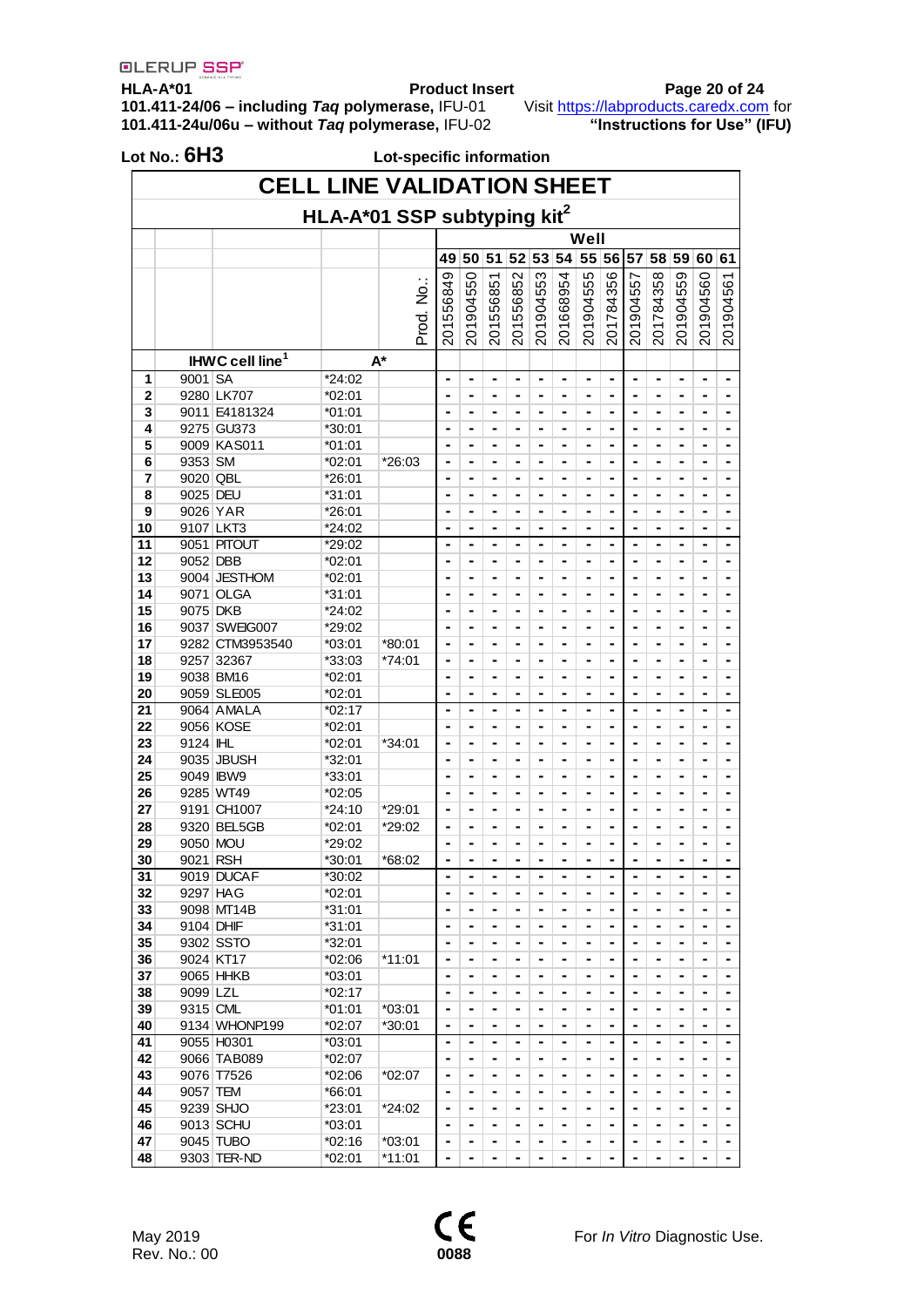### **HLA-A\*01 Product Insert Page 21 of 24**

**101.411-24/06 – including** *Taq* **polymerase,** IFU-01 Visit [https://labproducts.caredx.com](https://labproducts.caredx.com/) for **101.411-24u/06u – without** *Taq* **polymerase,** IFU-02 **"Instructions for Use" (IFU)**

### **Lot No.: 6H3 Lot-specific information**

**<sup>1</sup>**The provided cell line HLA specificities are retrieved from th[e http://www.ihwg.org/hla](http://www.ihwg.org/hla) web site. The specificity of an individual cell line may thus be subject to change.

**<sup>2</sup>**The specificity of each primer solution in the kit has been tested against 48 well characterized cell line DNAs and where applicable, additional cell line DNAs.

No DNAs carrying the alleles to be amplified by primer solutions 6 to 11, 14, 16, 19 to 23, 25, 27 to 59 and 61 were available. The specificities of primers in primer solutions 7, 8, 10, 11, 14, 19 to 21, 23, 25, 27 to 30, 32 to 35, 38, 40, 41, 44 to 46, 48 and 56 were tested by separately adding additional 5'-primers, respectively additional 3'-primers. In primer solutions 6, 31, 37, 39, 51 and 53 it was only possible to test the 3'-primer, the 5'-primers were not possible to test. In primer solutions 9, 16, 22, 36, 42, 43, 47, 49, 50, 52, 54, 55, 57 to 59 and 61 it was only possible to test the 5'-primers, the 3'-primers were not possible to test. In primer solutions 1, 7, 8, 10 to 12, 14, 17, 18, 21, 25 to 30, 32, 34, 35, 38 and 46 one or more of the 3'-primers were not possible to test, and in primer solutions 2, 10, 19, 21, 34, 40, 41, 44 and 45 one, two or three of the 5' primers were not possible to test. Additional primers in primer solutions 15 and 26 were tested by separately adding one 5'-primer or one 3'-primer.

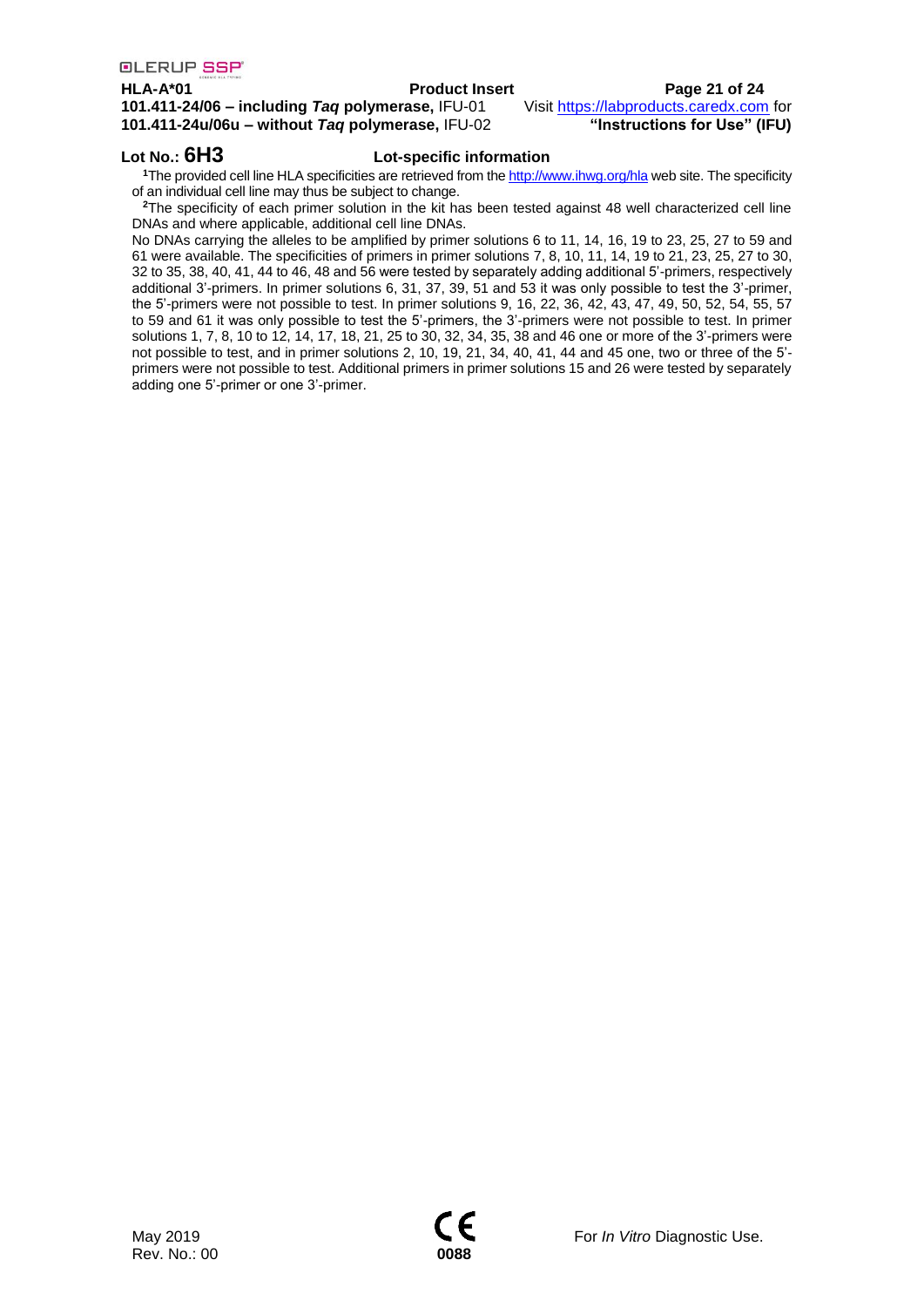**HLA-A\*01 Product Insert Page 22 of 24 101.411-24/06 – including** *Taq* **polymerase,** IFU-01 Visit [https://labproducts.caredx.com](https://labproducts.caredx.com/) for **101.411-24u/06u – without** *Taq* **polymerase,** IFU-02 **"Instructions for Use" (IFU)**

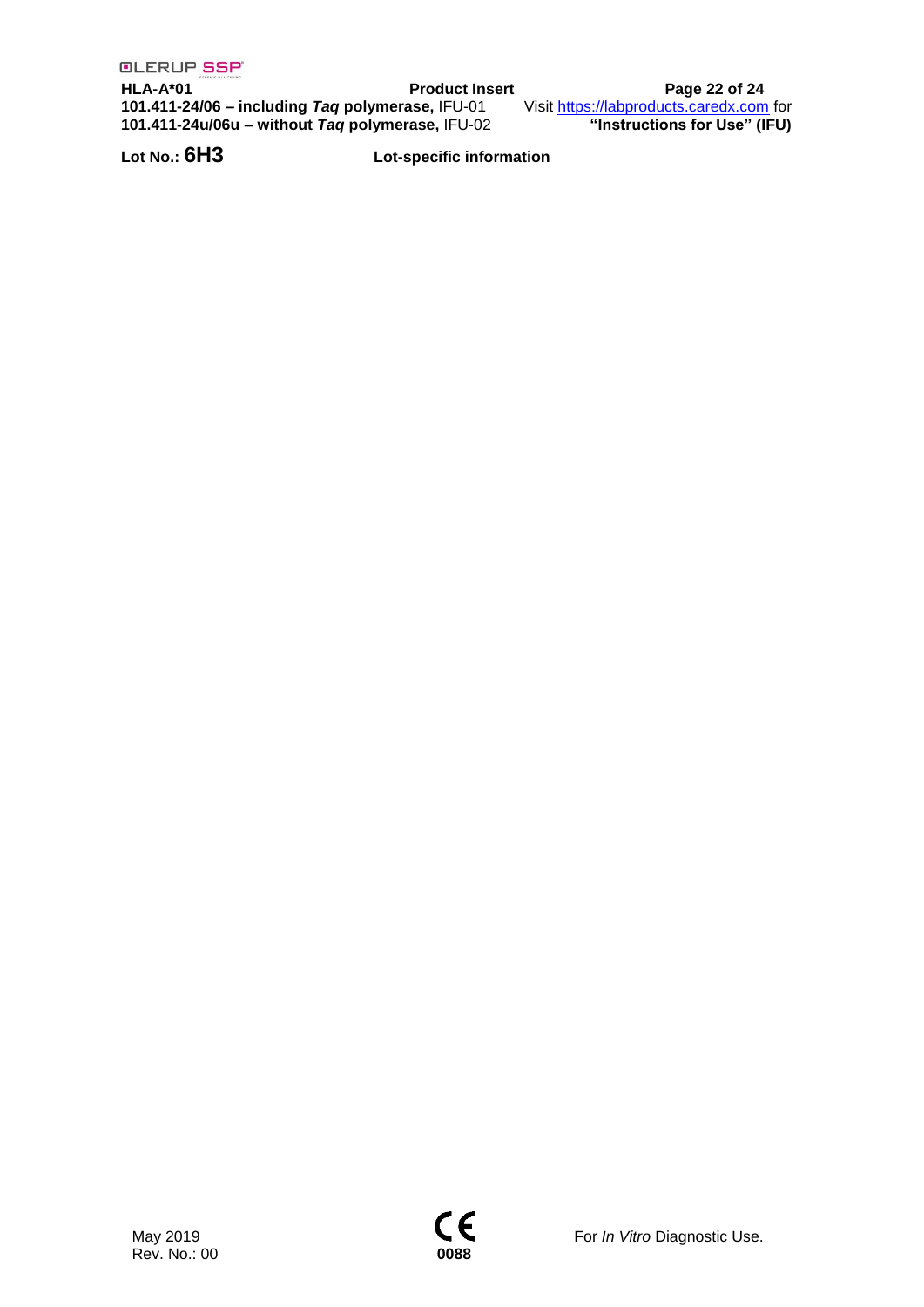**HLA-A\*01 Product Insert Page 23 of 24 101.411-24/06 – including** *Taq* **polymerase,** IFU-01 Visit [https://labproducts.caredx.com](https://labproducts.caredx.com/) for **101.411-24u/06u – without** *Taq* **polymerase,** IFU-02 **"Instructions for Use" (IFU)**